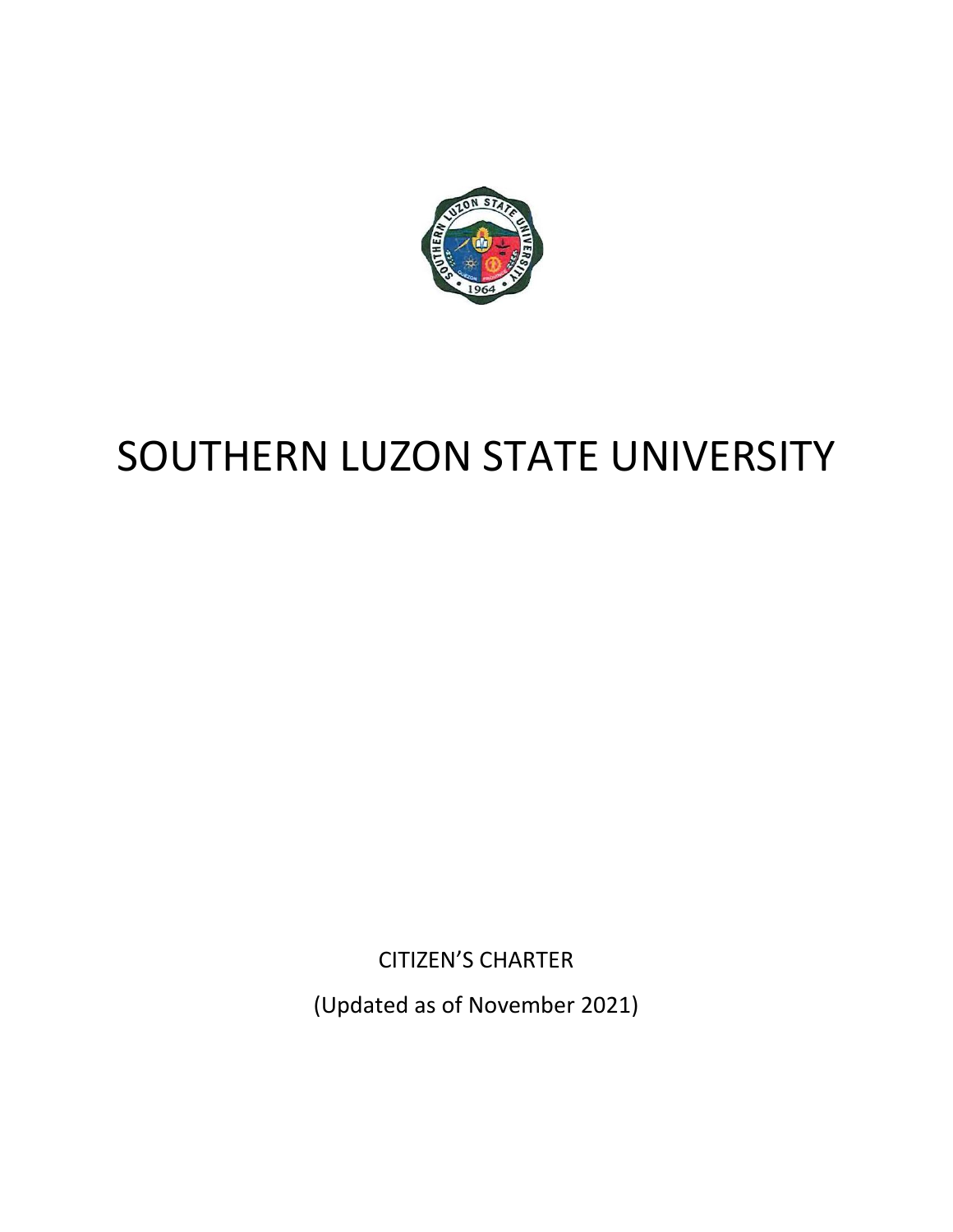

#### **I. Mandate:**

The University shall primarily provide advanced education, professional, technological instruction in the fields of allied medicine, education, engineering, agriculture, fisheries, forestry, environment, arts and sciences, accountancy, business and entrepreneurship, technology and o her relevant fields of study. It shall also undertake research and extension service and provide progressive leadership in its areas of specialization.

#### **II. Vision:**

Southern Luzon State University as an academic hub of excellent curricular programs, transdisciplinary researches, and responsive extension services that contributes to knowledge production, social development and economic advancement of Quezon province and the CALABARZON Region.

#### **III. Mission:**

The University is committed to develop a sustained culture of delivering quality services and undertaking continuous interdisciplinary innovations in instruction, research and extension in the fields of agriculture, science, education, engineering, technology, allied health and medicine, human security, business and the arts anchored to the development needs of Quezon province and the CALABARZON Region and national and global development goals.

#### **IV. Service Pledge:**

We, the Officials, Faculty and employees of the Southern Luzon State University do solemnly swear a d uphold to the noble ideals of serving our clients and stakeholders as to:

- $\checkmark$  Center teaching excellence
- $\checkmark$  Premier research university that generates S&T-based innovations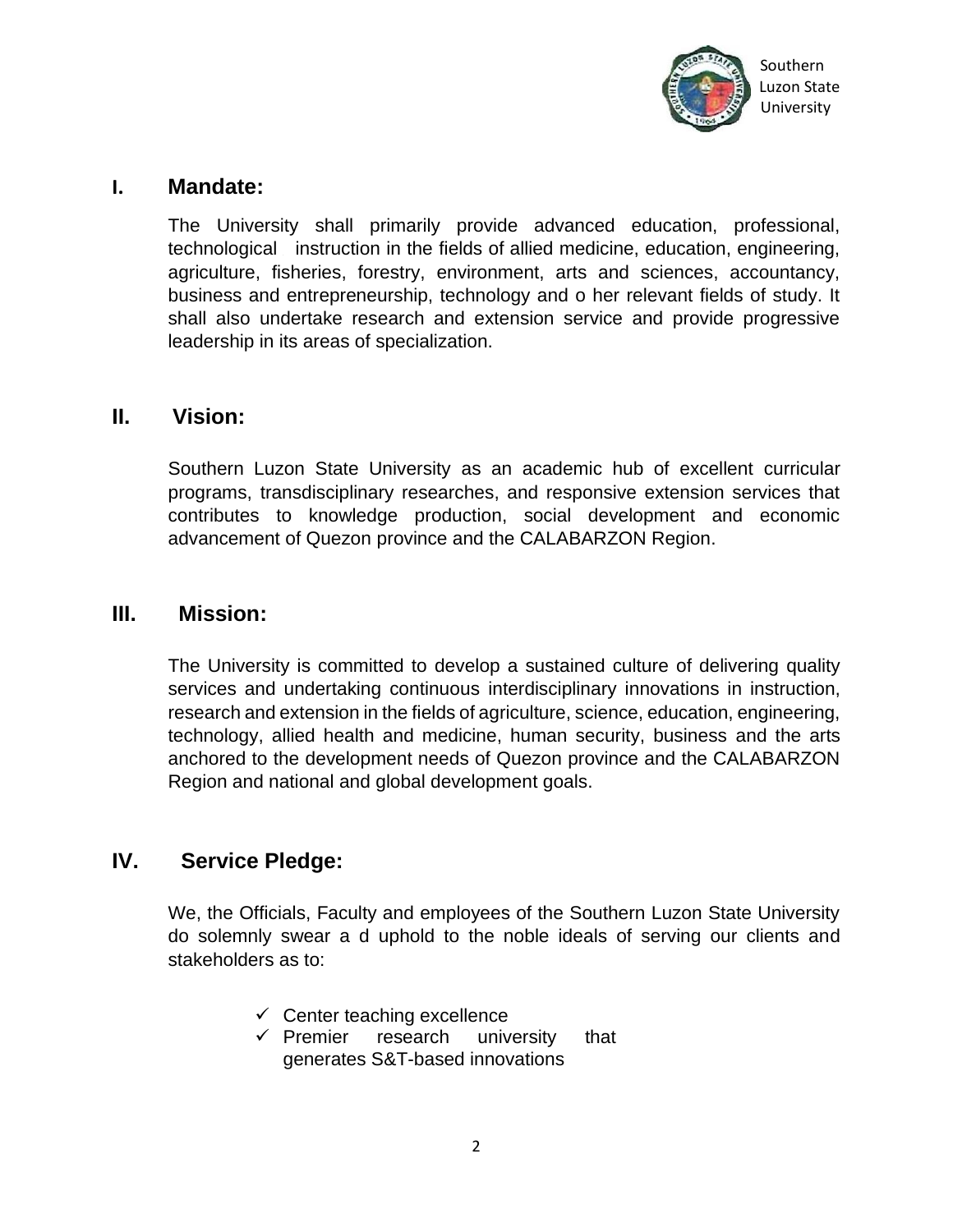

 Southern Luzon State

- $\checkmark$  Training institution that promotes gender-responsive, climate-resilient and community driven development for all
- $\checkmark$  Wider platform for student and personnel development
- $\checkmark$  Facilities that support student learning enhancement and personnel development
- $\checkmark$  Strengthened local and international academe-industry and alumni linkages
- $\checkmark$  Intensifying resource generation and risk management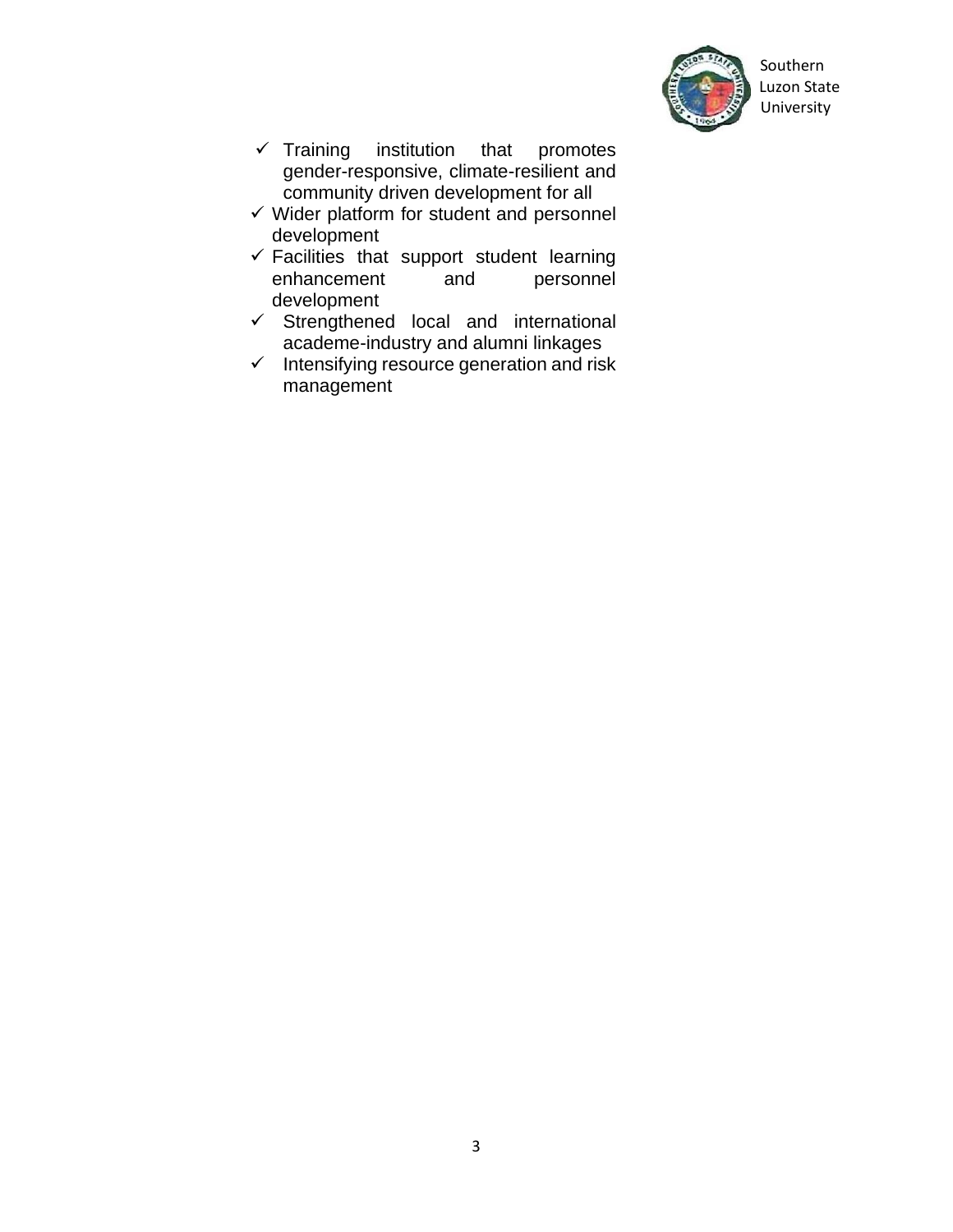

#### **V. LIST OF SERVICES**

| <b>ACADEMIC AFFAIRS</b><br><b>Internal/ External Services</b>                    |                |
|----------------------------------------------------------------------------------|----------------|
| <b>Colleges/Campuses</b>                                                         |                |
| 1. Confirmation and Admission of Students                                        | $\overline{7}$ |
| <b>University Library</b>                                                        |                |
| 2. Lending of Book(s) and other Library Materials                                | 8              |
| <b>University Registrar</b>                                                      |                |
| 3. Request for Issuance of Transcript of Records (TOR)                           | 11             |
| 4. Request for Issuance of CAV                                                   | 15             |
| 5. Request for Issuance of Graduate's Credentials                                | 17             |
| 6. Request and Issuance of Certificate of Weighted Average                       |                |
| (CWA - G.s, B.s, UNDERGRADUATED/CWA-HS)                                          | 21             |
| 7. Authentication of Diploma/TOR/Registration Form                               | 23             |
| 8. Request and Issuance of Various Certifications                                |                |
| (I.E. ENROLMENT, UNITS EARNED, CARMA)                                            | 26             |
| 9. Request and Issuance of Student Accounting/ Evaluation                        |                |
| prior to Application for Graduation                                              | 30             |
| 10. Request Issuance of Transfer Credentials                                     | 32             |
| <b>Student Affairs and Services Unit</b>                                         |                |
| 11. Issuance of Good Moral Certificate                                           | 35             |
|                                                                                  |                |
| <b>ADMINISTRATIVE AND FINACIAL AFFAIRS</b><br><b>Internal/ External Services</b> |                |
| <b>Accounting Office</b>                                                         |                |
| 1. Signing of student Clearance and Issuance of                                  | 38             |
| <b>Examination Permit</b>                                                        |                |
| <b>Cashiering Office</b>                                                         |                |
| 2. Collecting of Fees                                                            | 39             |
| 3. Disbursement to Suppliers/ Creditors                                          |                |
| a. Payment through Check                                                         | 40             |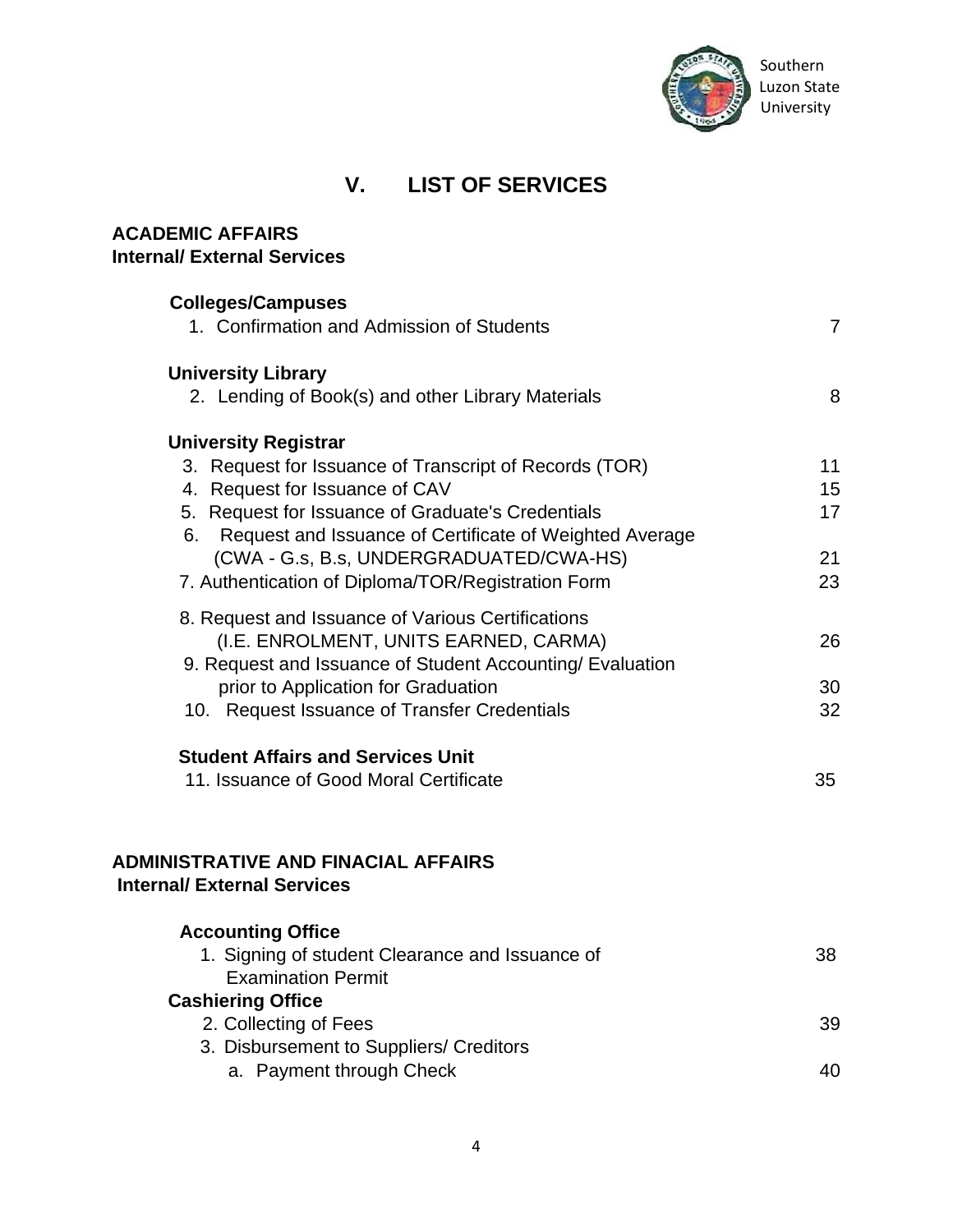

| b | <b>Expanded Modified Direct Payment Scheme</b><br>(Checkless Payment)              | 42 |
|---|------------------------------------------------------------------------------------|----|
|   | <b>University Health Services</b><br>4. Outpatient Medical and Dental Consultation | 44 |
|   | <b>Human Resource Management Office</b>                                            |    |
|   | 5. Issuance of Human Resource-<br><b>Related Records &amp; Certifications</b>      | 47 |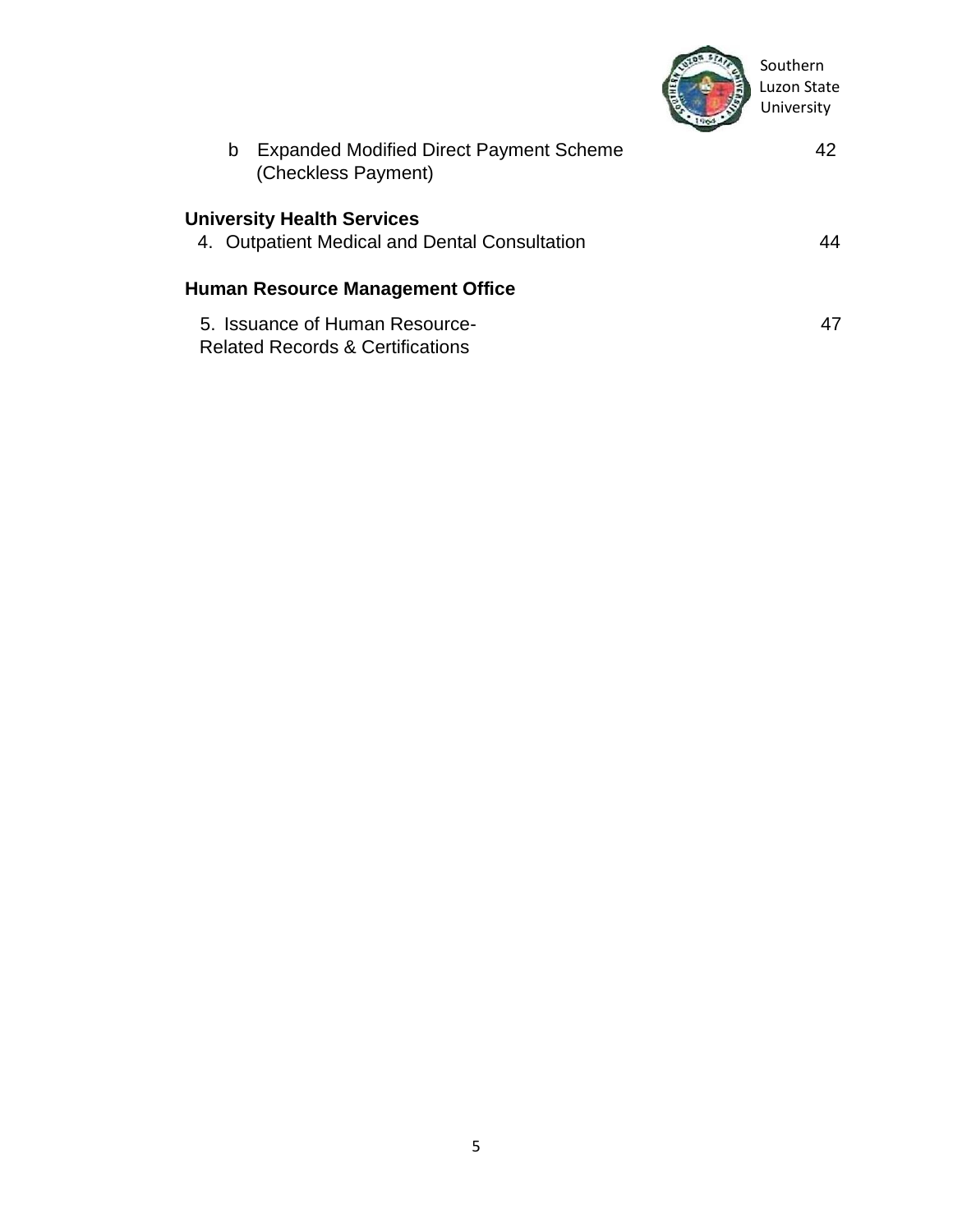

#### Southern Luzon State

## **ACADEMIC AFFAIRS**

## Internal/External Services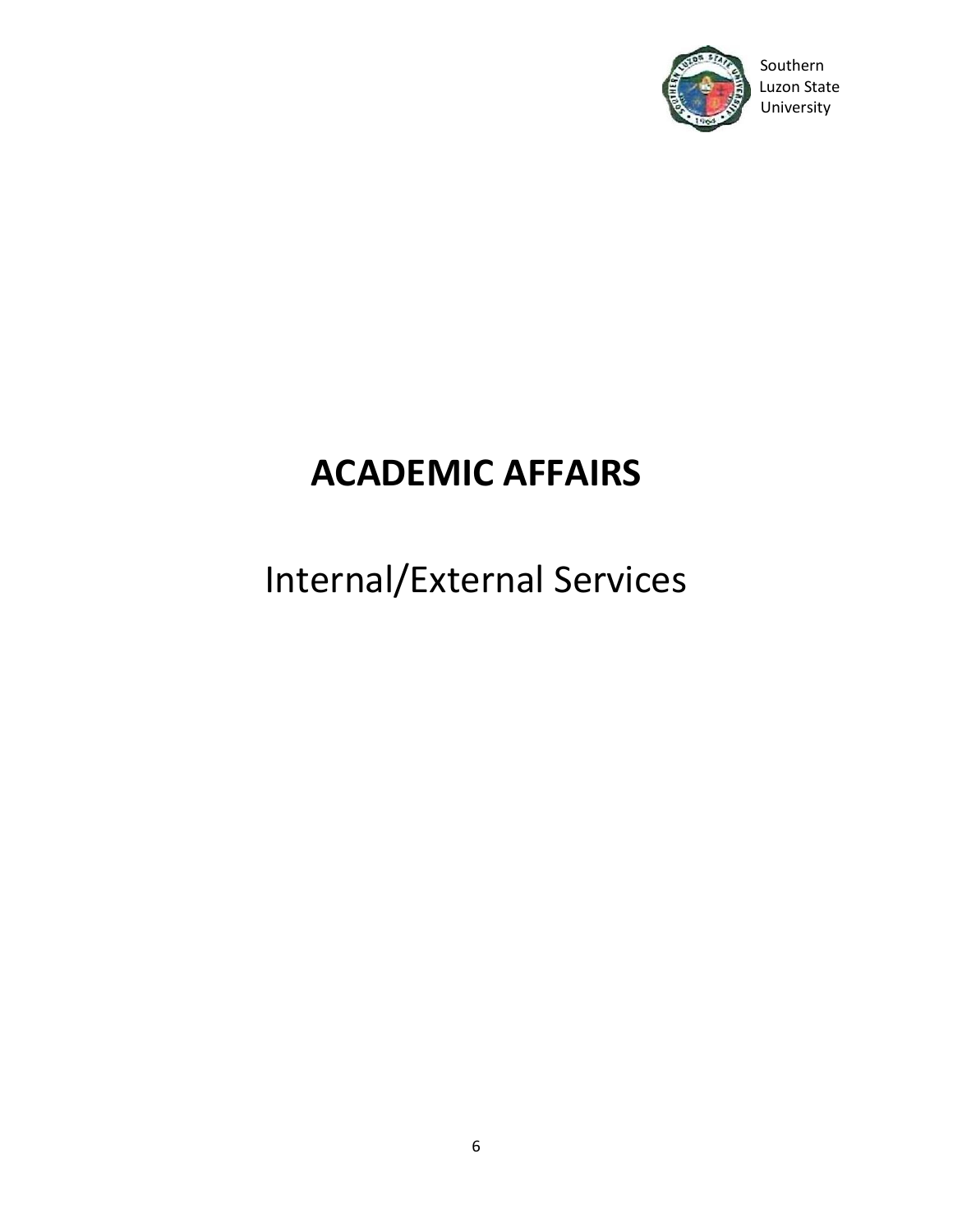

#### **1. Confirmation and Admission of Students**

This covers the procedure from evaluation of applicants to admission to a specific program in the University.

|    | <b>Office or Division:</b>                                                                                                                                                                                                  | Student Admission Office, Colleges and Campuses                                                                                                    |                                                         |                                                                 |                                                                            |
|----|-----------------------------------------------------------------------------------------------------------------------------------------------------------------------------------------------------------------------------|----------------------------------------------------------------------------------------------------------------------------------------------------|---------------------------------------------------------|-----------------------------------------------------------------|----------------------------------------------------------------------------|
|    | <b>Classification:</b>                                                                                                                                                                                                      | Simple                                                                                                                                             |                                                         |                                                                 |                                                                            |
|    | <b>Type of</b>                                                                                                                                                                                                              | G2C - Government to Citizen                                                                                                                        |                                                         |                                                                 |                                                                            |
|    | <b>Transaction:</b>                                                                                                                                                                                                         |                                                                                                                                                    |                                                         |                                                                 |                                                                            |
|    | Who may avail:                                                                                                                                                                                                              | All                                                                                                                                                |                                                         |                                                                 |                                                                            |
|    |                                                                                                                                                                                                                             | <b>CHECKLIST OF REQUIREMENTS</b>                                                                                                                   |                                                         | <b>WHERE TO SECURE</b>                                          |                                                                            |
|    | <b>Result of Examination</b>                                                                                                                                                                                                |                                                                                                                                                    | <b>Admission Office</b>                                 |                                                                 |                                                                            |
|    |                                                                                                                                                                                                                             |                                                                                                                                                    | <b>FEES TO BE</b><br><b>PROCESSING</b><br><b>PERSON</b> |                                                                 |                                                                            |
|    | <b>CLIENT STEPS</b>                                                                                                                                                                                                         | <b>AGENCY ACTIONS</b>                                                                                                                              | <b>PAID</b>                                             | <b>TIME</b>                                                     | <b>RESPONSIBLE</b>                                                         |
|    | 1. Visit the SLSU<br><b>Student Admission</b><br>Office FB page<br>(https://www.facebo<br>ok.com/SLSUAdmis<br>sion) or the SLSU<br>website for the<br>College Admission<br><b>Result and</b><br>Schedule of<br>Confirmation | Post the list of qualifiers<br>for the SLSU College<br>Admission                                                                                   | None                                                    | 5 min.<br>(depending on<br>the Internet<br>connection<br>speed) | <b>Student Admission</b><br>Committee                                      |
| 2. | Proceed to program<br>orientation                                                                                                                                                                                           | Orient the qualifier on the<br>program that he/she<br>qualified to.<br>>> Give and Sign the<br>confirmation slip                                   | None                                                    | 5-10 min                                                        | College Dean/<br>Campus Director/<br>Program Chair                         |
| 3. | Proceed to the<br>confirmation venue<br>and bring the<br>specified<br>documents for pre-<br>enrollment                                                                                                                      | Validate the correctness of<br>the documents                                                                                                       | None                                                    | 5-10min                                                         | Office of the<br>University<br>Registrar/Student<br>Admission<br>Committee |
|    | 4. Issuance of<br><b>Admission Slip</b>                                                                                                                                                                                     | Verify if qualifier have<br>undergone the program<br>interview and sign/issue<br>the admission slip to<br>qualifier.                               | None                                                    | 2 min.                                                          | <b>Student Admission</b><br>Committee                                      |
| 5. | Present the<br>Admission Slip to<br>the BAO Office for<br>ID processing                                                                                                                                                     | Provide ID processing slip<br>and take picture of the<br>qualifier.<br>(Students will be notified if<br>they can already claim<br>their school ID) | None                                                    | 3-5 min.                                                        | <b>Business Affairs</b><br>Office                                          |
|    |                                                                                                                                                                                                                             | Endorse list of confirmed<br>students per program to<br>the Office of the University<br>Registrar and MIS-ICT<br>Office                            | None                                                    | 2 min.                                                          | <b>Student Admission</b><br>Committee                                      |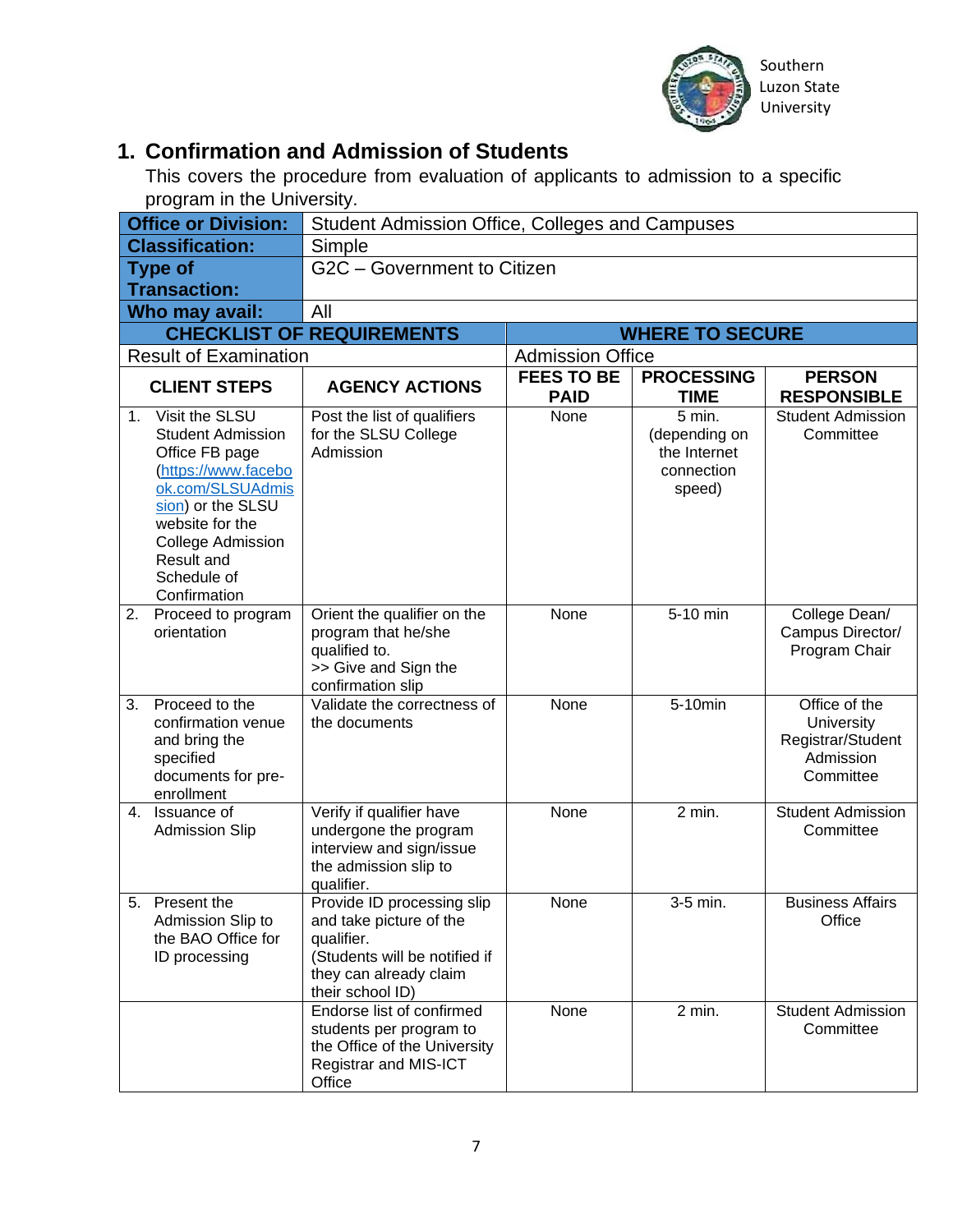

#### **2. Lending of Book (s) and other Library Materials**

For SLSU students to use or borrow and reading materials from the SLSU Library and to extend services to non-SLSU students and clients within the limits of its resource. This covers the process of activation of student ID and lending of books and other library materials to SLSU and non-SLSU users.

| <b>Office or Division:</b>                                                                                                                                           | <b>University Library</b>                                                                                               |                                  |                                        |                                                                        |
|----------------------------------------------------------------------------------------------------------------------------------------------------------------------|-------------------------------------------------------------------------------------------------------------------------|----------------------------------|----------------------------------------|------------------------------------------------------------------------|
| <b>Classification:</b>                                                                                                                                               | Simple                                                                                                                  |                                  |                                        |                                                                        |
| <b>Type of</b>                                                                                                                                                       | G2C - Government to Citizen                                                                                             |                                  |                                        |                                                                        |
| <b>Transaction:</b>                                                                                                                                                  |                                                                                                                         |                                  |                                        |                                                                        |
| Who may avail:                                                                                                                                                       | All                                                                                                                     |                                  |                                        |                                                                        |
|                                                                                                                                                                      | <b>CHECKLIST OF REQUIREMENTS</b>                                                                                        |                                  | <b>WHERE TO SECURE</b>                 |                                                                        |
| <b>Identification Card</b>                                                                                                                                           | <b>Requesting Party</b>                                                                                                 |                                  |                                        |                                                                        |
| <b>Registration Form</b>                                                                                                                                             |                                                                                                                         | <b>Requesting Party</b>          |                                        |                                                                        |
| <b>Referral Letter</b>                                                                                                                                               |                                                                                                                         |                                  | Requesting Party (for non-SLSU Client) |                                                                        |
| <b>CLIENT STEPS</b>                                                                                                                                                  | <b>AGENCY ACTIONS</b>                                                                                                   | <b>FEES TO</b><br><b>BE PAID</b> | <b>PROCESSING</b><br><b>TIME</b>       | <b>PERSON</b><br><b>RESPONSIBLE</b>                                    |
| <b>For SLSU Students</b>                                                                                                                                             |                                                                                                                         |                                  |                                        |                                                                        |
| 1. For activation of<br>student ID, present<br><b>Identification Card</b><br>and Registration<br>Form. Fill up Patron<br><b>Information Form</b><br>(AA-LIB-2.01F7). | Receives and encodes<br>data of student/s in the<br><b>Library System (Follett</b><br>Destiny).                         | <b>None</b>                      | 3 min.                                 | <b>Library Support</b><br><b>Staff</b><br><b>University</b><br>Library |
| 2. Browse the<br>OPAC and copy the<br>call number of the<br>needed book/s or<br>material/s.                                                                          | Assists the client from<br>using Online Public<br>Catalog (OPAC)                                                        | <b>None</b>                      | 5 min.                                 | <b>Library Support</b><br><b>Staff</b><br><b>University</b><br>Library |
| 3. Retrieve the<br>Book at the<br>stack area.                                                                                                                        | Assists the client                                                                                                      | None                             | 4 min.                                 | <b>Library Support</b><br><b>Staff</b><br><b>University</b><br>Library |
| 4. If the book/s or<br>material/s will be<br>used inside the<br>library only, present<br>it to the Library<br>Personnel and fill                                     | • Verifies information.<br>• Charge book/s or<br>material/s through<br>scanning of<br>barcode.<br>• Release the book/s. | <b>None</b>                      | $2$ min.                               | <b>Library Support</b><br><b>Staff</b><br><b>University</b><br>Library |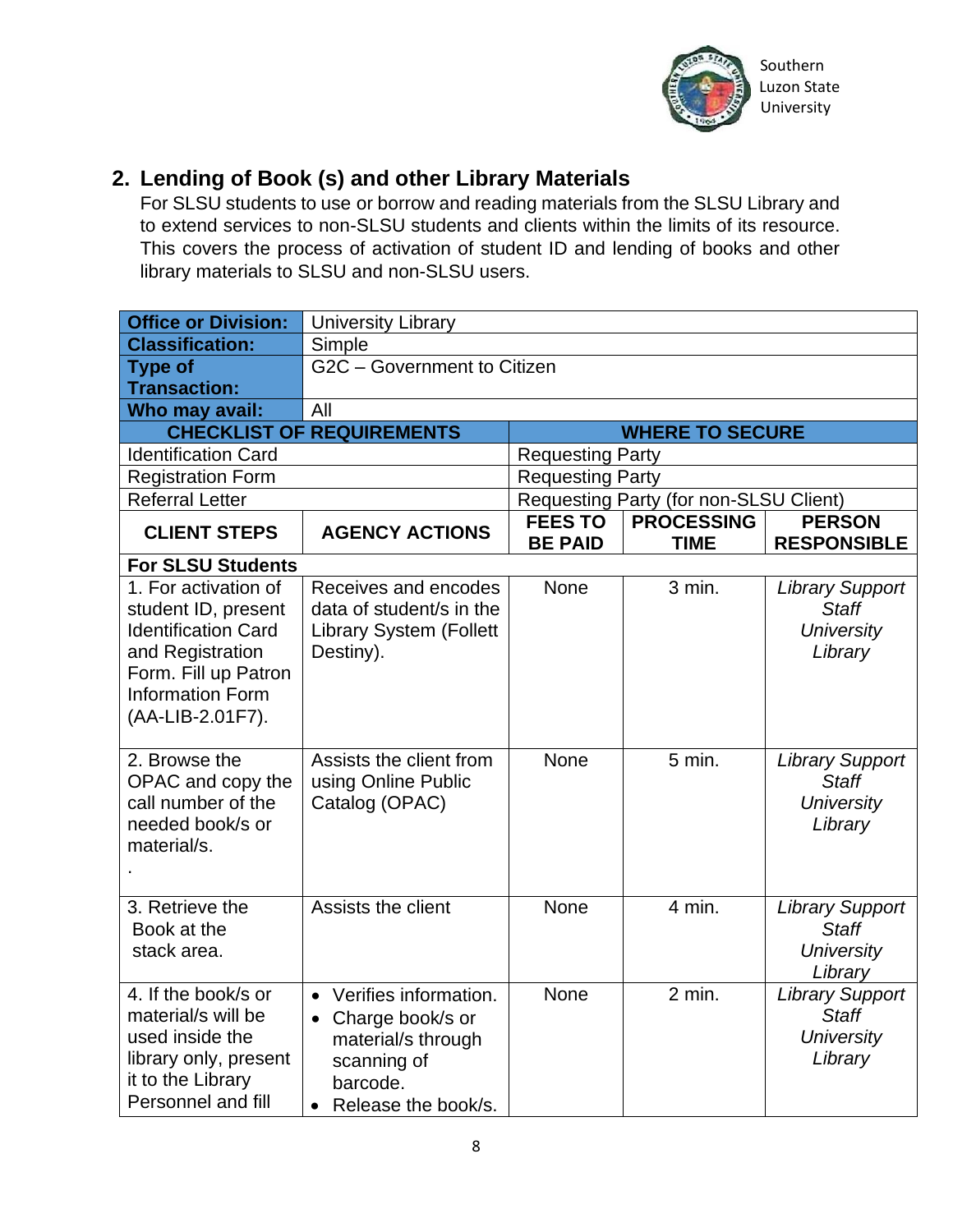

| up the book card.<br>(Can borrow two<br>books at a time.)                                                                                                                                                                                                                                    |                                                                                                                                                          |                                   |        |                                                                        |
|----------------------------------------------------------------------------------------------------------------------------------------------------------------------------------------------------------------------------------------------------------------------------------------------|----------------------------------------------------------------------------------------------------------------------------------------------------------|-----------------------------------|--------|------------------------------------------------------------------------|
| 5. If borrowing<br>for photocopy,<br>secure and fill<br>up the book card<br>and photocopying<br>slip to bring out<br>material/s up to<br>30 minutes only.<br>(This is allowed<br>only for General<br><b>Circulation Section</b><br>and Periodical &<br><b>General Reference</b><br>Section). | Verifies information.<br>$\bullet$<br>Charge book/s or<br>material/s through<br>scanning of<br>barcode.<br>Release the book/s.<br>$\bullet$              | <b>None</b>                       | 4 min. | <b>Library Support</b><br><b>Staff</b><br><b>University</b><br>Library |
| 6. If borrowing for<br>overnight, fill up the<br>book card and the<br><b>General Circulation</b><br>Section Slip. Due<br>date is the following<br>school day before<br>$9:00$ am. (This is<br>allowed only for<br><b>General Circulation</b><br>Section).                                    | Verifies information.<br>$\bullet$<br>Charge book/s or<br>$\bullet$<br>material/s through<br>scanning of<br>barcode.<br>Release the book/s.<br>$\bullet$ | <b>None</b>                       | 3 min. | <b>Library Support</b><br><b>Staff</b><br><b>University</b><br>Library |
| 7. Return the<br>book/s at the<br>counter after use.                                                                                                                                                                                                                                         | <b>Library Support</b><br>Staff shall check-in<br>the book/s using the<br><b>Library System</b><br>(Follett Destiny).                                    | None                              | 3 min. | <b>Library Support</b><br>Staff<br>University<br>Library               |
| 8. Returning<br>overdue books.<br>Completely fill up<br>the data needed<br>in the Record<br>Book. Pay the<br>corresponding<br>amount.                                                                                                                                                        | <b>Library Support</b><br>$\bullet$<br>Staff shall check-in<br>the book/s using the<br><b>Library System</b><br>(Follett Destiny).                       | Student-<br>P10.00 per<br>daybook | 3 min. | <b>Library Support</b><br>Staff<br><b>University</b><br>Library        |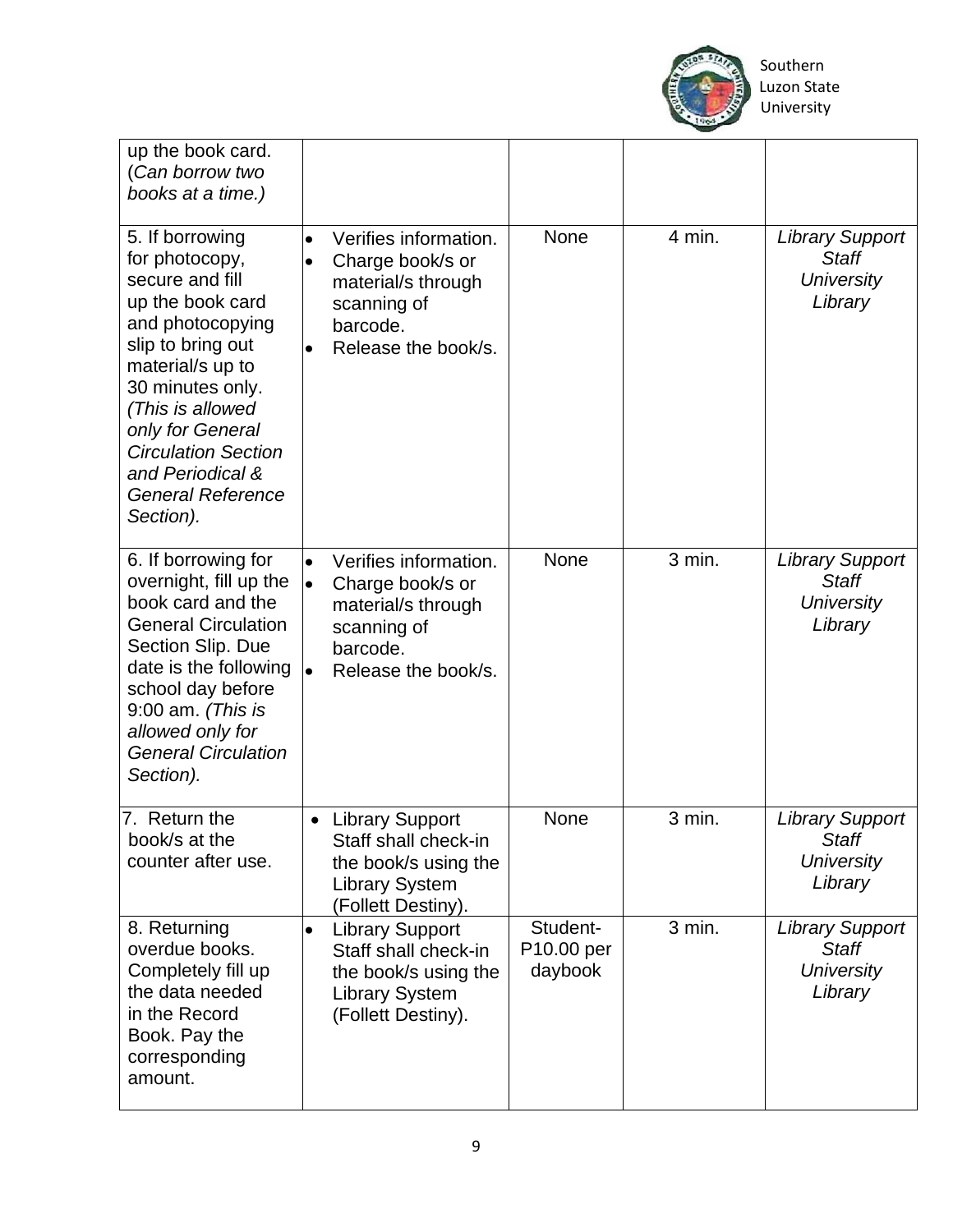

| Determine the fines<br>and encode in the |  |  |
|------------------------------------------|--|--|
| system.                                  |  |  |
| Notify students.                         |  |  |

| <b>For Non-SLSU Clients</b>                                                                                                                                       |                                                                                                                                 |                                                                                |          |                                                                        |
|-------------------------------------------------------------------------------------------------------------------------------------------------------------------|---------------------------------------------------------------------------------------------------------------------------------|--------------------------------------------------------------------------------|----------|------------------------------------------------------------------------|
| 1. Present valid<br><b>Identification Card</b><br>and Referral<br>Letter.<br>Completely fill up<br>the data needed<br>in the Record<br>Book.<br>Pay Visitors Fee. | Receives and encodes<br>data of Non-SLSU<br>Client in the Library<br><b>System (Follett</b><br>Destiny).                        | <b>HS Student</b><br>$- P10.00$<br>College/GS<br><b>Students</b><br>$-$ P20.00 | $5$ min. | <b>Library Support</b><br><b>Staff</b><br><b>University</b><br>Library |
| 2. Receive Visitors<br>ID. It shall be used<br>In borrowing books<br>for Library Use<br>Only.                                                                     | <b>Issue Visitors ID</b>                                                                                                        | None                                                                           | 3 min.   | <b>Library Support</b><br><b>Staff</b><br><b>University</b><br>Library |
| 3. Browse the<br><b>Online Public</b><br><b>Access Catalog</b><br>(OPAC) and copy<br>the call number of<br>the needed<br>book/s or<br>material/s.                 | Assists the client from<br>using Online Public<br><b>Access Catalog</b><br>(OPAC)                                               | None                                                                           | $5$ min. | <b>Library Support</b><br><b>Staff</b><br><b>University</b><br>Library |
| 4. Retrieve the<br>book at the stack<br>area.                                                                                                                     | None                                                                                                                            | None                                                                           | 4 min.   | <b>Library Support</b><br><b>Staff</b><br><b>University</b><br>Library |
| 5. Present it to<br>the Library<br>Personnel and<br>fill up the book<br>card. (Can borrow<br>two books at a time.)                                                | Verifies information.<br>Charge book/s or<br>material/s through<br>scanning of<br>barcodes.<br>Release the book/s.<br>$\bullet$ | None                                                                           | $2$ min. | <b>Library Support</b><br><b>Staff</b><br><b>University</b><br>Library |
| 6. Return the                                                                                                                                                     | <b>Library Support Staff</b><br>shall check-in the                                                                              | None                                                                           | 3 min.   | <b>Library Support</b><br><b>Staff</b>                                 |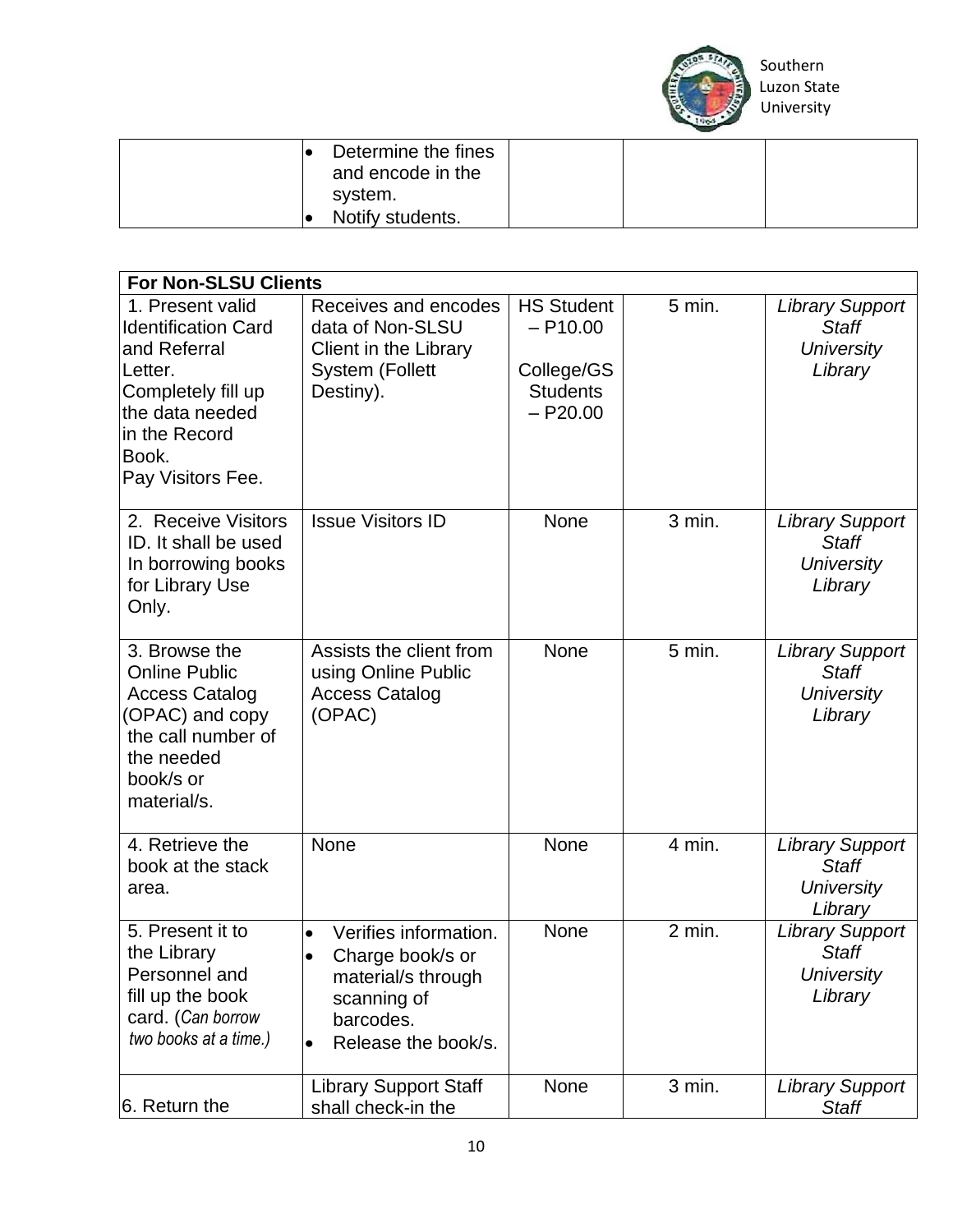

| book at the<br>counter after use. | book/s using the<br>Library System (Follett<br>Destiny). |  |  | University<br>Library |
|-----------------------------------|----------------------------------------------------------|--|--|-----------------------|
|-----------------------------------|----------------------------------------------------------|--|--|-----------------------|

#### **3. Request for Issuance of Transcript of Records (TOR)**

This covers all students who are wishing to request for TOR, starting from the issuance of form/s up to the receipt of TOR from the Office of the University Registrar.

| <b>Office or Division:</b>                      | <b>University Registrar</b>            |                                     |                                               |                                                 |
|-------------------------------------------------|----------------------------------------|-------------------------------------|-----------------------------------------------|-------------------------------------------------|
| <b>Classification:</b>                          | Simple                                 |                                     |                                               |                                                 |
| <b>Type of Transaction:</b>                     | G2C - Government to Citizen            |                                     |                                               |                                                 |
| Who may avail:                                  | All                                    |                                     |                                               |                                                 |
| <b>CHECKLIST OF REQUIREMENTS</b>                |                                        |                                     | <b>WHERE TO SECURE</b>                        |                                                 |
| Duly accomplished request form                  |                                        |                                     | University Registrar - Window 1 (Receiving    |                                                 |
|                                                 |                                        | and Releasing System)               |                                               |                                                 |
| Duly signed clearance (if needed)               |                                        |                                     | Respective College/ Office of Student Affairs |                                                 |
|                                                 |                                        |                                     |                                               | and Services/Library/ Accounting Office, Alumni |
| Federation Inc.                                 |                                        |                                     |                                               |                                                 |
| <b>Receipt of Payment</b>                       |                                        | <b>University Cashiering Office</b> |                                               |                                                 |
| Necessary number of documentary stamp/s         |                                        | <b>Requesting Party</b>             |                                               |                                                 |
| Authorization letter (if request is made thru a |                                        | <b>Requesting Party</b>             |                                               |                                                 |
| representative)                                 |                                        |                                     |                                               |                                                 |
| Original and photocopies of a valid ID of the   | <b>Requesting Party</b>                |                                     |                                               |                                                 |
| student and representative                      |                                        |                                     |                                               |                                                 |
| <b>CLIENT STEPS</b>                             | <b>AGENCY</b><br><b>ACTIONS</b>        | <b>FEES TO BE</b><br><b>PAID</b>    | <b>PROCESSING</b><br><b>TIME</b>              | <b>PERSON</b><br><b>RESPONSIBLE</b>             |
| 1. Proceed to the                               | Welcome Client &                       | <b>None</b>                         | $2$ min.                                      | <b>Clerk</b>                                    |
| OUR Window 1.                                   | issue the Request                      |                                     |                                               | <b>University</b>                               |
| Ask for forms.                                  | Form for Records                       |                                     |                                               | Registrar                                       |
|                                                 | (RF) & Student                         |                                     |                                               |                                                 |
|                                                 | <b>Clearance Form</b>                  |                                     |                                               |                                                 |
|                                                 | (SCF) and Order of                     |                                     |                                               |                                                 |
|                                                 | <b>Payment Form</b>                    |                                     |                                               |                                                 |
|                                                 |                                        |                                     |                                               |                                                 |
|                                                 | (OPF) and gives                        |                                     |                                               |                                                 |
|                                                 | instruction on how                     |                                     |                                               |                                                 |
|                                                 | to proceed                             |                                     |                                               |                                                 |
| 2.<br>Accomplish RF                             |                                        | <b>None</b>                         |                                               | <b>Clerk</b>                                    |
| completely &                                    |                                        |                                     |                                               | <b>University</b>                               |
| correctly                                       |                                        |                                     |                                               | Registrar                                       |
| 3.<br>Accomplish                                | Check office                           | None                                | 5 min. per                                    | Head of office                                  |
| signing of                                      | records to see if                      |                                     | office                                        | or duly                                         |
| clearance<br>(if needed)                        | student have no<br>pending obligation/ |                                     |                                               | authorized<br>personnel                         |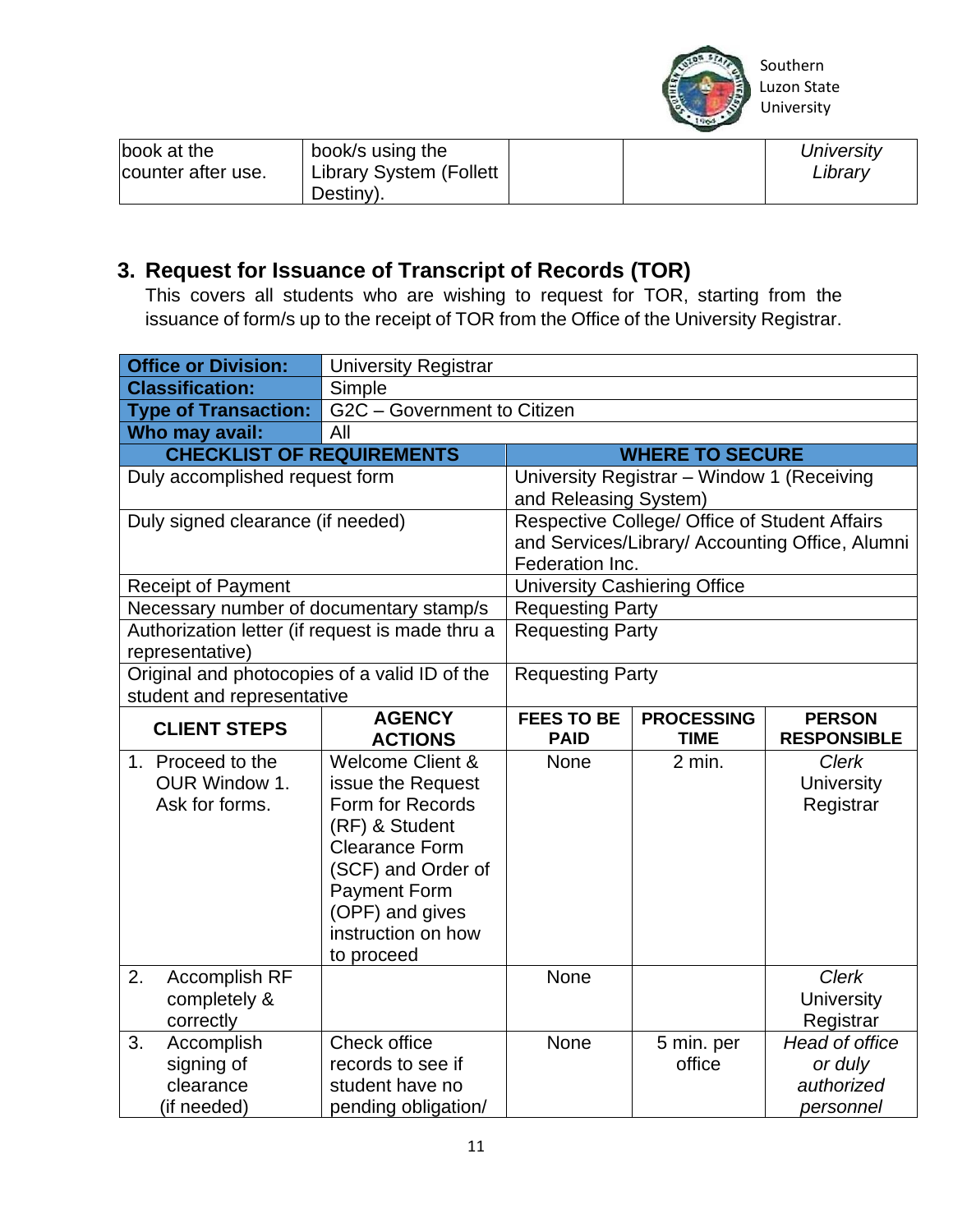

|    |                                                                | responsibility then<br>sign SCF if student<br>is clear of any<br>financial/material<br>responsibilities.                                                                                                                                                                                                                                                                                                                                                                                                                                                                                                                                                                   |                                                                                    |                                                                         | <b>University</b><br>Registrar                 |
|----|----------------------------------------------------------------|----------------------------------------------------------------------------------------------------------------------------------------------------------------------------------------------------------------------------------------------------------------------------------------------------------------------------------------------------------------------------------------------------------------------------------------------------------------------------------------------------------------------------------------------------------------------------------------------------------------------------------------------------------------------------|------------------------------------------------------------------------------------|-------------------------------------------------------------------------|------------------------------------------------|
| 4. | Pay the<br>necessary fees.                                     | Receive payment<br>and issue<br>corresponding<br>official receipt (OR),<br>then fill-up<br>Cashier's Box in<br>RF.                                                                                                                                                                                                                                                                                                                                                                                                                                                                                                                                                         | Php<br>100.00/set<br>(first Two<br>pages)<br>Php 60.00<br>(additional<br>page/TOR) | 3 min.                                                                  | <b>Clerk</b><br>Cashiering<br>Office           |
| 5. | Submit duly<br>accomplished<br>forms and OR.<br>Get claim stub | Accept and verify/<br>submitted<br>check<br>forms<br>&<br>requirements.<br>» Go to the records<br>section and ask CIC<br>to look for and get<br><b>Student Search and</b><br>secure SF from the<br>storage cabinets/<br>shelves then<br>records it in his/her<br>logbook and give it<br>to the CIC-File (SF).<br>» Receive SF and<br>acknowledge<br>receipt thereof<br>»If file is complete,<br>the CIC-RRS fill-up<br><b>CLAIM</b><br>STUB,<br>which is the lower<br>the<br>portion of<br>Request Form for<br>Records and issue<br>the same to the<br>client,<br>record<br>the<br>request in<br>logbook.<br>»Insert completed<br>request forms in the<br>SF & endorse the | <b>None</b>                                                                        | 2 min.<br>2 min.<br>$1$ min.<br>2 min.<br>2 min.<br>10-20 mins<br>1 min | <b>Clerk</b><br><b>University</b><br>Registrar |
|    |                                                                | same to the                                                                                                                                                                                                                                                                                                                                                                                                                                                                                                                                                                                                                                                                |                                                                                    |                                                                         |                                                |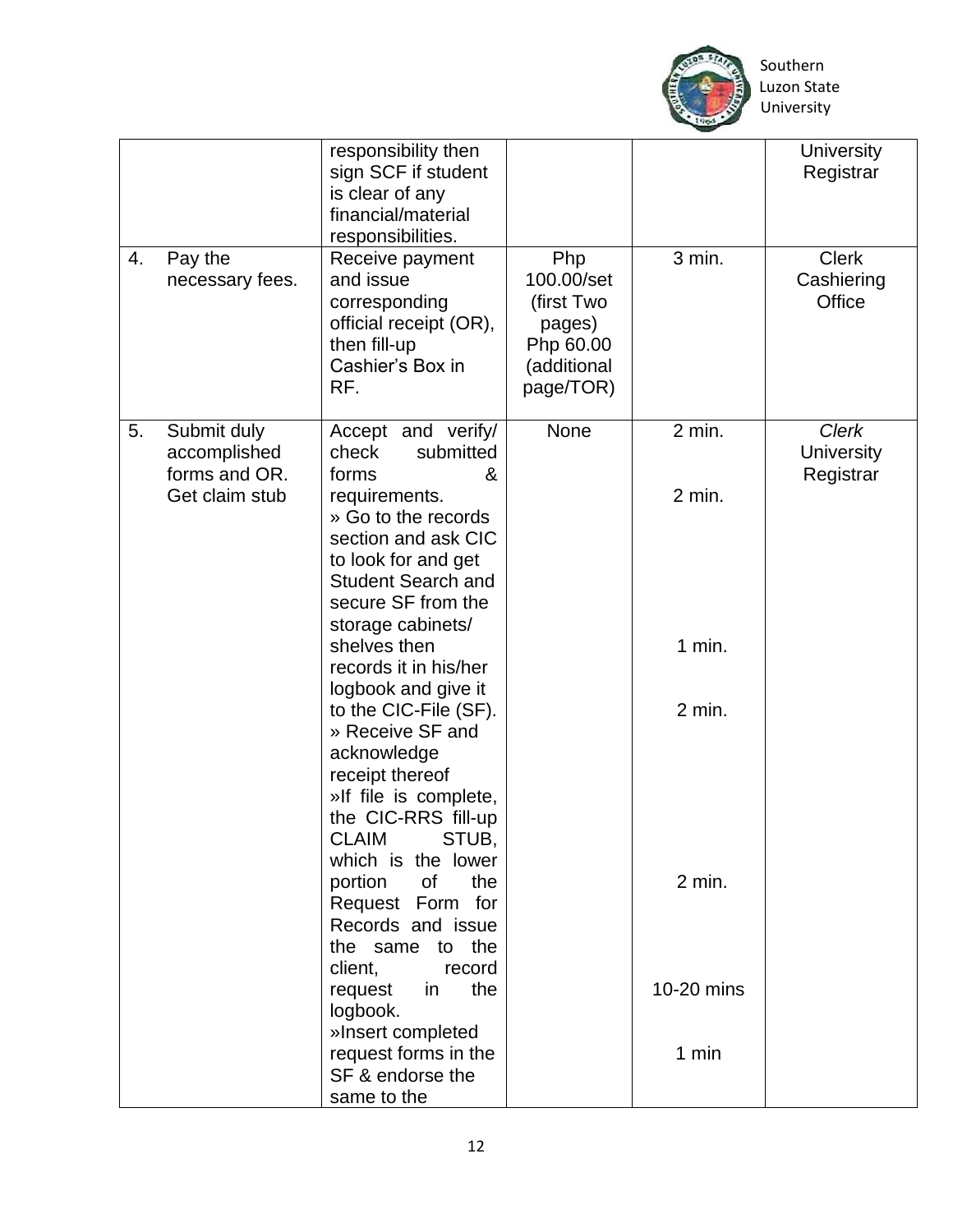

 Southern University

| assigned College                   |  |
|------------------------------------|--|
| <b>Clerk Evaluator</b><br>5 min    |  |
| (CCEv).                            |  |
| »Receive and                       |  |
| update student's                   |  |
| permanent record                   |  |
| » Endorse Updated<br>1 min         |  |
| Student File (SF) to               |  |
| <b>Designated College</b><br>2 min |  |
| Encoder (DCEn)                     |  |
| »Encode Student's                  |  |
| <b>TOR based from</b>              |  |
|                                    |  |
| student's<br>1 min                 |  |
| permanent record                   |  |
| and print an initial               |  |
| copy for checking                  |  |
| 2 min<br>purposes                  |  |
| »Endorse printed                   |  |
| TOR and SF to                      |  |
| <b>CCE<sub>v</sub></b>             |  |
| 1 min<br>»Check printed            |  |
| <b>TOR against</b>                 |  |
| permanent record                   |  |
| 2 min<br>of student & other        |  |
| documents in SF                    |  |
| »Return checked                    |  |
| printed TOR to                     |  |
| DCEn for necessary<br>1 min        |  |
| corrections and final              |  |
| printing together w/               |  |
| <b>SF</b>                          |  |
| »Encode                            |  |
| correction/s & store               |  |
|                                    |  |
| & print a copy &<br>3 min          |  |
| duplicate of TOR,                  |  |
| sign and record it in              |  |
| his/her logbook                    |  |
| »Endorse printed<br>1 min          |  |
| TOR & Duplicate for                |  |
| signing together                   |  |
| with SF to CCEv                    |  |
| <b>TOR</b><br>»Sign<br>&           |  |
| duplicate, records it              |  |
| in his/her logbook                 |  |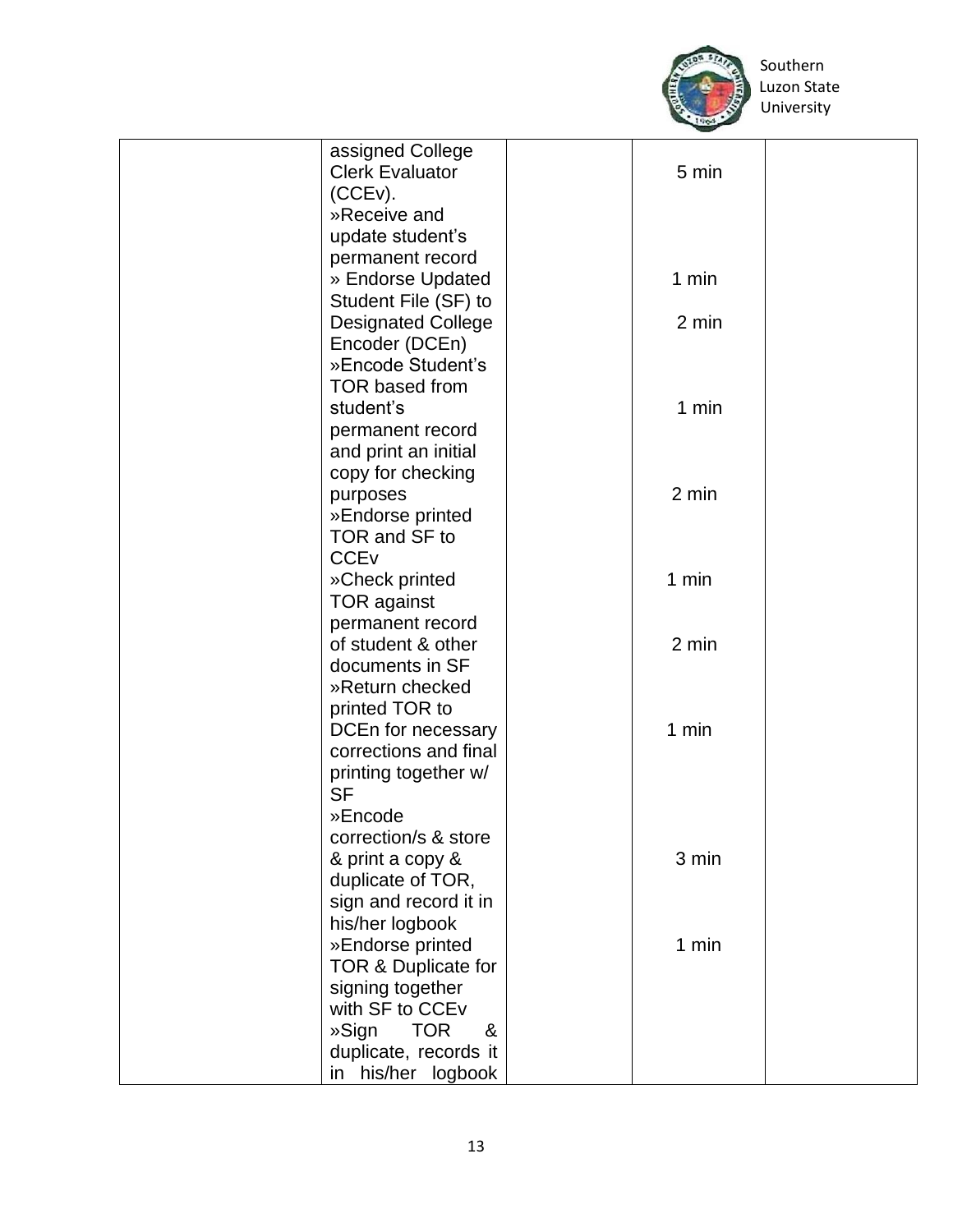

|    |                                                                                                                                              | then endorse TOR &<br><b>SF</b><br>finished<br>»Record<br>TOR & duplicate in<br>his/her logbook and<br>endorse the same &<br><b>SF to the University</b><br>Registrar for final<br>checking & signing<br>»Visually<br>check<br>contents of SF<br>- &<br><b>TOR</b><br>finished<br>&<br>duplicate then sign<br>the documents<br>»Get signed TOR<br>and duplicate and<br>SF then file it in the<br>designated<br>filing |      |          |                                                |
|----|----------------------------------------------------------------------------------------------------------------------------------------------|-----------------------------------------------------------------------------------------------------------------------------------------------------------------------------------------------------------------------------------------------------------------------------------------------------------------------------------------------------------------------------------------------------------------------|------|----------|------------------------------------------------|
| 6. | Follow up status<br>of request<br>(optional)                                                                                                 | cabinet<br>Remind client thru<br>phone call/ text<br>message as to the<br>status of client's<br>request.                                                                                                                                                                                                                                                                                                              | None | 2-3 min. | <b>Clerk</b><br><b>University</b><br>Registrar |
| 7. | <b>Return to OUR</b><br>on/ before Claim<br>Date to claim<br><b>TOR</b> (present<br>authorization<br>letter & valid ID if<br>representative) | Welcome client,<br>receive CLAIM<br>STUB, which is the<br>lower part of the RF<br>and secure SF from<br>the filing cabinet                                                                                                                                                                                                                                                                                            | None | 9 min.   | <b>Clerk</b><br><b>University</b><br>Registrar |
| 8. | Acknowledge<br>receipt of TOR                                                                                                                | Present TOR to<br>client to check<br>correctness of the<br>same<br>» Attach<br>documentary stamp<br>to TOR and dry<br>seals TOR, issue<br>the same to client<br>with OR.<br>»Return the SF to<br>the Record Section                                                                                                                                                                                                   | None | 4 min.   | Clerk<br><b>University</b><br>Registrar        |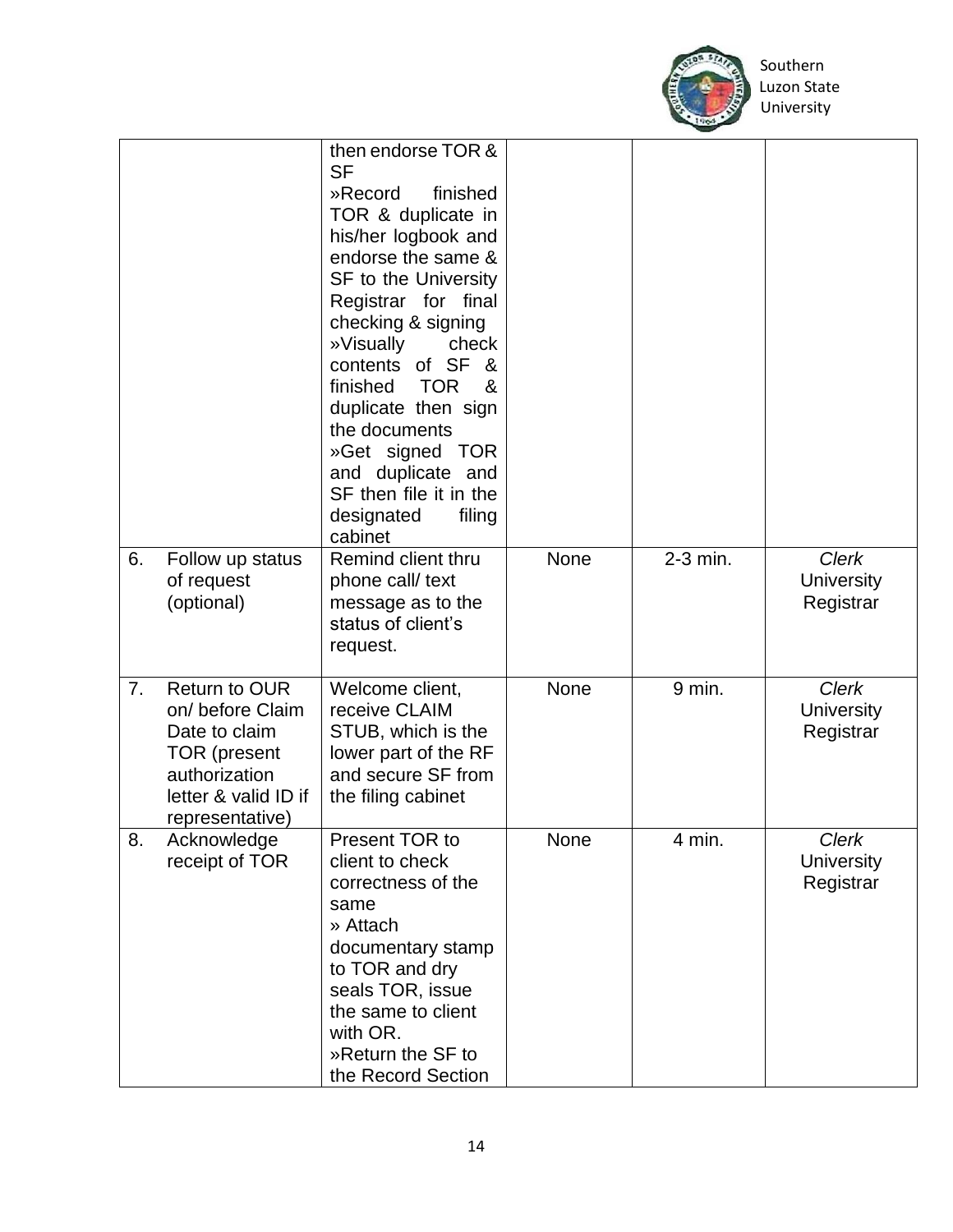

#### **4. Request for Issuance of CAV**

This covers all students who are wishing to request for CAV, starting from the issuance of form/s up to the receipt of CAV from the Office of the University Registrar.

|                | <b>Office or Division:</b>                      | <b>University Registrar</b>                                                                                                                        |                                  |                                            |                                                |
|----------------|-------------------------------------------------|----------------------------------------------------------------------------------------------------------------------------------------------------|----------------------------------|--------------------------------------------|------------------------------------------------|
|                | <b>Classification:</b>                          | Simple                                                                                                                                             |                                  |                                            |                                                |
| <b>Type of</b> |                                                 | G2C - Government to Citizen                                                                                                                        |                                  |                                            |                                                |
|                | <b>Transaction:</b>                             |                                                                                                                                                    |                                  |                                            |                                                |
|                | Who may avail:                                  | All                                                                                                                                                |                                  |                                            |                                                |
|                |                                                 | <b>CHECKLIST OF REQUIREMENTS</b>                                                                                                                   |                                  | <b>WHERE TO SECURE</b>                     |                                                |
|                | Duly accomplished request form                  |                                                                                                                                                    | and Releasing System)            | University Registrar - Window 1 (Receiving |                                                |
|                | Official receipt of payment                     |                                                                                                                                                    |                                  | <b>University Cashiering Office</b>        |                                                |
| students       | Original TOR (partial) for undergraduate        | Original TOR and diploma for graduates /                                                                                                           | <b>Requesting Party</b>          |                                            |                                                |
|                | "Substance 20" paper                            | Clear and clean photocopies of TOR and<br>diploma (i.e. laser copies using at least a                                                              | <b>Requesting Party</b>          |                                            |                                                |
|                |                                                 | Necessary number of documentary stamps                                                                                                             | <b>Requesting Party</b>          |                                            |                                                |
|                | representative)                                 | Authorization letter (if request is made thru a                                                                                                    | <b>Requesting Party</b>          |                                            |                                                |
|                | student and representative                      | Original and photocopies of a valid ID's of                                                                                                        | <b>Requesting Party</b>          |                                            |                                                |
|                | <b>CLIENT STEPS</b>                             | <b>AGENCY ACTIONS</b>                                                                                                                              | <b>FEES TO</b><br><b>BE PAID</b> | <b>PROCESSING</b><br><b>TIME</b>           | <b>PERSON</b><br><b>RESPONSIBLE</b>            |
|                | 1. Ask for<br><b>Request Form</b><br>(RF)       | <b>Issue the Request</b><br>Form for Records<br>(RF) and Order of<br>Payment Form (OPF)<br>and indicate the<br>number of document<br>stamps needed | <b>None</b>                      | $1$ min.                                   | <b>Clerk</b><br><b>University</b><br>Registrar |
|                | 2. Accomplish RF<br>correctly and<br>completely |                                                                                                                                                    | None                             |                                            |                                                |
|                | 3. Pay request fee                              | Receive payment,<br>issue corresponding<br>official receipts (OR),<br>then fill up Cashier's<br>Box in RF.                                         | Php 200.00                       | 3 min.                                     | <b>Clerk</b><br>Cashiering<br>Office           |
|                | 4. Submit RF,                                   | Accept and verify                                                                                                                                  | None                             | 24 min.                                    | <b>Clerk</b>                                   |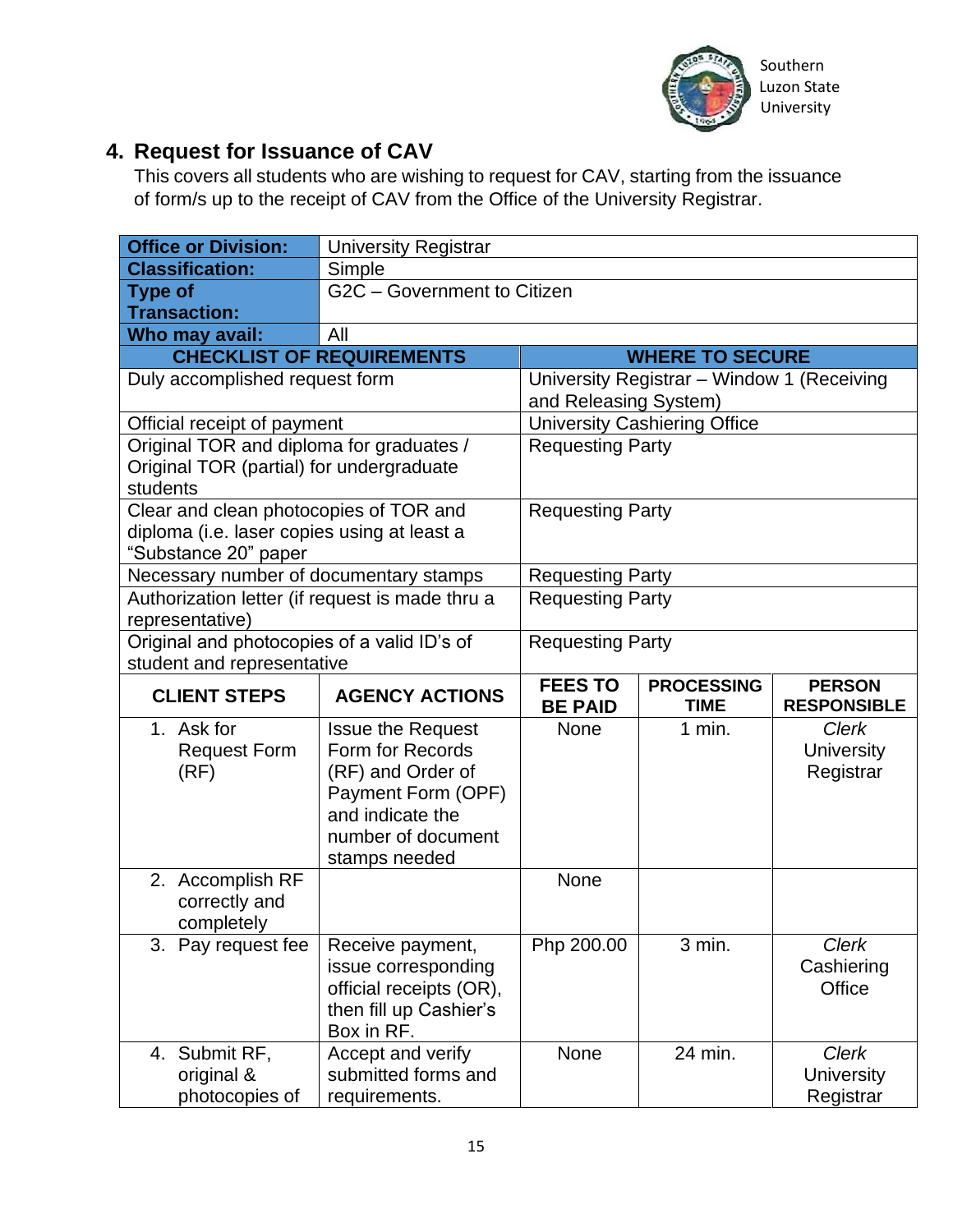

| <b>Clerk</b> |
|--------------|
|              |
|              |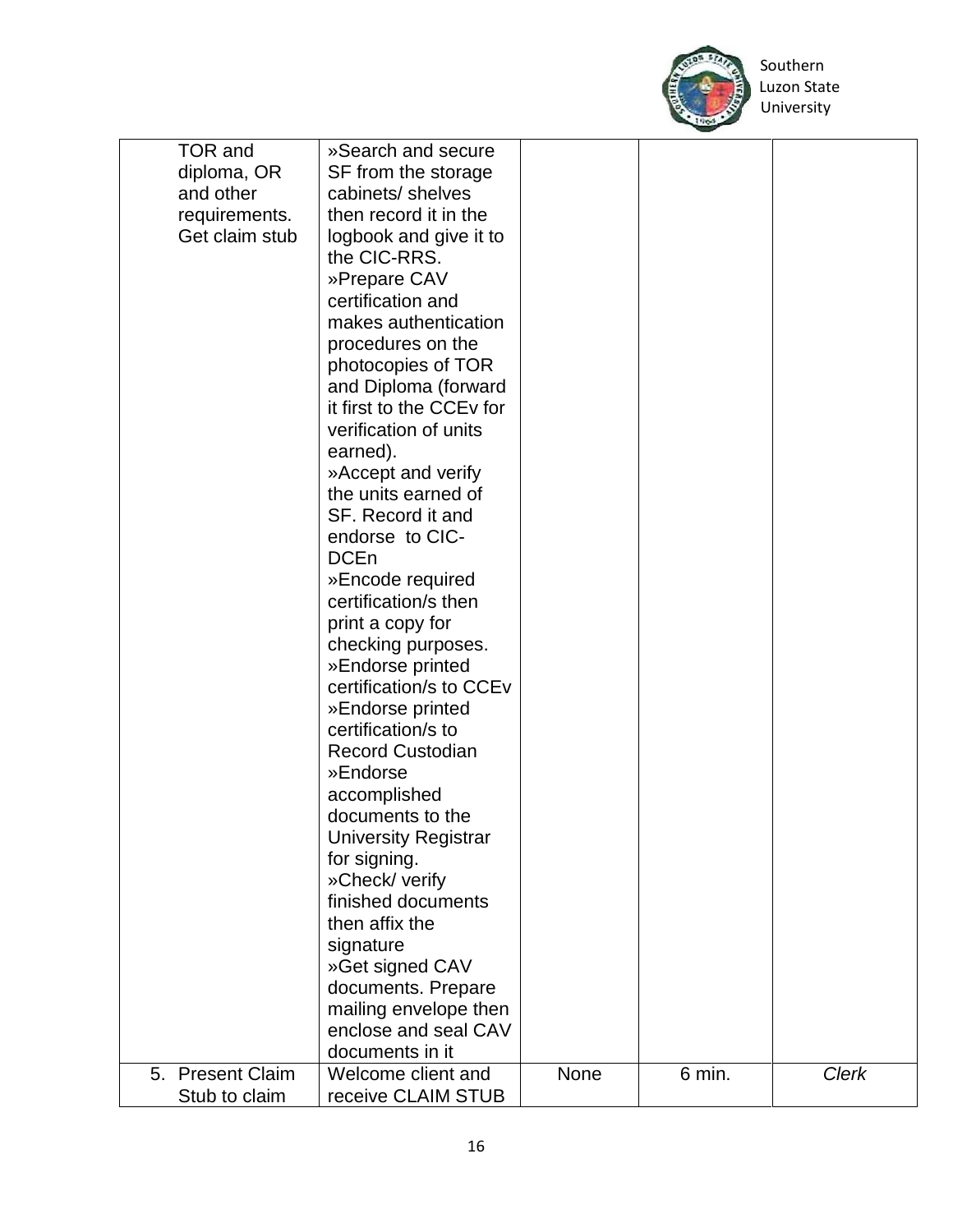

| CAV (present<br>authorization<br>letter & valid ID<br>representative) | Secure/ get from the<br>filing cabinet student's<br>file and release CAV |      |        | <b>University</b><br>Registrar          |
|-----------------------------------------------------------------------|--------------------------------------------------------------------------|------|--------|-----------------------------------------|
| 6. Acknowledge<br>receipt of CAV                                      | Return the SF to the<br><b>Record Section</b>                            | None | 4 min. | Clerk<br><b>University</b><br>Registrar |

#### **5. Request for Issuance of Graduate's Credentials**

To establish procedure for processing request for graduate's credentials, this covers all students who are wishing to request for graduate's credentials, starting from the issuance of form/s up to the receipt of requested documents from the Office of the University Registrar.

| <b>Office or</b><br><b>Division:</b>                                      | <b>University Registrar</b>                     |                                                                     |  |  |
|---------------------------------------------------------------------------|-------------------------------------------------|---------------------------------------------------------------------|--|--|
| <b>Classification:</b>                                                    | Simple                                          |                                                                     |  |  |
| <b>Type of</b>                                                            | G2C - Government to Citizen                     |                                                                     |  |  |
| <b>Transaction:</b>                                                       |                                                 |                                                                     |  |  |
| Who may avail:                                                            | All                                             |                                                                     |  |  |
|                                                                           | <b>CHECKLIST OF REQUIREMENTS</b>                | <b>WHERE TO SECURE</b>                                              |  |  |
| Duly accomplished request form                                            |                                                 | University Registrar - Window 1 (Receiving<br>and Releasing System) |  |  |
| Duly signed clearance (if needed)                                         |                                                 | University Registrar - Window 1 (Receiving<br>and Releasing System) |  |  |
|                                                                           | Receipt of payment for graduation fees &        | <b>Cashiering Office</b>                                            |  |  |
| receipt for any additional fees                                           |                                                 |                                                                     |  |  |
| Certification of submission of bound thesis<br>copies & Distribution Form |                                                 | <b>Business Affairs Office / VPAA</b>                               |  |  |
|                                                                           | Necessary number of documentary stamps          | <b>Requesting Party</b>                                             |  |  |
|                                                                           | Other requirements not yet submitted to the     | <b>Requesting Party</b>                                             |  |  |
|                                                                           | OUR (e.g. F137, 2x2 pictures w/ nametag,        |                                                                     |  |  |
| NSO Birth Certificate, etc.)                                              |                                                 |                                                                     |  |  |
|                                                                           | Letter of explanation of non-attendance to      | <b>Respective College</b>                                           |  |  |
| commencement exercises duly noted by                                      |                                                 |                                                                     |  |  |
| apparent and the College Dean                                             |                                                 |                                                                     |  |  |
| <b>Student's University ID</b>                                            |                                                 | <b>Requesting Party</b>                                             |  |  |
| Authorization Letter (if request is made thru a                           |                                                 | <b>Requesting Party</b>                                             |  |  |
| representative)                                                           |                                                 |                                                                     |  |  |
|                                                                           | Original & photocopies of a valid ID of student | <b>Requesting Party</b>                                             |  |  |
| (and representative)                                                      |                                                 |                                                                     |  |  |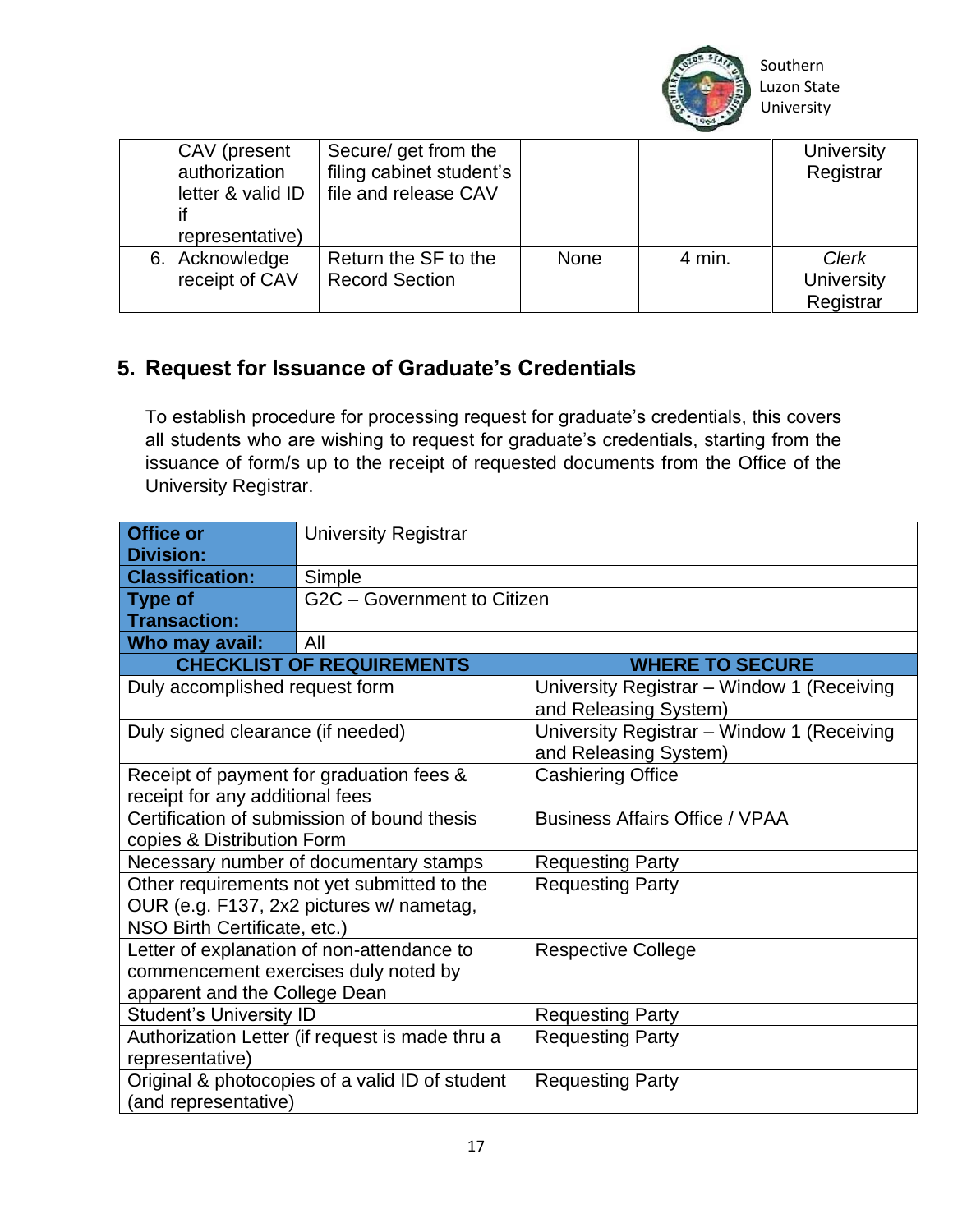

| Southern    |
|-------------|
| Luzon State |
| University  |

| <b>CLIENT STEPS</b>                                               | <b>AGENCY ACTIONS</b>                                                                                                                                                                                                                                                                                                                                                           | <b>FEES TO</b><br><b>BE PAID</b>                                                                                                    | <b>PROCESSING</b><br><b>TIME</b> | <b>PERSON</b><br><b>RESPONSIBLE</b>            |
|-------------------------------------------------------------------|---------------------------------------------------------------------------------------------------------------------------------------------------------------------------------------------------------------------------------------------------------------------------------------------------------------------------------------------------------------------------------|-------------------------------------------------------------------------------------------------------------------------------------|----------------------------------|------------------------------------------------|
| 1. Ask for<br><b>Request Form</b><br>(RF)                         | Welcome client, issue<br><b>Request Form for</b><br>Records (RF), Student<br>Clearance Form (SCF)<br>and Order of Payment<br>(OPF) and give<br>instruction on how to<br>proceed.                                                                                                                                                                                                | None                                                                                                                                | 2 min.                           | <b>Clerk</b><br><b>University</b><br>Registrar |
| 2. Accomplish RF<br>completely &<br>correctly                     | Check office records to<br>see if student have no<br>pending obligation/<br>responsibility then sign<br>SCF if student is clear of<br>any financial/material<br>responsibilities.                                                                                                                                                                                               | None                                                                                                                                |                                  | <b>Clerk</b><br><b>University</b><br>Registrar |
| 3. Pay the<br>necessary fees                                      | Receive payment and<br>issue corresponding<br>official receipt (OR), then<br>fill-up Cashier's Box in<br>RF.                                                                                                                                                                                                                                                                    | Php<br>100.00/set<br>(first Two<br>pages)<br>Php 60.00<br>(additional<br>page/TOR)<br>Php<br>100.00<br>(additional<br>certification | 3 min.                           | <b>Clerk</b><br>Cashiering<br>Office           |
| 4. Submit duly<br>accomplished<br>forms and OR.<br>Get claim stub | Receive and verify/check<br>submitted<br>forms<br>&<br>requirements<br>»Go to the records section<br>ask<br>Record<br>and<br>Custodian to look for and<br>get Student File (SF)<br>»Search and secure SF<br>the<br>from<br>storage<br>cabinets/shelves<br>then<br>record it in the logbook<br>and give it to the CIC-RRS<br>»Receive<br><b>SF</b><br>and<br>acknowledge receipt | None                                                                                                                                | 24 min.                          | Clerk<br><b>University</b><br>Registrar        |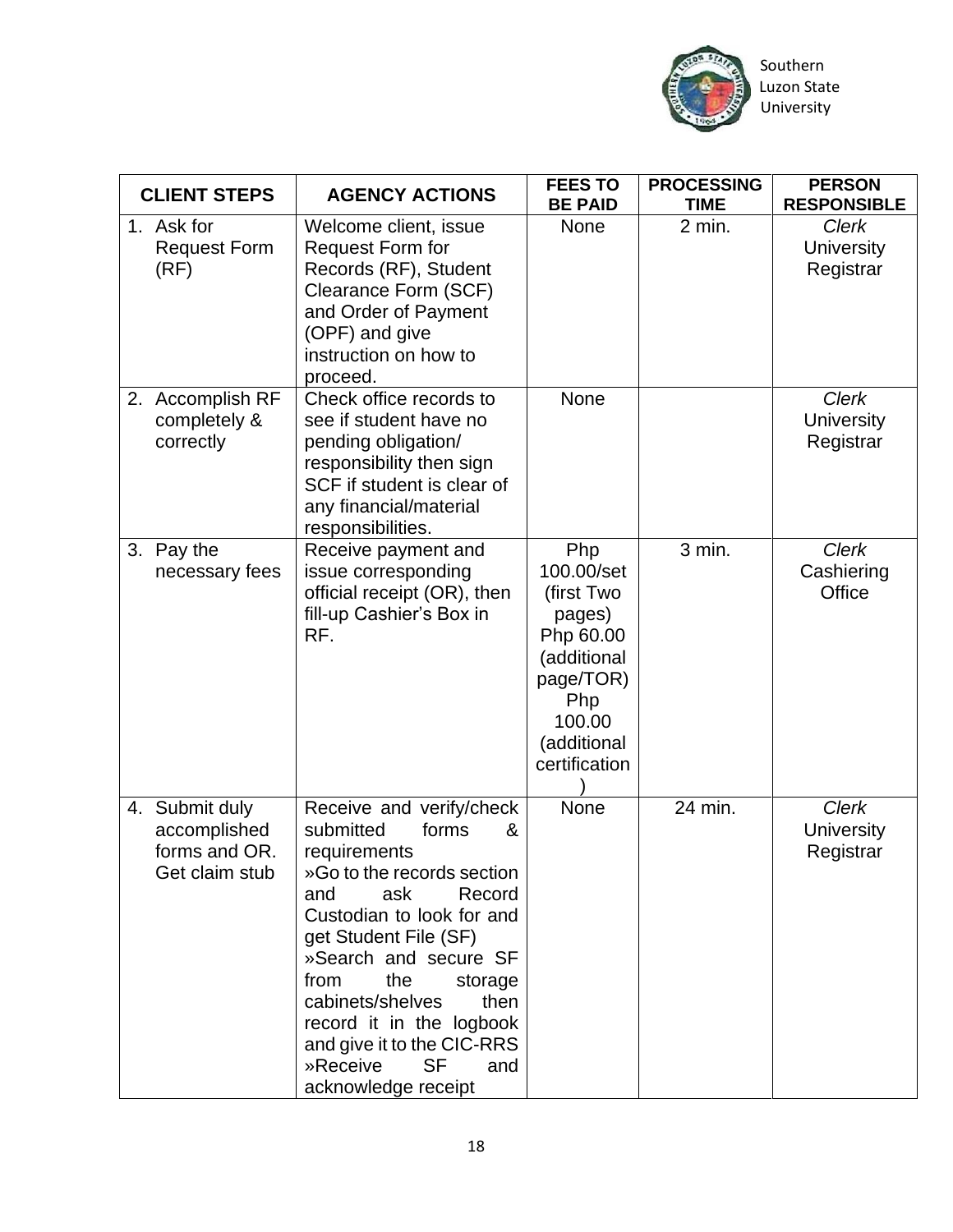

 Southern University

| » If file is complete the             |  |  |
|---------------------------------------|--|--|
| CIC fill-up CLAIM STUB,               |  |  |
| which is the lower portion            |  |  |
| of the RF and issue the               |  |  |
| same to the client, record            |  |  |
|                                       |  |  |
| request in the logbook.               |  |  |
| »Insert completed request             |  |  |
| forms in the SF & endorse             |  |  |
| the same to the College               |  |  |
| <b>Clerk Evaluator (CCE)</b>          |  |  |
| »Receive<br>and<br>update             |  |  |
| student permanent record              |  |  |
| »Endorse Updated                      |  |  |
| Student File (SF) to                  |  |  |
| <b>Designated College</b>             |  |  |
| Encoder (DCEn)                        |  |  |
| »Encode Student's TOR                 |  |  |
| based from student's                  |  |  |
|                                       |  |  |
| permanent record and                  |  |  |
| print an initial copy for             |  |  |
| checking purposes                     |  |  |
| »Endorse printed TOR                  |  |  |
| and SF to CCE <sub>V</sub>            |  |  |
| »Check printed TOR                    |  |  |
| against permanent record              |  |  |
| of student & other                    |  |  |
| documents in SF                       |  |  |
| »Return checked TOR to                |  |  |
| DCEn for necessary                    |  |  |
| corrections and final                 |  |  |
| printing together w/ SF               |  |  |
| »Encode<br>correction/s,              |  |  |
| store & print a copy &                |  |  |
| duplicate of TOR, sign                |  |  |
| and record it in his/her              |  |  |
|                                       |  |  |
| logbook & print and sign a            |  |  |
| certificate of graduation             |  |  |
| »Endorse<br>completed/                |  |  |
| finished credentials (TOR             |  |  |
| & duplicate & Certification           |  |  |
| CCE <sub>v</sub> for<br>to<br>signing |  |  |
| together with SF                      |  |  |
| »Record finished TOR &                |  |  |
| duplicate<br>in<br>his/her            |  |  |
| logbook and endorse the               |  |  |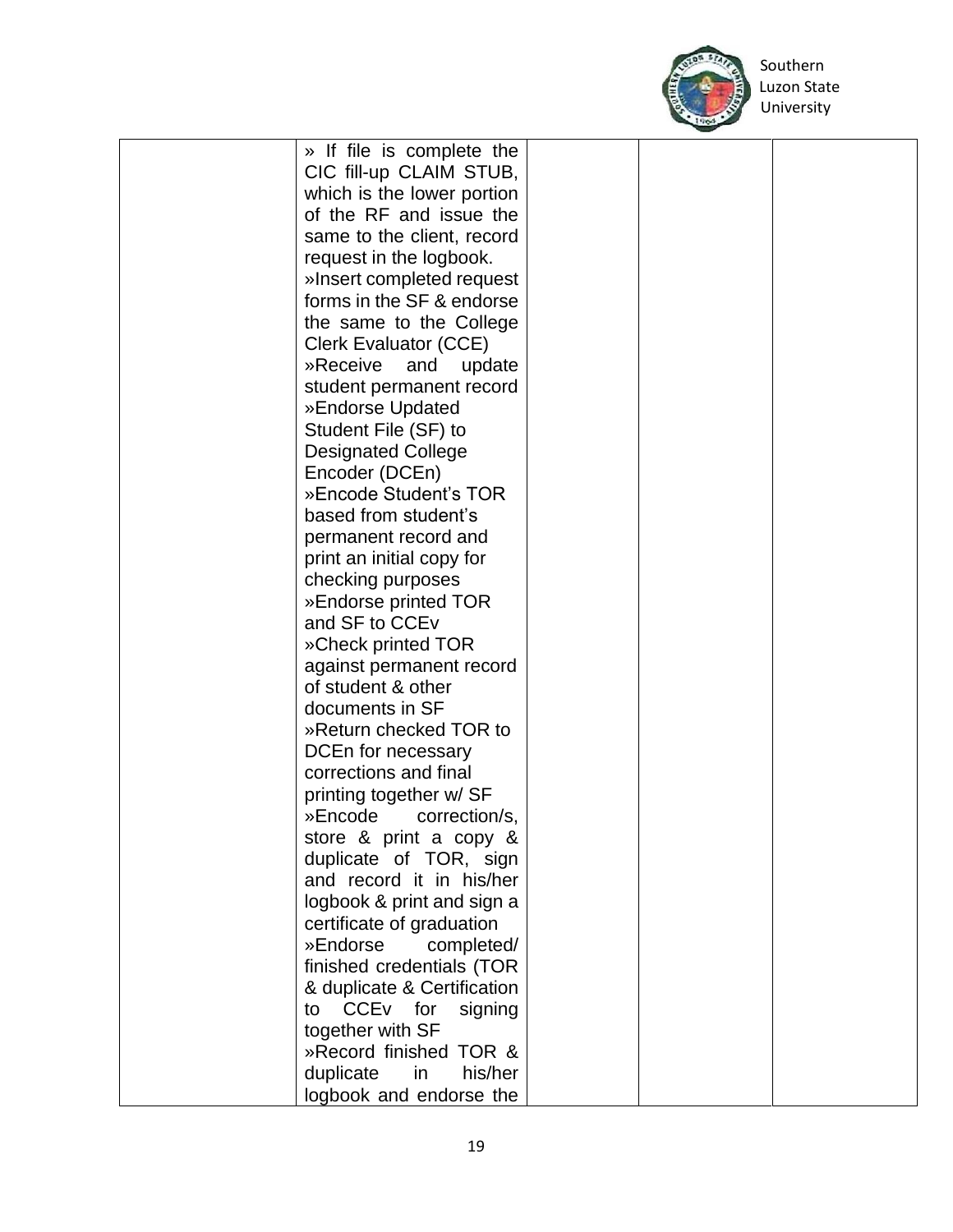

 Southern University

|                                                                                                                                                       | <b>SF</b><br>&<br>to<br>the<br>same<br>University Registrar<br>for<br>final checking & signing<br>»Visually<br>check<br>completed/finished<br>credentials, record it in his<br>logbook then sign the<br>documents                                                                          |             |          |                                                |
|-------------------------------------------------------------------------------------------------------------------------------------------------------|--------------------------------------------------------------------------------------------------------------------------------------------------------------------------------------------------------------------------------------------------------------------------------------------|-------------|----------|------------------------------------------------|
| 5. Follow up<br>status of<br>request<br>(optional)                                                                                                    | Remind client thru phone<br>call/ text message as to<br>the status of the request                                                                                                                                                                                                          | <b>None</b> | 2-3 min. | <b>Clerk</b><br><b>University</b><br>Registrar |
| 6. Return to OUR<br>on/before<br>Claim Date to<br>claim requested<br>documents<br>(present)<br>authorization<br>letter&valid ID if<br>representative) | Welcome client, receive<br><b>CLAIM STUB and secure</b><br>SF from the filing cabinet<br>»Present credentials to<br>client to check<br>correctness of the same<br>»Attach documentary<br>stamp to credentials and<br>dry seals credentials,<br>issue credentials same to<br>client with OR | None        | $9$ min. | <b>Clerk</b><br><b>University</b><br>Registrar |
| 7. Acknowledge<br>receipt of<br>requested<br>documents                                                                                                | Receive SF and<br>acknowledge receipt<br>thereof, record and return<br>SF to its storage cabinet/<br>shelf                                                                                                                                                                                 | None        | 4 min.   | <b>Clerk</b><br><b>University</b><br>Registrar |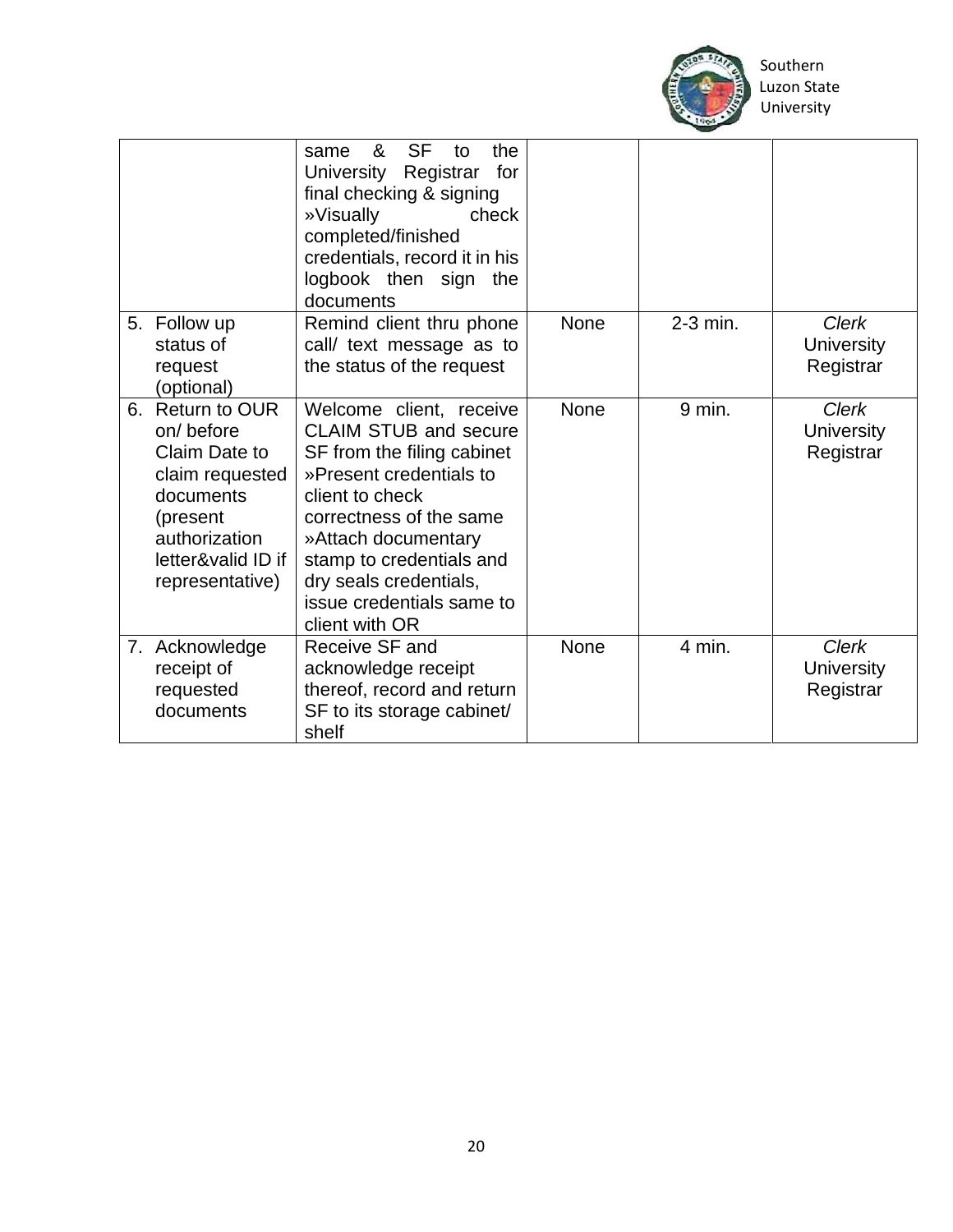

#### **6. Request and Issuance of Certificate of Weighted Average (CWA – G.S., B.S., Undergraduate/CWA-HS)**

This covers all students who are wishing to request for Certificate of General Weighted Average, starting from the issuance of form/s up to the receipt of requested documents from the Office of the University Registrar.

| <b>Office or</b><br><b>Division:</b>                              | <b>University Registrar</b>                                                                                                                             |                                  |                                            |                                                |
|-------------------------------------------------------------------|---------------------------------------------------------------------------------------------------------------------------------------------------------|----------------------------------|--------------------------------------------|------------------------------------------------|
| <b>Classification:</b>                                            | Simple                                                                                                                                                  |                                  |                                            |                                                |
| <b>Type of</b>                                                    | G2C - Government to Citizen                                                                                                                             |                                  |                                            |                                                |
| <b>Transaction:</b>                                               |                                                                                                                                                         |                                  |                                            |                                                |
| Who may avail:                                                    | All                                                                                                                                                     |                                  |                                            |                                                |
|                                                                   | <b>CHECKLIST OF REQUIREMENTS</b>                                                                                                                        |                                  | <b>WHERE TO SECURE</b>                     |                                                |
| Duly accomplished request form                                    |                                                                                                                                                         | and Releasing System)            | University Registrar - Window 1 (Receiving |                                                |
| Duly signed clearance (if needed)                                 |                                                                                                                                                         | and Releasing System)            | University Registrar - Window 1 (Receiving |                                                |
| <b>Official Receipt</b>                                           |                                                                                                                                                         | <b>Cashiering Office</b>         |                                            |                                                |
|                                                                   | Necessary number of documentary stamps                                                                                                                  | <b>Requesting Party</b>          |                                            |                                                |
| representative)                                                   | Authorization Letter (if request is made thru a                                                                                                         | <b>Requesting Party</b>          |                                            |                                                |
| <b>CLIENT STEPS</b>                                               | <b>AGENCY ACTIONS</b>                                                                                                                                   | <b>FEES TO</b><br><b>BE PAID</b> | <b>PROCESSING</b><br><b>TIME</b>           | <b>PERSON</b><br><b>RESPONSIBLE</b>            |
| 1. Ask for<br><b>Request Form</b><br>(RF)                         | Welcomes client and<br>issues the Request Form<br>for Records (RF) and<br>Order of Payment (OPF)<br>and give instruction on<br>how to proceed           | <b>None</b>                      | 2 min.                                     | <b>Clerk</b><br><b>University</b><br>Registrar |
| 2. Accomplish<br>RF completely<br>& correctly                     |                                                                                                                                                         | <b>None</b>                      |                                            | <b>Clerk</b><br><b>University</b><br>Registrar |
| 3. Pay the<br>necessary<br>fees                                   | Receives payment and<br>issues corresponding<br>official receipt (OR), then<br>fills-up Cashier's Box in<br><b>RF</b>                                   | Php<br>100.00/set                | 3 min.                                     | <b>Clerk</b><br>Cashiering<br>Office           |
| 4. Submit duly<br>accomplished<br>forms and OR.<br>Get claim stub | Accept and verify<br>submitted forms and<br>requirements<br>»Proceed to the records<br>section and ask CIC to<br>look for and get Student<br>File (SF). | None                             | 24 min.                                    | <b>Clerk</b><br><b>University</b><br>Registrar |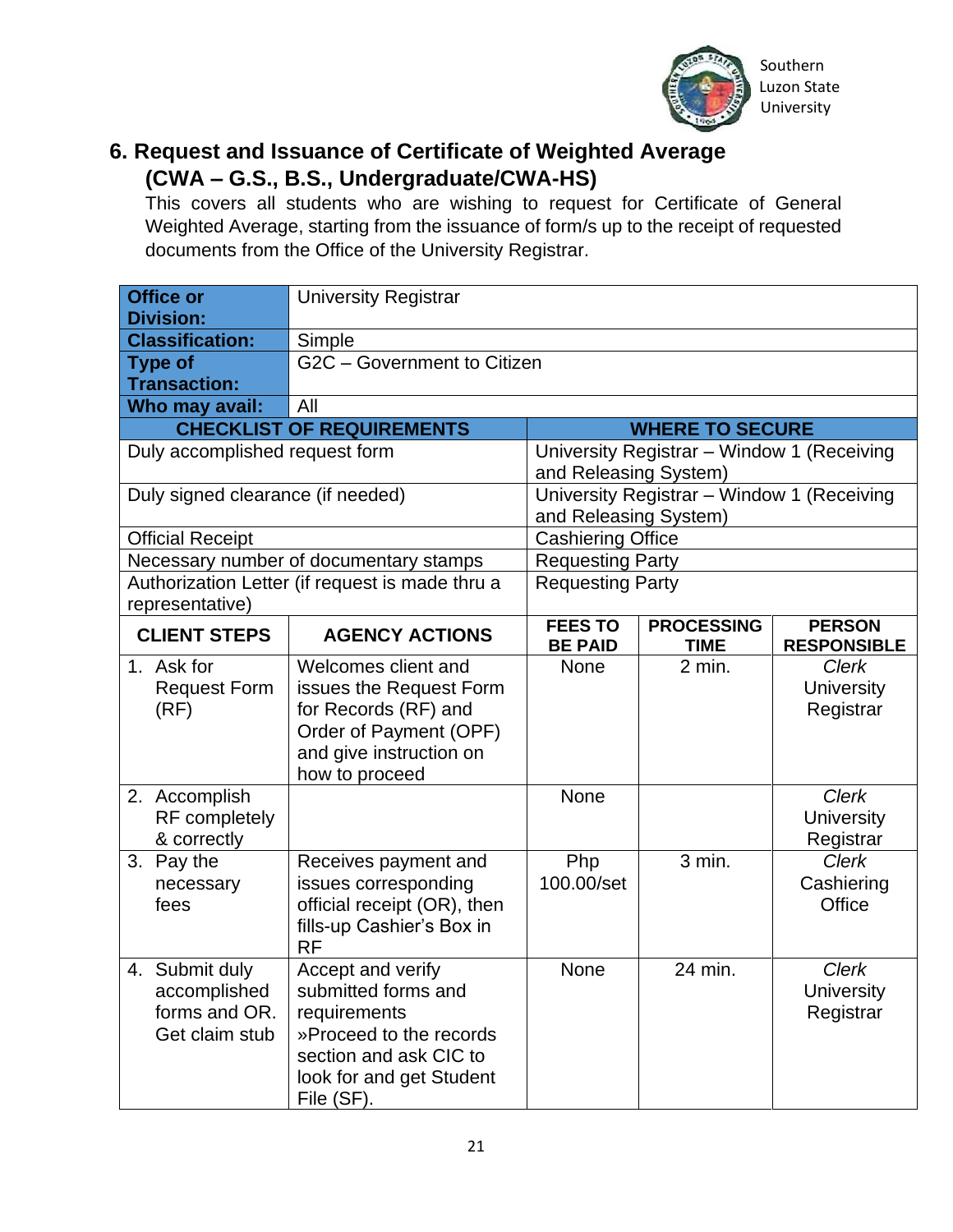

Southern

| »Search and secure SF             |  |  |
|-----------------------------------|--|--|
| from the storage cabinets/        |  |  |
| shelves then records it in        |  |  |
|                                   |  |  |
| his/ her logbook and gives        |  |  |
| it to the CIC-RRS.                |  |  |
| »Receive SF and                   |  |  |
| acknowledges receipt              |  |  |
| thereof                           |  |  |
| »Check student file as to         |  |  |
| previous submissions              |  |  |
| requirements.                     |  |  |
|                                   |  |  |
| »If file is complete the          |  |  |
| CIC-RRS fills-up CLAIM            |  |  |
| STUB and issues the               |  |  |
| same to the client, records       |  |  |
| request in the logbook            |  |  |
| »Receive and record SF            |  |  |
| and endorse it to the             |  |  |
| DCE <sub>n.</sub>                 |  |  |
| »Encode subject ratings,          |  |  |
|                                   |  |  |
| compute GWA then print a          |  |  |
| copy for checking                 |  |  |
| purposes                          |  |  |
| »Endorse printed CWA to           |  |  |
| <b>CCE<sub>V</sub></b>            |  |  |
| »Verify the CWA copy and          |  |  |
| return to DCEn for final          |  |  |
| printing                          |  |  |
| »Encode correction/s (if          |  |  |
| applicable) and print the         |  |  |
| final CWA                         |  |  |
|                                   |  |  |
| »Signs and record the             |  |  |
| CWA in the logbook then           |  |  |
| return it to the CCE <sub>V</sub> |  |  |
| »Sign CWA and record it           |  |  |
| to the logbook.                   |  |  |
| »Record CWA in the "For           |  |  |
| Release" logbook then             |  |  |
| endorse it to the University      |  |  |
| Registrar for signing             |  |  |
| »Visually check CWA and           |  |  |
|                                   |  |  |
| sign the same.                    |  |  |
| »Get signed CWA and file.         |  |  |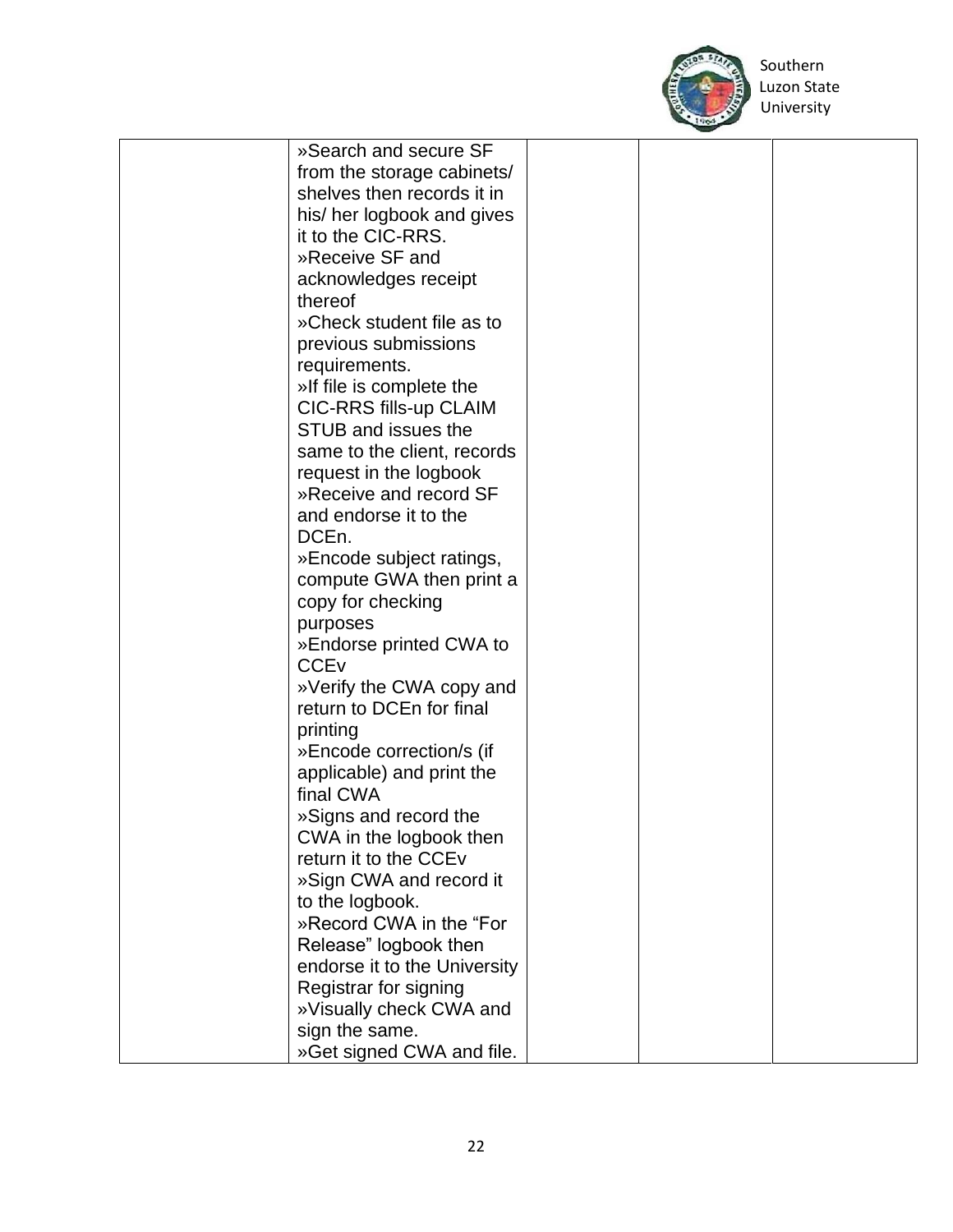

| 5. Follow up<br>status of<br>request<br>(optional)                                                                                                             | Remind client thru phone<br>call/txt message as to the<br>status of their request                                                                                                                                                                                  | <b>None</b> | $2-3$ min. | Clerk<br>University<br>Registrar        |
|----------------------------------------------------------------------------------------------------------------------------------------------------------------|--------------------------------------------------------------------------------------------------------------------------------------------------------------------------------------------------------------------------------------------------------------------|-------------|------------|-----------------------------------------|
| 6. Return to OUR<br>on/before<br>Claim Date to<br>claim<br>requested<br>documents<br>(present<br>authorization<br>letter and<br>valid ID if<br>representative) | Welcome the client and<br>receives CLAIM STUB<br>and secure CWA from the<br>filing cabinet.<br>»Presents CWA to client<br>to check correctness of<br>the same.<br>»Attached documentary<br>stamp to CWA and dry<br>seals CWA, issue the<br>same to client with OR. | None        | $9$ min.   | Clerk<br>University<br>Registrar        |
| 7. Acknowledge<br>receipt of<br>requested<br>documents                                                                                                         | Receive SF and<br>acknowledge receipt<br>thereof, record and return<br>SF to its storage cabinet/<br>shelf.                                                                                                                                                        | <b>None</b> | 4 min.     | <b>Clerk</b><br>University<br>Registrar |

#### **7. Authentication of Diploma/TOR/Registration Form**

This covers all students who are wishing to request for Transcript of Record, starting from the issuance of form/s up to the receipt of Transcript of Record from the Office of the University Registrar.

| <b>Office or</b><br><b>Division:</b>        | <b>University Registrar</b>                     |                                            |  |
|---------------------------------------------|-------------------------------------------------|--------------------------------------------|--|
|                                             |                                                 |                                            |  |
| <b>Classification:</b>                      | Simple                                          |                                            |  |
| <b>Type of</b>                              | G2C - Government to Citizen                     |                                            |  |
| <b>Transaction:</b>                         |                                                 |                                            |  |
| Who may avail:                              | All                                             |                                            |  |
|                                             | <b>CHECKLIST OF REQUIREMENTS</b>                | <b>WHERE TO SECURE</b>                     |  |
| Duly accomplished request form              |                                                 | University Registrar - Window 1 (Receiving |  |
|                                             |                                                 | and Releasing System)                      |  |
| <b>Official Receipt</b>                     |                                                 | <b>Cashiering Office</b>                   |  |
|                                             | Necessary number of documentary stamps          | <b>Requesting Party</b>                    |  |
|                                             | Authorization Letter (if request is made thru a | <b>Requesting Party</b>                    |  |
| representative)                             |                                                 |                                            |  |
| Original and photocopies of a valid ID's of |                                                 | <b>Requesting Party</b>                    |  |
| student and representative                  |                                                 |                                            |  |
|                                             | Clear and clean photocopies of document/s to    | <b>Requesting Party</b>                    |  |
| be authenticated with the original copies   |                                                 |                                            |  |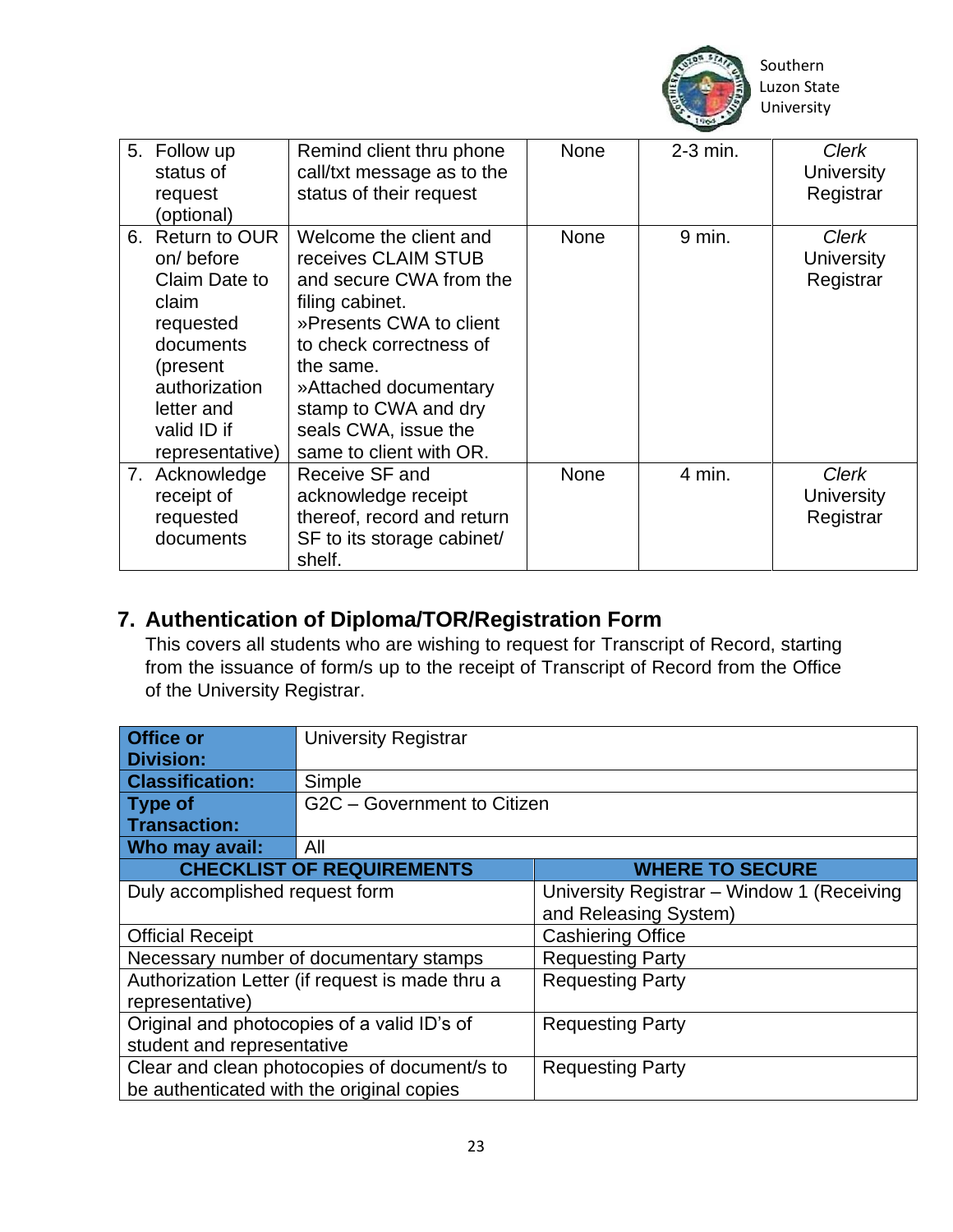

 Southern University

|                    | <b>CLIENT STEPS</b>                                               | <b>AGENCY ACTIONS</b>                                                                                                                                                                                                                                                                                                                                                                                                                                                                                                                                                                                                                                                                                                               | <b>FEES TO</b><br><b>BE PAID</b> | <b>PROCESSING</b><br><b>TIME</b> | <b>PERSON</b><br><b>RESPONSIBLE</b>            |
|--------------------|-------------------------------------------------------------------|-------------------------------------------------------------------------------------------------------------------------------------------------------------------------------------------------------------------------------------------------------------------------------------------------------------------------------------------------------------------------------------------------------------------------------------------------------------------------------------------------------------------------------------------------------------------------------------------------------------------------------------------------------------------------------------------------------------------------------------|----------------------------------|----------------------------------|------------------------------------------------|
| 1. Ask for<br>(RF) | <b>Request Form</b>                                               | Welcome client & issue<br>the Request Form for<br>Records (RF) and Order<br>of Payment Form (OPF)<br>and give instruction on<br>how to process the<br>request for certification.                                                                                                                                                                                                                                                                                                                                                                                                                                                                                                                                                    | <b>None</b>                      | 2 min.                           | <b>Clerk</b><br>University<br>Registrar        |
|                    | 2. Accomplish RF<br>completely &<br>correctly                     |                                                                                                                                                                                                                                                                                                                                                                                                                                                                                                                                                                                                                                                                                                                                     | None                             |                                  | <b>Clerk</b><br>Cashiering<br>Office           |
| 3. Pay the         | necessary fees                                                    | Receive payment and<br>issue corresponding<br>official receipt (OR), then<br>fill-up Cashier's Box in RF                                                                                                                                                                                                                                                                                                                                                                                                                                                                                                                                                                                                                            | Php<br>50.00/set                 | 3 min.                           | <b>Clerk</b><br>Cashiering<br>Office           |
|                    | 4. Submit duly<br>accomplished<br>forms and OR.<br>Get claim stub | Accept and verify/check<br>submitted forms &<br>requirements.<br>»Go to the records section<br>and ask CIC-RSS to look<br>for and get Student File<br>$(SF)$ .<br>»Search and secure SF<br>from the storage<br>cabinets/shelves records it<br>in his/her logbook and<br>gives it to the CIC-RRS.<br>»Receive SF and<br>acknowledge receipt<br>thereof.<br>»Check student file as to<br>previous submissions/<br>requirements (if<br>necessary, remind and<br>ask student for submission<br>of lacking requirements<br>before accepting RF &<br>issue VRF). Issue<br><b>Checklist of Requirements</b><br>and<br><b>Request Form for Form-</b><br>137/ TOR as needed.<br>»If file is complete, the<br><b>CIC-RRS</b><br>fill-up CLAIM | <b>None</b>                      | 24 min.                          | <b>Clerk</b><br><b>University</b><br>Registrar |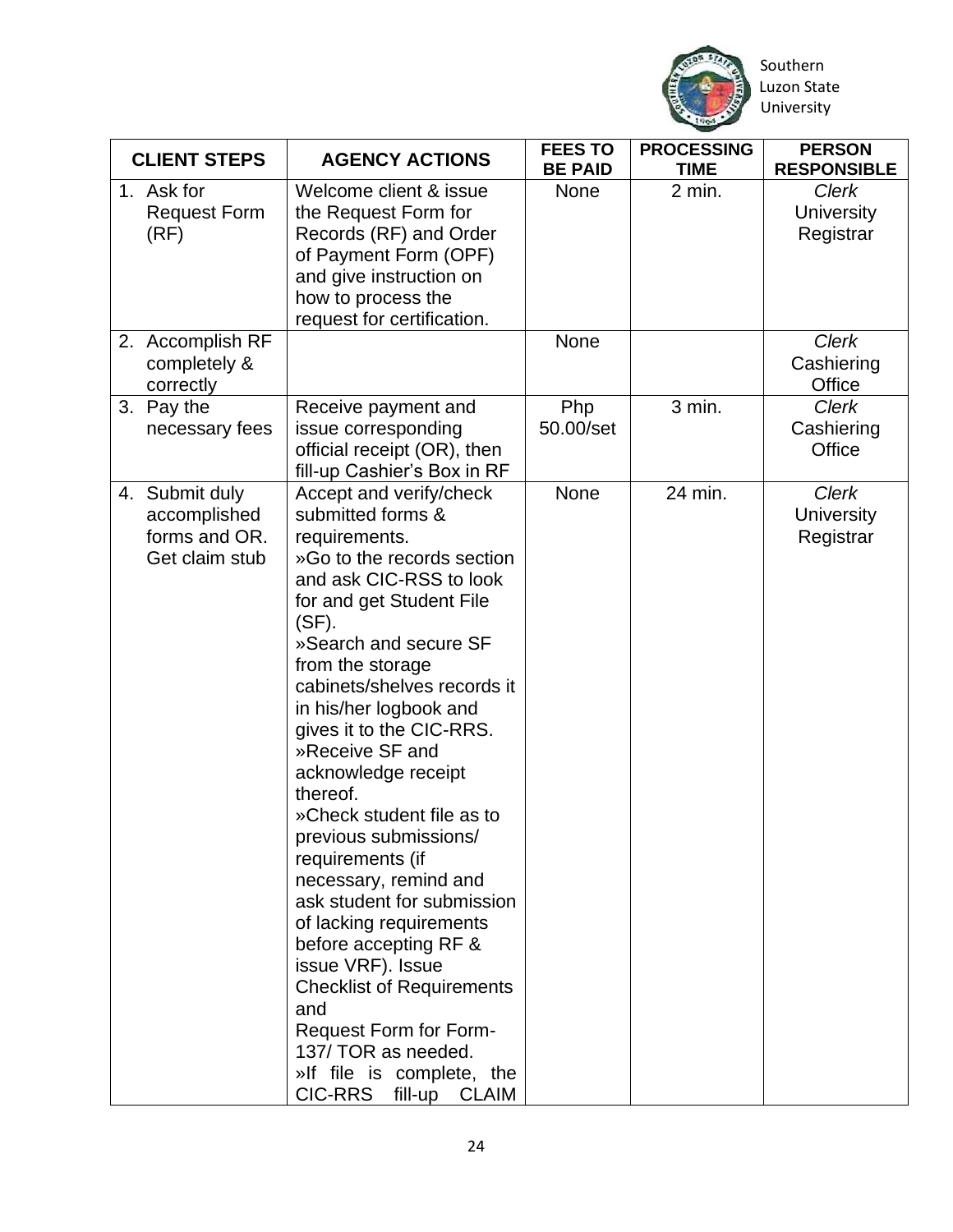

|                                                                                                                                   | STUB, which is the lower<br>portion of the RF and issue<br>the same to the client,<br>the<br>record request<br>in<br>logbook (name, course,<br>date filed, claim date).<br>»Stamp photocopies of<br>TOR (AA-REG-2.03F1) &<br>Diploma with the<br>necessary rubber stamps<br>(i.e. authentication),<br>attached Documentary<br>Stamp, dry seals the same<br>»Record<br>authenticated<br>documents w/ the TOR<br>and Diploma in his/her<br>logbook and endorse the<br>&<br>SF<br>the<br>same<br>to<br>for<br>University<br>Registrar<br>signing.<br>»University Registrar<br>visually checks<br>authenticated documents<br>if it is in the logbook then<br>sign the documents and<br>record it in his logbook<br>»The clerk in charge get<br>the signed authenticated<br>documents w/ the TOR |      |          |                                         |
|-----------------------------------------------------------------------------------------------------------------------------------|---------------------------------------------------------------------------------------------------------------------------------------------------------------------------------------------------------------------------------------------------------------------------------------------------------------------------------------------------------------------------------------------------------------------------------------------------------------------------------------------------------------------------------------------------------------------------------------------------------------------------------------------------------------------------------------------------------------------------------------------------------------------------------------------|------|----------|-----------------------------------------|
|                                                                                                                                   |                                                                                                                                                                                                                                                                                                                                                                                                                                                                                                                                                                                                                                                                                                                                                                                             |      |          |                                         |
|                                                                                                                                   | and Diploma & SF then<br>file it in the designated<br>filing cabinet.                                                                                                                                                                                                                                                                                                                                                                                                                                                                                                                                                                                                                                                                                                                       |      |          |                                         |
| 5. Follow up<br>status of<br>request<br>(optional)                                                                                | Remind client thru phone<br>call/ text message as to the<br>status of the request                                                                                                                                                                                                                                                                                                                                                                                                                                                                                                                                                                                                                                                                                                           | None | 2-3 min. | Clerk<br><b>University</b><br>Registrar |
| 6. Return to OUR<br>on/before<br>Claim Date to<br>claim requested<br>documents<br>(present<br>authorization<br>letter&valid ID if | Welcome client, receive<br><b>CLAIM STUB and secure</b><br>TOR from the filing<br>cabinet.<br>>> Present authenticated<br>documents to client to<br>visually check correctness<br>of the same.                                                                                                                                                                                                                                                                                                                                                                                                                                                                                                                                                                                              | None | 9 min.   | Clerk<br><b>University</b><br>Registrar |
| representative)                                                                                                                   |                                                                                                                                                                                                                                                                                                                                                                                                                                                                                                                                                                                                                                                                                                                                                                                             |      |          |                                         |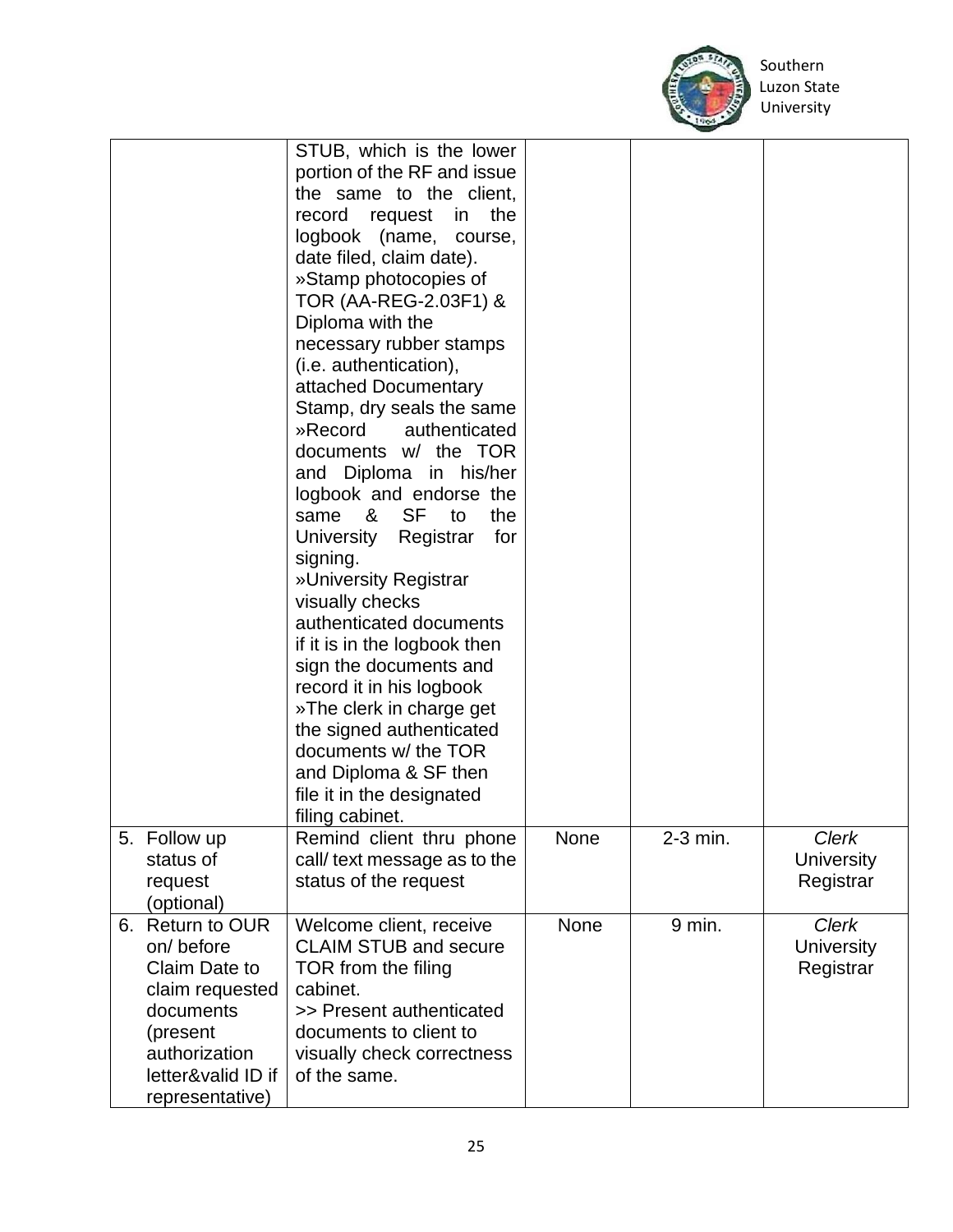

|                                                        | >> Issue authenticated<br>documents to client                                                                               |      |        |                                         |
|--------------------------------------------------------|-----------------------------------------------------------------------------------------------------------------------------|------|--------|-----------------------------------------|
| 7. Acknowledge<br>receipt of<br>requested<br>documents | <b>SF</b><br>Receive<br>and<br>acknowledge<br>receipt<br>thereof, record and return<br>SF to its storage cabinet/<br>shelf. | None | 4 min. | <b>Clerk</b><br>University<br>Registrar |

#### **8. Request and Issuance of Various Certifications**

To establish a procedure for processing of request for certifications. This covers all students who are wishing to request for Certification, starting from the issuance of form/s up to the receipt of Certification from the Office of the University Registrar.

| <b>Office or</b><br><b>Division:</b>            | <b>University Registrar</b>                     |                                                                     |  |  |  |
|-------------------------------------------------|-------------------------------------------------|---------------------------------------------------------------------|--|--|--|
| <b>Classification:</b>                          | Simple                                          |                                                                     |  |  |  |
| Type of                                         | G2C - Government to Citizen                     |                                                                     |  |  |  |
| <b>Transaction:</b>                             |                                                 |                                                                     |  |  |  |
| Who may avail:                                  | All                                             |                                                                     |  |  |  |
|                                                 | <b>CHECKLIST OF REQUIREMENTS</b>                | <b>WHERE TO SECURE</b>                                              |  |  |  |
| Duly accomplished request form                  |                                                 | University Registrar – Window 1 (Receiving<br>and Releasing System) |  |  |  |
| Duly signed clearance (if needed)               |                                                 |                                                                     |  |  |  |
| <b>Official Receipt</b>                         |                                                 | <b>Cashiering Office</b>                                            |  |  |  |
|                                                 | Necessary number of documentary stamps          | <b>Requesting Party</b>                                             |  |  |  |
|                                                 | Authorization Letter (if request is made thru a | <b>Requesting Party</b>                                             |  |  |  |
| representative)                                 |                                                 |                                                                     |  |  |  |
|                                                 | Original and photocopies of a valid ID's of     | <b>Requesting Party</b>                                             |  |  |  |
| student and representative                      |                                                 |                                                                     |  |  |  |
| Photocopy of registration form last semester of |                                                 | <b>Requesting Party</b>                                             |  |  |  |
| attendance                                      |                                                 |                                                                     |  |  |  |
| Dean's certification of passing the             |                                                 | <b>Requesting Party</b>                                             |  |  |  |
| comprehensive examinations for CARMA            |                                                 |                                                                     |  |  |  |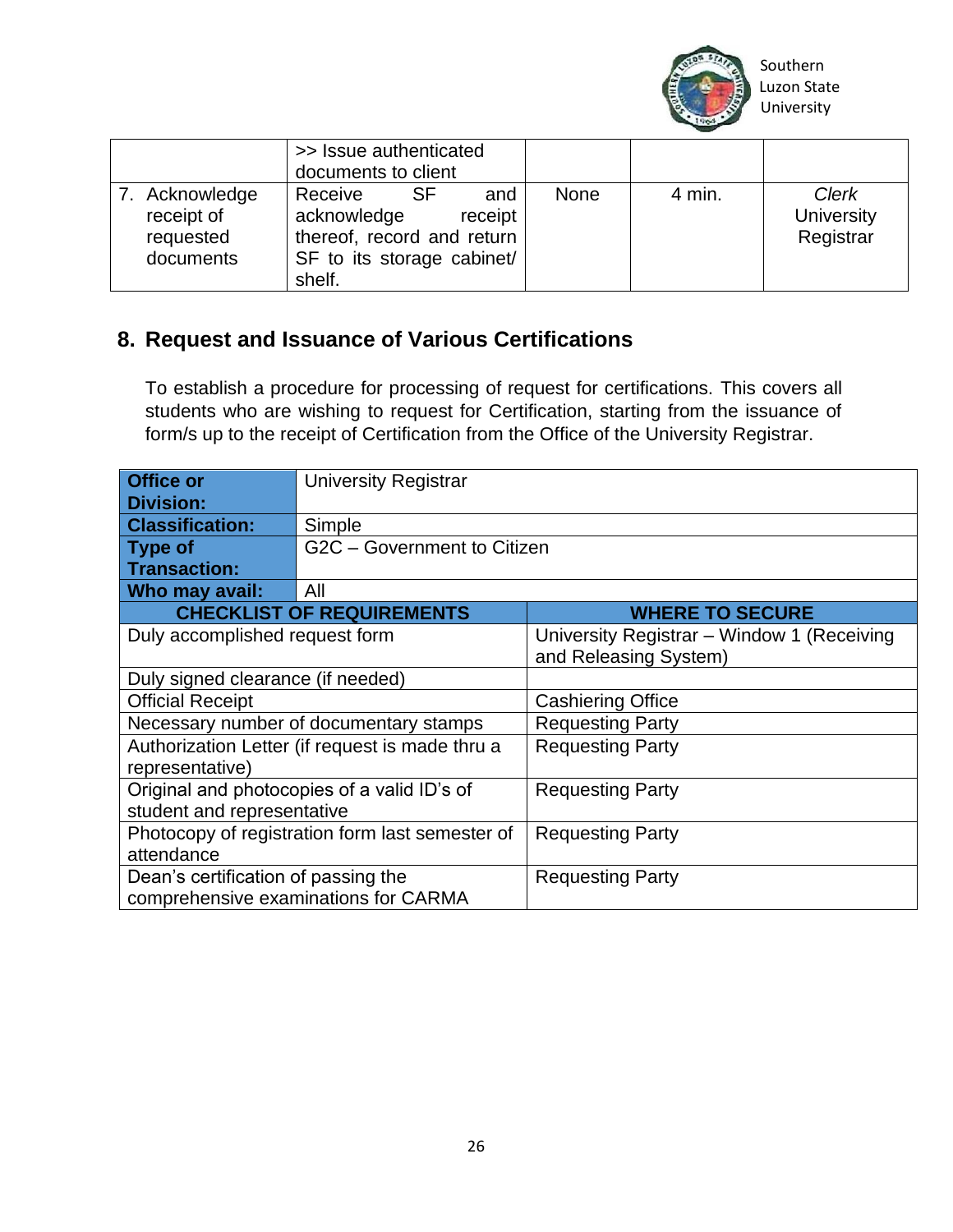

Southern

| <b>CLIENT STEPS</b>                                                     | <b>AGENCY ACTIONS</b>                                                                                                                                                                                                                                                                                                                                                                                                                                                                                                                                      | <b>FEES TO</b><br><b>BE PAID</b>    | <b>PROCESSING</b><br><b>TIME</b> | <b>PERSON</b><br><b>RESPONSIBLE</b>            |
|-------------------------------------------------------------------------|------------------------------------------------------------------------------------------------------------------------------------------------------------------------------------------------------------------------------------------------------------------------------------------------------------------------------------------------------------------------------------------------------------------------------------------------------------------------------------------------------------------------------------------------------------|-------------------------------------|----------------------------------|------------------------------------------------|
| 1. Ask for<br><b>Request Form</b><br>(RF) and<br>Clearance<br>Form (CF) | Welcome client & issue<br>the Request Form for<br>Records (RF) and Order<br>of Payment Form (OPF)<br>and give instruction on<br>how to process the<br>request for certification.                                                                                                                                                                                                                                                                                                                                                                           | <b>None</b>                         | 2 min.                           | <b>Clerk</b><br><b>University</b><br>Registrar |
| 2. Accomplish RF<br>completely &<br>correctly                           |                                                                                                                                                                                                                                                                                                                                                                                                                                                                                                                                                            | None                                |                                  |                                                |
| 3. Pay the<br>necessary fees                                            | Receive payment and<br>issue corresponding<br>official receipt (OR), then<br>fill-up Cashier's Box in<br><b>RF</b>                                                                                                                                                                                                                                                                                                                                                                                                                                         | Php<br>100.00/<br>Certificatio<br>n | 3 min.                           | Clerk<br>Cashiering<br>Office                  |
| 4. Submit duly<br>accomplished<br>forms and OR.<br>Get claim stub       | Accept and check<br>submitted forms &<br>requirements.<br>»Go to the OUR's<br>records section to get<br>Student File (SF).<br>»Search and secure SF<br>from the storage<br>cabinets/ shelves, record<br>it in his/her logbook and<br>give it to the CIC-RRS.<br>»Check student file as to<br>previous submissions/<br>requirements (if<br>necessary, remind and<br>ask student for<br>submission of lacking<br>requirements before<br>accepting RF. See<br>Checklist of<br>Requirements and issues<br><b>Request Form for Form-</b><br>137/ TOR as needed. | None                                | 24 min.                          | <b>Clerk</b><br><b>University</b><br>Registrar |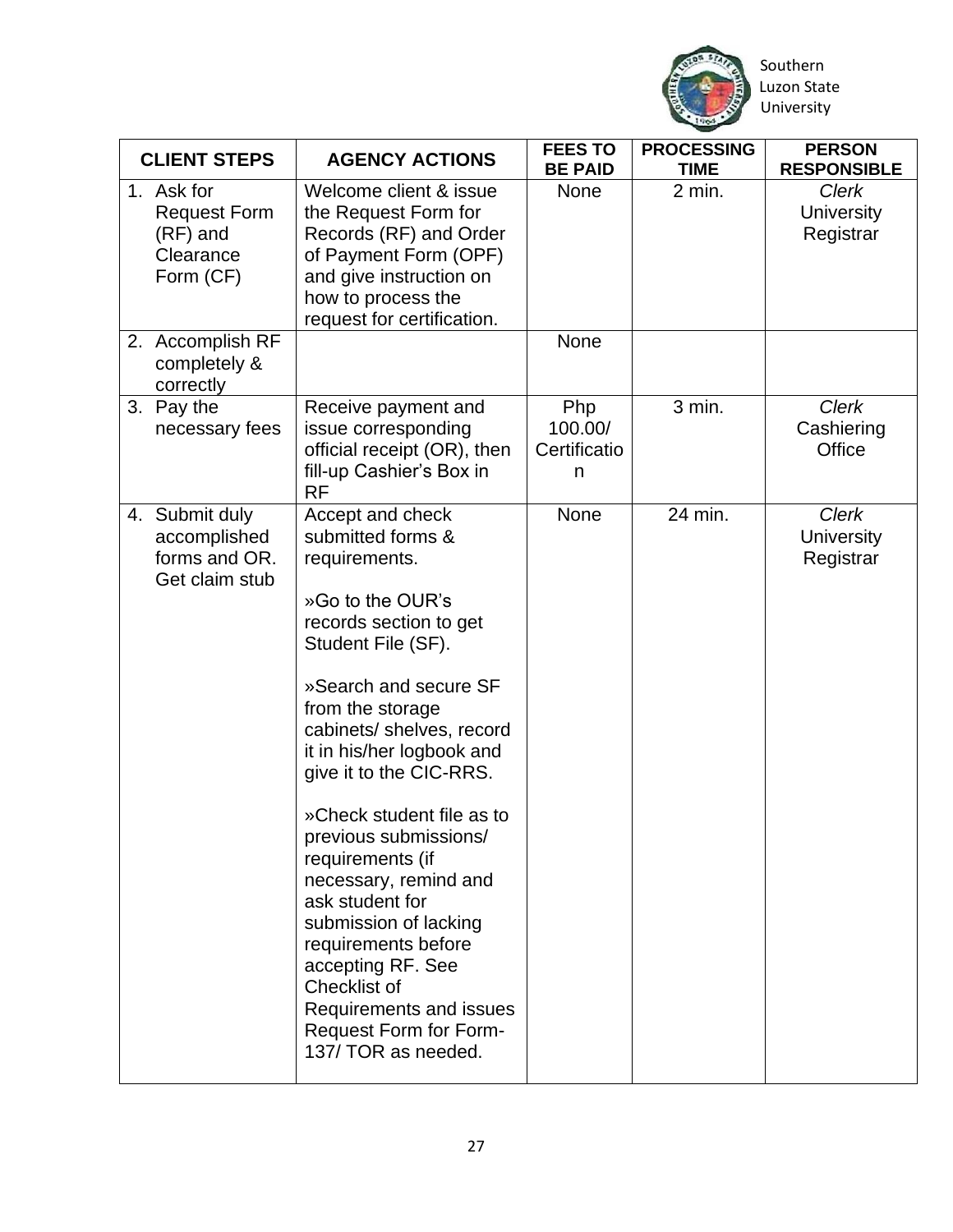

 Southern University

| »If file is complete, fill-up<br>CLAIM STUB, which is<br>the lower portion of the<br>RF and issue the same to<br>the client. Record request<br>in the logbook (name,<br>course, date filed, claim<br>date) |  |  |
|------------------------------------------------------------------------------------------------------------------------------------------------------------------------------------------------------------|--|--|
| »Insert RF & OR in<br>Student File folder &<br>endorse the same to the<br>assigned OUR -College<br>Clerk Evaluator (CCEv).                                                                                 |  |  |
| »Update student<br>permanent record.<br>»Endorse Updated<br>Student File (SF) to<br><b>Designated College</b><br>Encoder (DCEn)                                                                            |  |  |
| »Encode appropriate<br>certification (and print a<br>copy for checking<br>purposes if needed)                                                                                                              |  |  |
| »Print final copies of<br>requested certification.                                                                                                                                                         |  |  |
| »Sign and record it in the<br>logbook                                                                                                                                                                      |  |  |
| »Endorse printed<br>certification & duplicate to<br>CCEv for signing together<br>with SF.                                                                                                                  |  |  |
| »Check and verify printed<br>certification against<br>permanent record of<br>student and other<br>documents in SF, signed,<br>record, and forwarded to<br>RRS.                                             |  |  |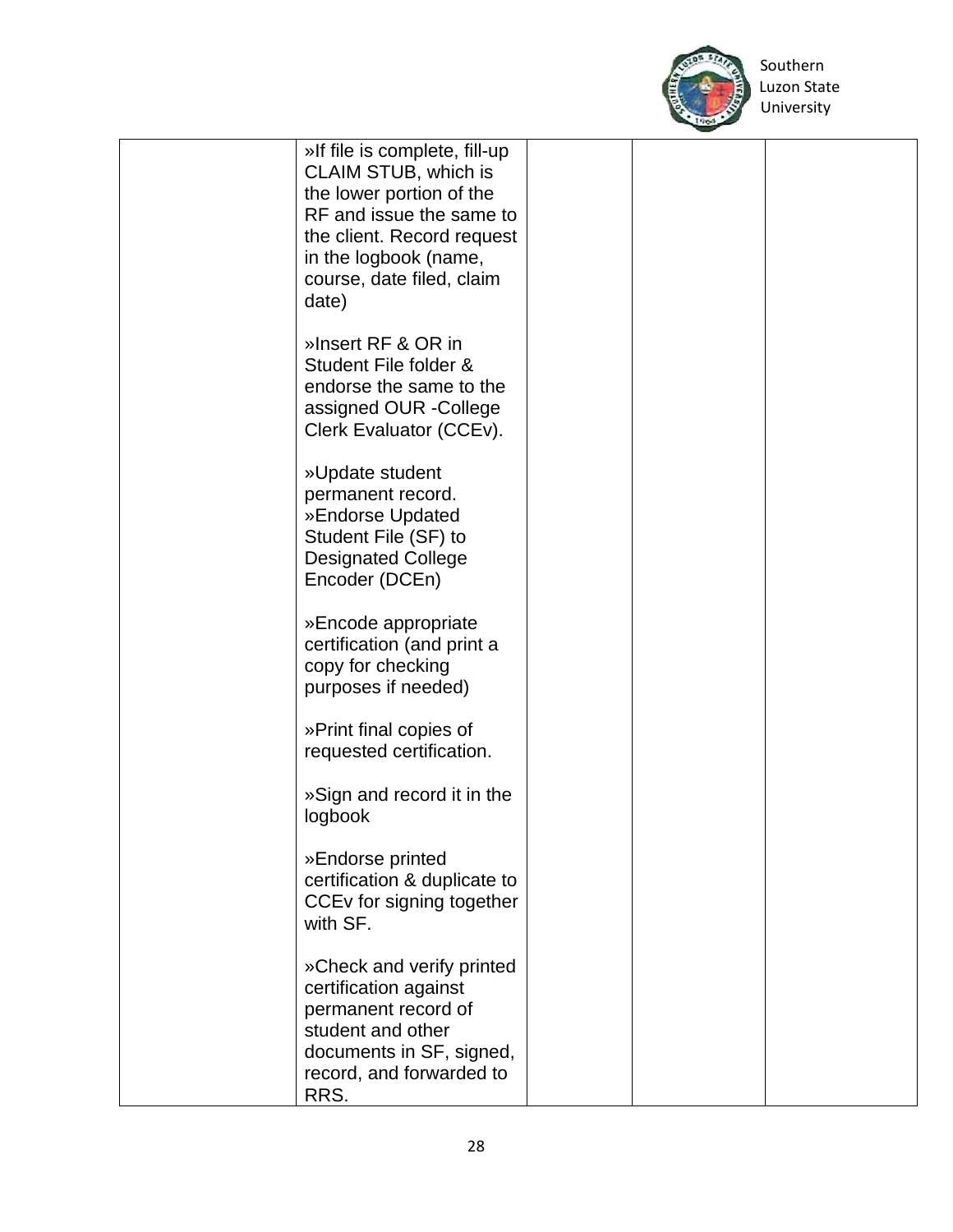

|                                                                                                                                                           | »Record finished<br>certification in his/her<br>logbook and endorse the<br>same & SF to the<br>University Registrar for<br>signing the "certification"<br>»University Registrar<br>visually checks finished<br>certification and sign the<br>requested document.<br>»Clerk in charge get the<br>signed certification & file<br>it in the designated filing<br>cabinet. |      |          |                                                |
|-----------------------------------------------------------------------------------------------------------------------------------------------------------|------------------------------------------------------------------------------------------------------------------------------------------------------------------------------------------------------------------------------------------------------------------------------------------------------------------------------------------------------------------------|------|----------|------------------------------------------------|
| 5. Follow up<br>status of<br>request<br>(optional)                                                                                                        | Remind client thru phone<br>call/ text message as to<br>the status of the request                                                                                                                                                                                                                                                                                      | None | 2-3 min. | <b>Clerk</b><br><b>University</b><br>Registrar |
| 6. Return to OUR<br>on/before<br>Claim Date to<br>claim requested<br>certifications<br>(present<br>authorization<br>letter&valid ID if<br>representative) | Upon claiming of the<br>document, the client shall<br>present the CLAIM<br>STUB.<br>>> Present certification to<br>client to visually check<br>correctness of the same.<br>>> Attach documentary<br>stamp to certificate, dry<br>seal the certificate, and<br>issue the same to the<br>client.                                                                         | None | 9 min.   | <b>Clerk</b><br><b>University</b><br>Registrar |
| 7. Acknowledge<br>receipt of<br>requested<br>documents                                                                                                    | Return the SF to the<br>Record Section.<br>>> Receive SF,<br>certification and<br>acknowledge receipt<br>thereof, record and return<br>SF to its storage cabinet/<br>shelf                                                                                                                                                                                             | None | 4 min.   | <b>Clerk</b><br><b>University</b><br>Registrar |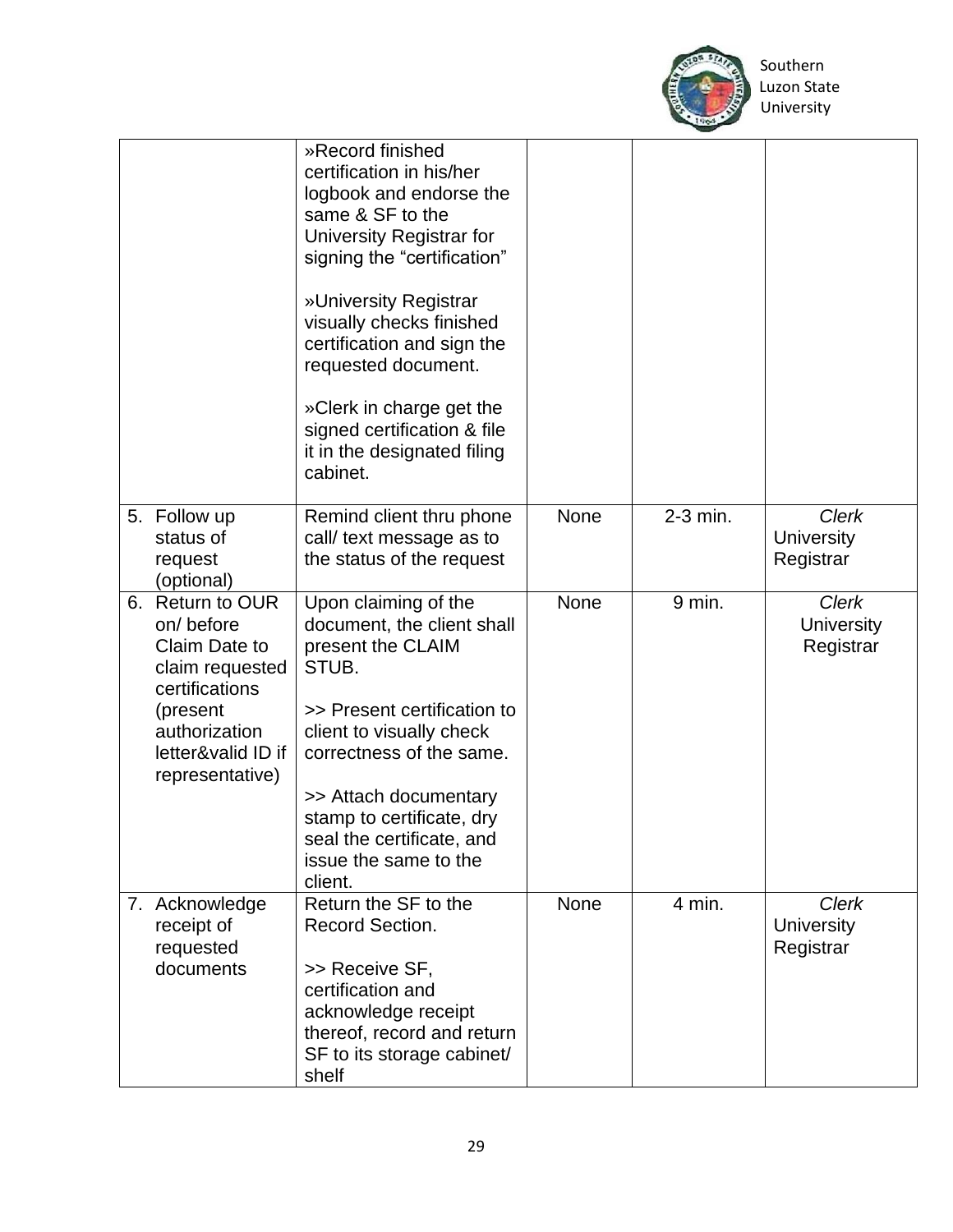

#### **9. Request and Issuance of Student Accounting/Evaluation Prior to Application for Graduation**

This starts from the issuance of form/s up to the receipt of evaluation from the Office of the University Registrar.

| <b>Office or Division:</b>                  | <b>University Registrar</b>                     |                                           |                                         |                    |
|---------------------------------------------|-------------------------------------------------|-------------------------------------------|-----------------------------------------|--------------------|
| <b>Classification:</b>                      | Simple                                          |                                           |                                         |                    |
| <b>Type of</b>                              | G2C - Government to Citizen                     |                                           |                                         |                    |
| <b>Transaction:</b>                         |                                                 |                                           |                                         |                    |
| Who may avail:                              | <b>All Graduating Students</b>                  |                                           |                                         |                    |
|                                             | <b>CHECKLIST OF REQUIREMENTS</b>                |                                           | <b>WHERE TO SECURE</b>                  |                    |
| Duly accomplished request form              |                                                 |                                           | University Registrar - Windows 3, 4 & 5 |                    |
|                                             |                                                 |                                           | (Verifier's Window by College)          |                    |
| <b>Official Receipt</b>                     |                                                 | <b>Cashiering Office</b>                  |                                         |                    |
|                                             | Authorization Letter (if request is made thru a | <b>Requesting Party</b>                   |                                         |                    |
| representative)                             |                                                 |                                           |                                         |                    |
| Original and photocopies of a valid ID's of |                                                 | <b>Requesting Party</b>                   |                                         |                    |
| student and representative                  |                                                 |                                           |                                         |                    |
| Course/program prospectus of curriculum     |                                                 | <b>Requesting Party</b><br><b>FEES TO</b> | <b>PROCESSING</b>                       | <b>PERSON</b>      |
| <b>CLIENT STEPS</b>                         | <b>AGENCY ACTIONS</b>                           | <b>BE PAID</b>                            | <b>TIME</b>                             | <b>RESPONSIBLE</b> |
| 1. Ask for Request                          | Welcome Client & issue                          | None                                      | 2 min.                                  | <b>Clerk</b>       |
| Form (RF)                                   | the Request Form for                            |                                           |                                         | <b>University</b>  |
|                                             | Records (RF) and Order                          |                                           |                                         | Registrar          |
|                                             | of Payment Form (OPF)                           |                                           |                                         |                    |
|                                             | and give instruction on                         |                                           |                                         |                    |
|                                             | how to proceed.                                 |                                           |                                         |                    |
|                                             | >> The college clerk then                       |                                           |                                         |                    |
|                                             | give the program                                |                                           |                                         |                    |
|                                             | curriculum to the client.                       |                                           |                                         |                    |
| 2. Accomplish RF                            |                                                 | <b>None</b>                               |                                         | Clerk              |
| completely &                                |                                                 |                                           |                                         | University         |
| correctly                                   |                                                 |                                           |                                         | Registrar          |
| 3. Pay the                                  | Cashier personnel receive                       | Php                                       | $3$ min.                                | <b>Clerk</b>       |
| necessary fees                              | payment and issue                               | 100.00/                                   |                                         | Cashiering         |
|                                             | corresponding official                          | evaluatio                                 |                                         | Office             |
|                                             | receipt (OR), then fill-up                      | n                                         |                                         |                    |
|                                             | Cashier's Box in RF.                            |                                           |                                         |                    |
| 4. Submit duly                              | College clerk evaluator                         | None                                      | 24 min.                                 | <b>Clerk</b>       |
| accomplished                                | accept and verify/check                         |                                           |                                         | <b>University</b>  |
| forms and OR.                               | submitted forms &                               |                                           |                                         | Registrar          |
| Get claim stub                              | requirements.                                   |                                           |                                         |                    |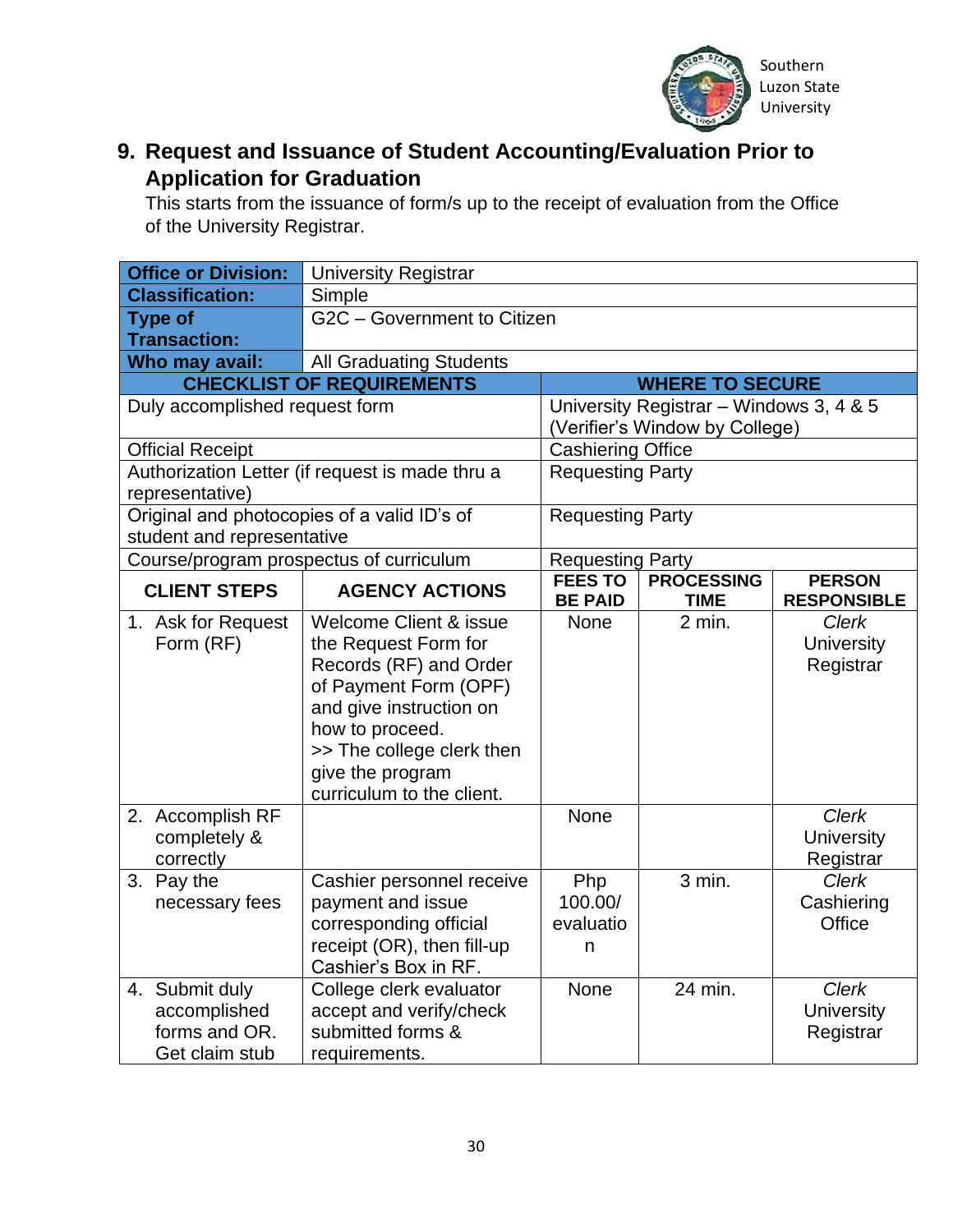

|                                                                                                                                                            | »Receive SF and<br>acknowledge receipt<br>thereof.<br>»Check student file as to<br>previous submissions/<br>requirements (if necessary<br>remind and ask student for<br>submission of lacking<br>requirements before<br>accepting RF).<br>»If file is complete, the<br>CCEv fill-up CLAIM STUB,<br>which is the lower portion<br>of the RF and issue the<br>same to the client, record<br>request in the logbook<br>(name, course, date filed,<br>claim date).<br>»Insert RF & program<br>prospectus to student file<br>folder<br>»Update student<br>permanent record.<br>»Reflect in the program<br>prospectus student's<br>assessment & accounting<br>Record in his/her logbook<br>finished documents. |             |        |                                                |
|------------------------------------------------------------------------------------------------------------------------------------------------------------|----------------------------------------------------------------------------------------------------------------------------------------------------------------------------------------------------------------------------------------------------------------------------------------------------------------------------------------------------------------------------------------------------------------------------------------------------------------------------------------------------------------------------------------------------------------------------------------------------------------------------------------------------------------------------------------------------------|-------------|--------|------------------------------------------------|
| 5. Return to OUR<br>on/ before Claim<br>Date to claim<br>requested<br>certifications<br>(present<br>authorization<br>letter&valid ID if<br>representative) | Issue accomplished<br>student evaluation and<br>advise students of his/her<br>deficiencies (if there are<br>any,                                                                                                                                                                                                                                                                                                                                                                                                                                                                                                                                                                                         | None        | 9 min. | <b>Clerk</b><br>University<br>Registrar        |
| 6. Acknowledge<br>receipt of<br>requested<br>documents                                                                                                     | Return SF to its active<br>storage cabinet/ shelf.                                                                                                                                                                                                                                                                                                                                                                                                                                                                                                                                                                                                                                                       | <b>None</b> | 4 min. | <b>Clerk</b><br><b>University</b><br>Registrar |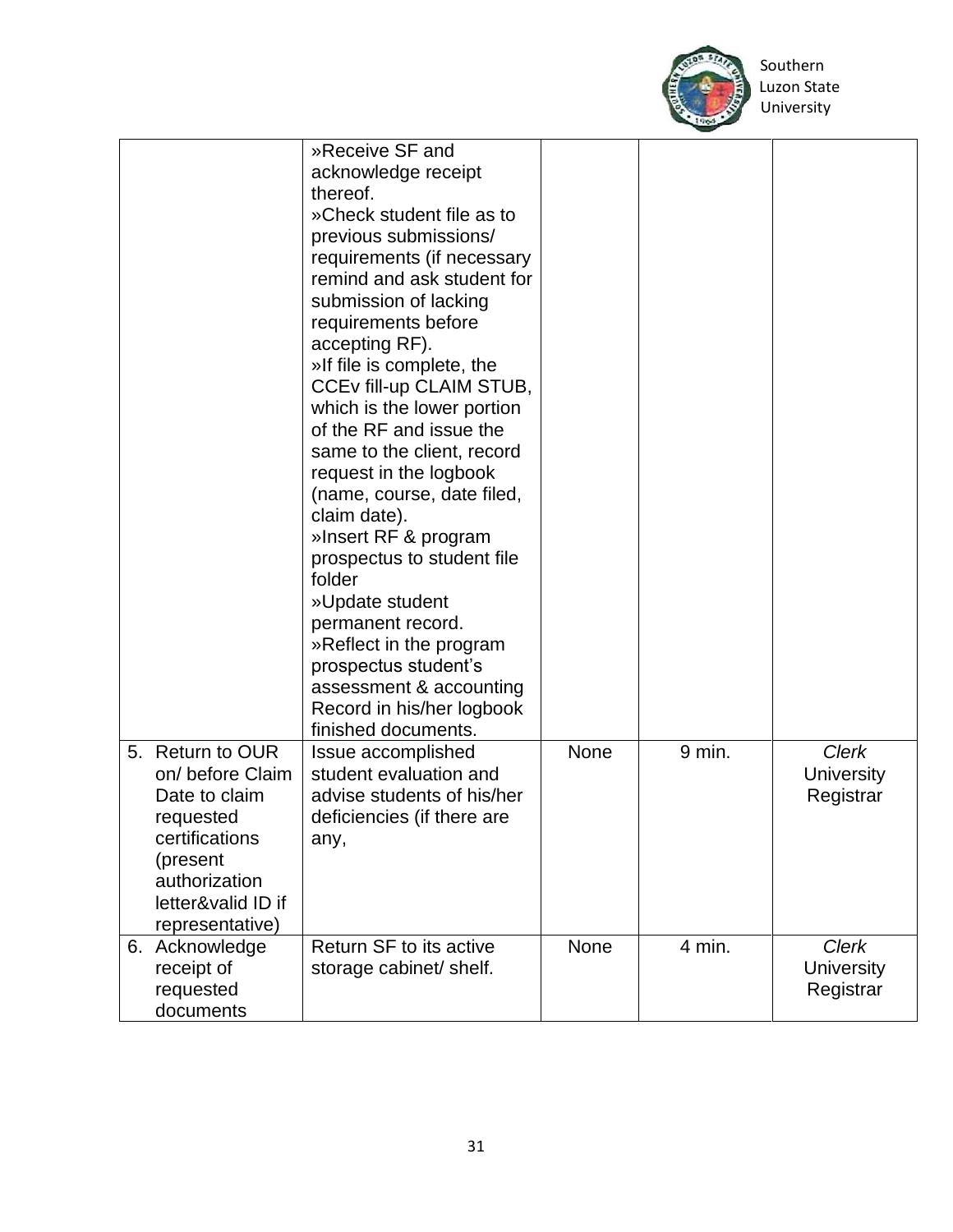

#### **10. Request Issuance of Transfer Credentials**

This covers all students who are wishing to request for Transfer Credentials starting from the issuance of forms/ up to the receipt of Transfer Credentials from the OUR.

| <b>Office or Division:</b>                                                                                     | <b>University Registrar</b>                                                                                                                    |                                  |                                            |                                                |
|----------------------------------------------------------------------------------------------------------------|------------------------------------------------------------------------------------------------------------------------------------------------|----------------------------------|--------------------------------------------|------------------------------------------------|
| <b>Classification:</b>                                                                                         | Simple                                                                                                                                         |                                  |                                            |                                                |
| <b>Type of</b>                                                                                                 | G2C - Government to Citizen                                                                                                                    |                                  |                                            |                                                |
| <b>Transaction:</b>                                                                                            |                                                                                                                                                |                                  |                                            |                                                |
| Who may avail:                                                                                                 | All                                                                                                                                            |                                  |                                            |                                                |
|                                                                                                                | <b>CHECKLIST OF REQUIREMENTS</b>                                                                                                               |                                  | <b>WHERE TO SECURE</b>                     |                                                |
| Duly accomplished request form                                                                                 |                                                                                                                                                | and Releasing System)            | University Registrar - Window 1 (Receiving |                                                |
|                                                                                                                | Duly/Completely signed Clearance (if Needed)                                                                                                   |                                  | and Services/Library/ Accounting Office    | Respective College/ Office of Student Affairs  |
| <b>Receipt of Payment</b>                                                                                      |                                                                                                                                                | <b>Cashiering Office</b>         |                                            |                                                |
|                                                                                                                | Necessary Number of Documentary Stamp/s                                                                                                        | <b>Requesting Party</b>          |                                            |                                                |
| representative)                                                                                                | Authorization Letter (if request is made thru a                                                                                                | <b>Requesting Party</b>          |                                            |                                                |
| Original & Photocopies of a Valid ID of student<br>and representative                                          | <b>Requesting Party</b>                                                                                                                        |                                  |                                            |                                                |
| F137 (if not yet submitted)                                                                                    |                                                                                                                                                | <b>Requesting Party</b>          |                                            |                                                |
| Other entrance requirements of students failed<br>to submit during enrolment                                   |                                                                                                                                                | <b>Requesting Party</b>          |                                            |                                                |
| <b>Student ID</b>                                                                                              |                                                                                                                                                | <b>Requesting Party</b>          |                                            |                                                |
| <b>CLIENT STEPS</b>                                                                                            | <b>AGENCY ACTIONS</b>                                                                                                                          | <b>FEES TO</b><br><b>BE PAID</b> | <b>PROCESSING</b><br><b>TIME</b>           | <b>PERSON</b><br><b>RESPONSIBLE</b>            |
|                                                                                                                |                                                                                                                                                |                                  |                                            |                                                |
| 1. Proceeds to<br><b>OUR (Window</b><br>1) Ask for<br><b>Request Form</b><br>(RF) and<br><b>Clearance Form</b> | Welcome client and<br>issue the Request Form<br>for Records (RF),<br><b>Student Clearance Form</b><br>(SCF) and Order of<br>Payment Form (OPF) | None                             | 2 min.                                     | <b>Clerk</b><br><b>University</b><br>Registrar |
| (CF)<br>2. Accomplish RF<br>completely and<br>correctly                                                        |                                                                                                                                                | None                             |                                            |                                                |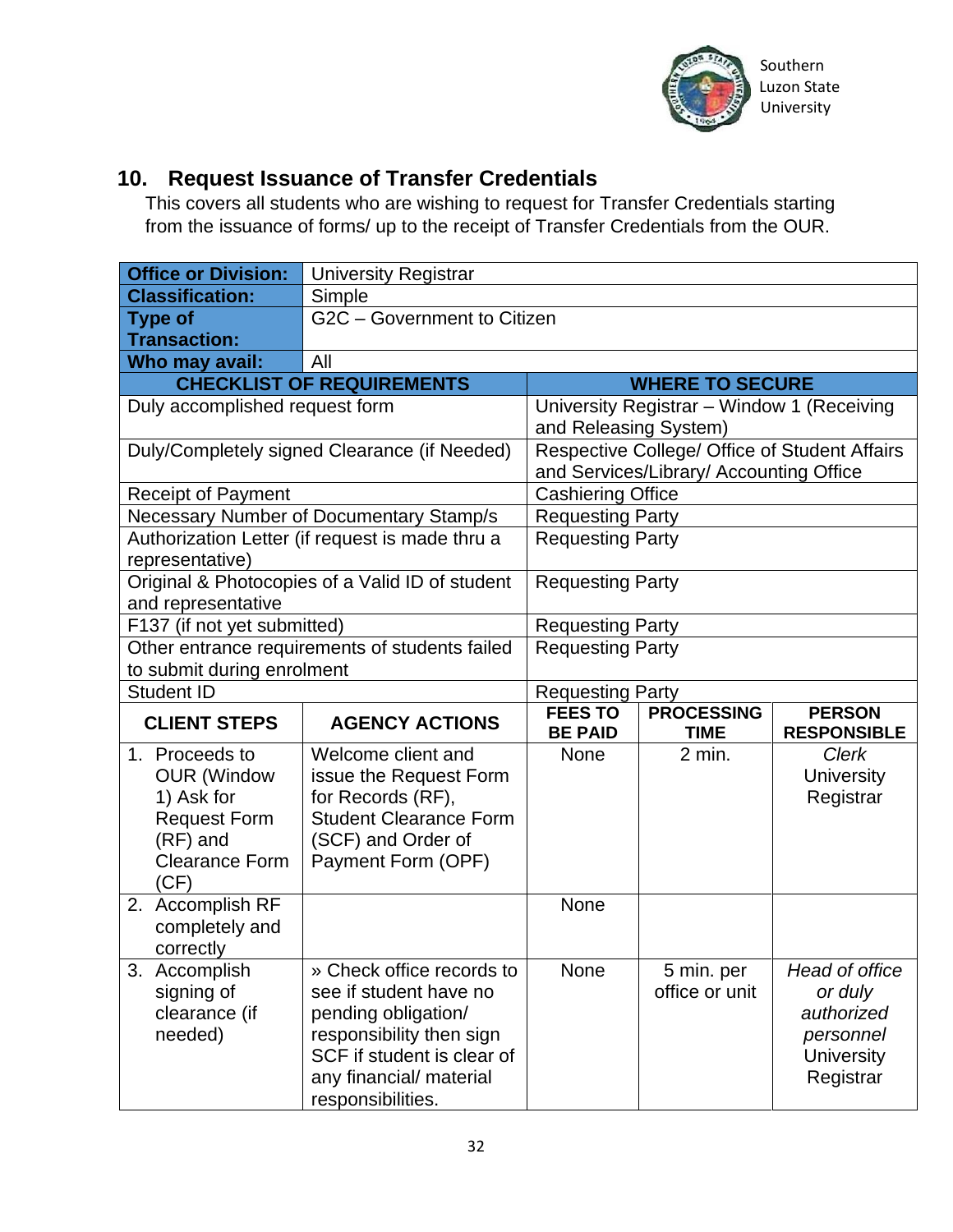

| 4. Pay the<br>necessary fees                                                                                     | » Receive payment and<br>issue corresponding<br>official receipt (OR), then<br>fill-up Cashier's box in<br><b>RF</b>                                                                                                              | 250 Php/<br>TC<br>(includes<br>copy of<br>grades if<br>undergrad<br>uate &<br>TOR to be<br>sent to the<br>school | 3 min.               | <b>Clerk</b><br>Cashiering<br>Office |
|------------------------------------------------------------------------------------------------------------------|-----------------------------------------------------------------------------------------------------------------------------------------------------------------------------------------------------------------------------------|------------------------------------------------------------------------------------------------------------------|----------------------|--------------------------------------|
| 5. Goes back to<br>the Office of the<br><b>University</b><br><b>Registrar (OUR)</b><br>Window 1) to<br>file duly | » Accept and<br>verifies/checks<br>submitted forms &<br>requirements<br>» Goes to the records<br>section and ask CIC-                                                                                                             | <b>None</b>                                                                                                      | $2$ min.<br>$1$ min. | <b>CIC-RRS</b><br><b>CIC-RRS</b>     |
| accomplished<br>RF&CF                                                                                            | RSS to look for and get<br><b>SF</b>                                                                                                                                                                                              |                                                                                                                  |                      |                                      |
| Together with<br>OR and other<br>requirements                                                                    | » Searches and secures<br>SF from the storage<br>cabinets/shelves records<br>it in his/her logbook and<br>gives it to the CIC-RRS<br>» Receives SF and                                                                            |                                                                                                                  | 10-15 min.           | <b>CIC-RRS</b>                       |
|                                                                                                                  | acknowledges receipt<br>thereof                                                                                                                                                                                                   |                                                                                                                  | $1$ min.             | <b>CIC-RRS</b>                       |
|                                                                                                                  | » Checks student file as<br>to previous submissions/<br>requirements (if<br>necessary remind and<br>ask student for<br>submission of lacking<br>requirements before<br>accepting RF & issues<br>VRF)<br>» If file is complete the |                                                                                                                  | 3 min.               | <b>CIC-RRS</b>                       |
|                                                                                                                  | CIC fills-up CLAIM<br>STUB and issues the<br>same to the client,<br>records request in the<br>logbook (name, course,<br>date filed, claim date).<br>attached IRMF to the<br>request                                               |                                                                                                                  | 2 min.               | <b>CIC-RRS</b>                       |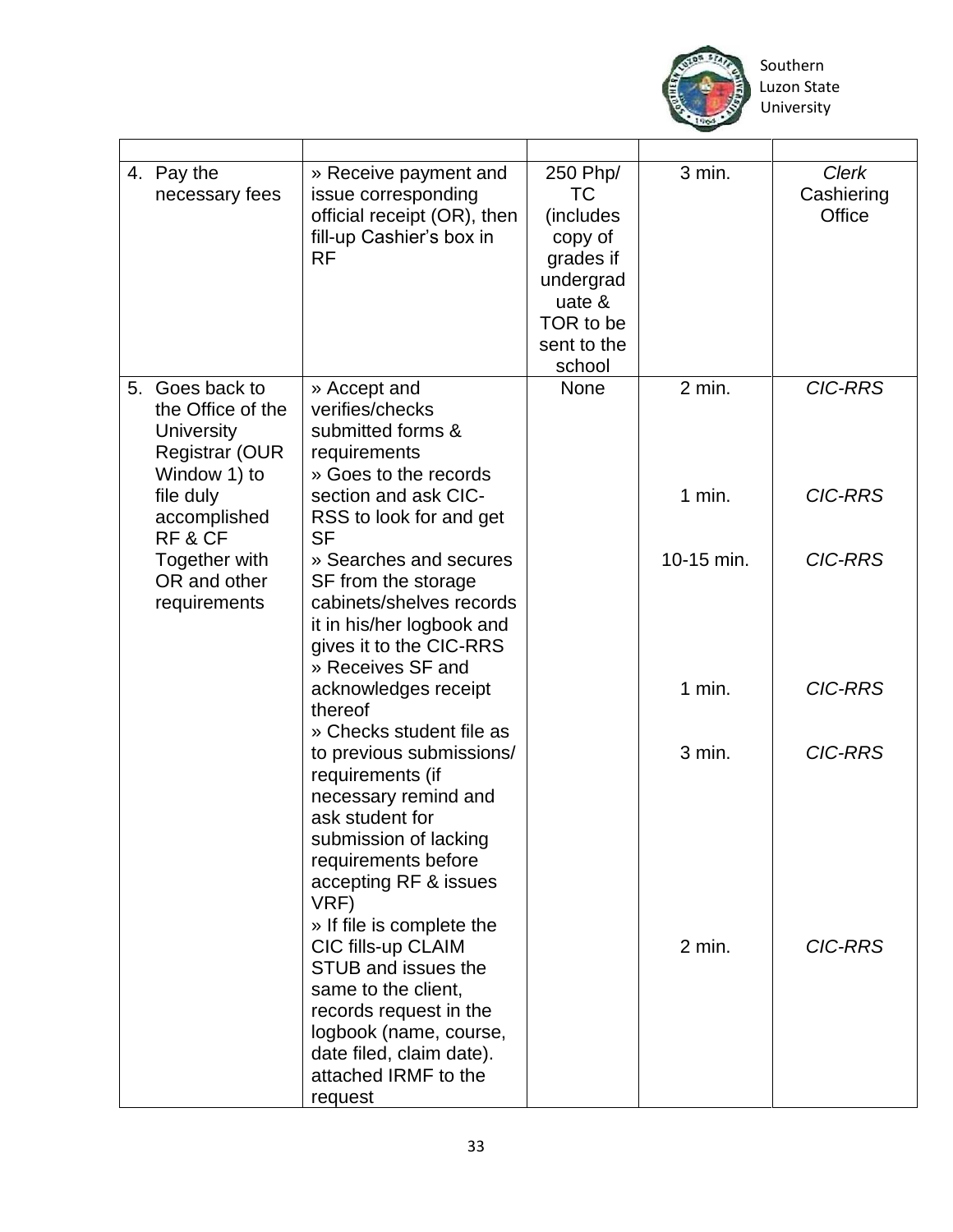

|                                                                                                                            | » Returns checked<br>printed copy to encoder<br>for necessary<br>corrections and final<br>printing together w/ SF<br>» Encodes correction &<br>prints a copy, duplicate |             | 1 min.     | <b>CCE</b>                     |
|----------------------------------------------------------------------------------------------------------------------------|-------------------------------------------------------------------------------------------------------------------------------------------------------------------------|-------------|------------|--------------------------------|
|                                                                                                                            | of TOR & copy of<br>grades, signs and<br>records it in his/ her<br>logbook<br>» Prepares and<br>accomplishes transfer                                                   |             | 3-5 min.   | <b>DCEn</b>                    |
|                                                                                                                            | credentials form, records<br>finished documents in<br>his/her logbook and<br>endorse the same & SF<br>to Registrar for signing                                          |             | $2-3$ min. | <b>CIC-RRS</b>                 |
|                                                                                                                            | » Visually check finished<br>documents and SF,<br>records it in his logbook<br>then signs the<br>documents<br>» Gets signed<br>documents & files it in                  |             | 3 min.     | <b>University</b><br>Registrar |
|                                                                                                                            | the designated filing<br>cabinet. (If needed send<br>an SMS to client i.e.<br>his/her request can now<br>be claimed)                                                    |             | 2 min.     | <b>CIC-RRS</b>                 |
| 6. May call OUR to<br>inquire as to<br>status of request<br>(optional)                                                     | Answers phone call &<br>check status of client's<br>request                                                                                                             | None        | 2-3 min.   | <b>CIC-RRS</b>                 |
| 7. Returns to the<br><b>OUR (Window</b><br>1) on or before<br>the "Claim Date"<br>reflected in the<br><b>CLAIM STUB to</b> | » Welcome client.<br>receives CLAIM STUB<br>and secures Transfer<br>Credentials from the<br>filing Cabinet<br>» Presents the Transfer                                   | <b>None</b> | 2 min.     | <b>CIC-RRS</b>                 |
| get Transfer<br>Credentials<br>(presents<br>authorization                                                                  | Credential to client to<br>visually check<br>correctness of the same                                                                                                    |             | 5 min.     | <b>CIC-RRS</b>                 |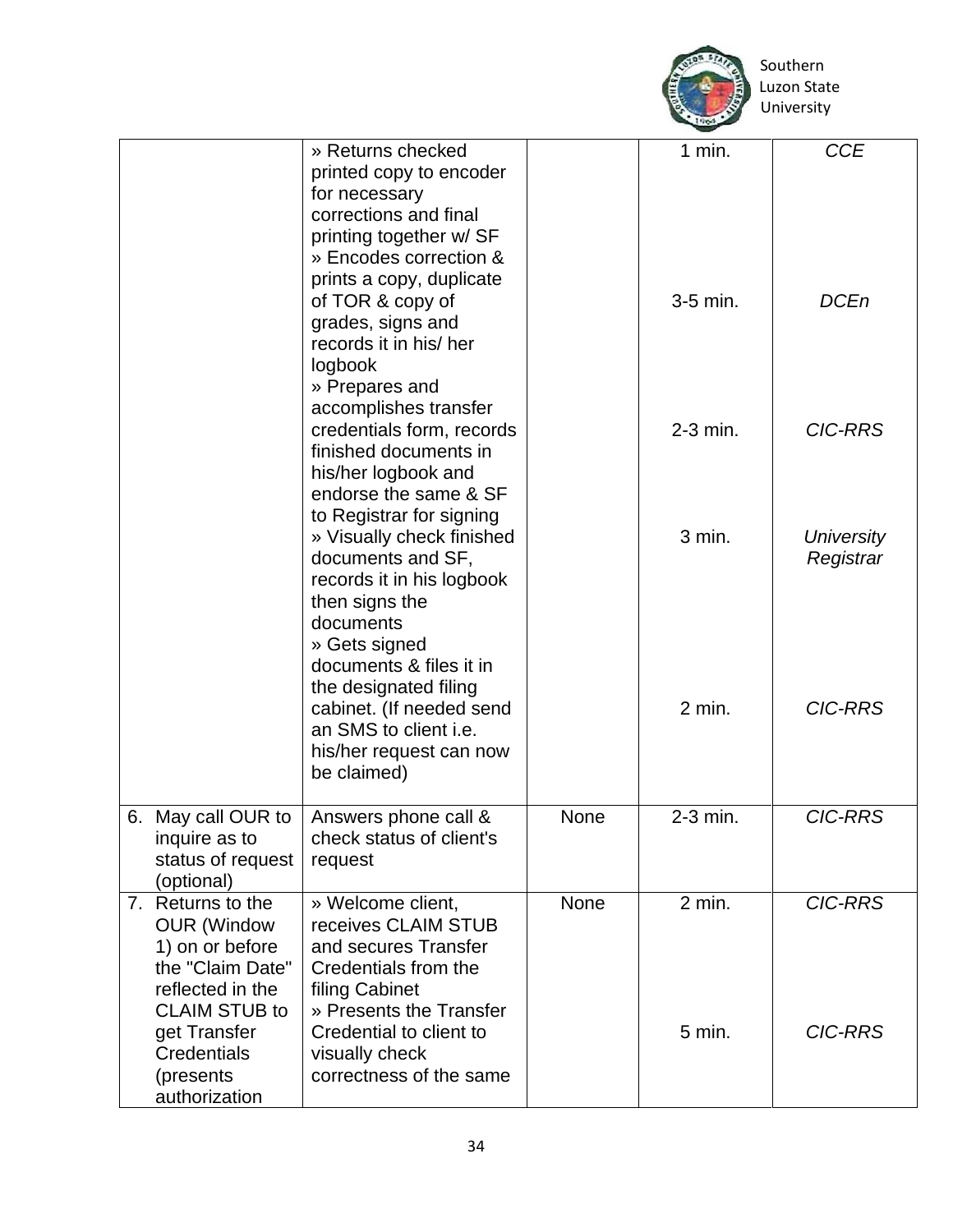

| letter & ID's if   | » Attached document          |             |          |                |
|--------------------|------------------------------|-------------|----------|----------------|
| representative)    | stamp to Transfer            |             | $2$ min. | <b>CIC-RRS</b> |
|                    | Credentials and dry seal     |             |          |                |
|                    | <b>Transfer Credentials,</b> |             |          |                |
|                    | issues the same to client    |             |          |                |
| 8. Acknowledges    | » Returns to the Record      | <b>None</b> | $1$ min. | <b>CIC-RRS</b> |
| receipt of         | Section the SF               |             |          |                |
| Transfer           | » Receives SF and            |             |          |                |
| Credentials by     | acknowledges receipt         |             | 1 min.   | <b>CIC-RRS</b> |
| printing &         | thereof                      |             |          |                |
| signing name in    |                              |             |          |                |
| the space          | » Returns SF to its          |             |          |                |
| provided in the    | Storage cabinet/ shelf       |             | $1$ min. | <b>CIC-RRS</b> |
| RF & Logbook       |                              |             |          |                |
| 9. Issues a CSS    |                              | None        |          | <b>CIC-RRS</b> |
|                    |                              |             |          |                |
| 10. May or may not |                              | <b>None</b> |          | <b>CIC-RRS</b> |
| accomplish CSS     |                              |             |          |                |
| 11. Drops          |                              | None        |          | <b>CIC-RRS</b> |
| accomplished       |                              |             |          |                |
| CCS to             |                              |             |          |                |
| designated box     |                              |             |          |                |

#### **11. Issuance of Good Moral Certificate**

 To create a reference of clear conduct for students/ alumnus of the university to be use for any legal purposes, this procedure covers the approval for Good Moral Certificate thru signing of the significant authority for issuance in the University.

| Office or                        |                                  | Student Affairs and Services Unit: Guidance, Counseling and |
|----------------------------------|----------------------------------|-------------------------------------------------------------|
| <b>Division:</b>                 | <b>Testing Center</b>            |                                                             |
| <b>Classification:</b>           | Simple                           |                                                             |
| Type of                          | G2C - Government to Citizen      |                                                             |
| Transaction:                     |                                  |                                                             |
| Who may avail:                   | All                              |                                                             |
|                                  | <b>CHECKLIST OF REQUIREMENTS</b> | <b>WHERE TO SECURE</b>                                      |
| Duly accomplished request form   |                                  | Guidance, Counseling and Testing Center                     |
| Duly/Completely signed Clearance |                                  | <b>Respective College</b>                                   |
| <b>Receipt of Payment</b>        |                                  | <b>Cashiering Office</b>                                    |
| <b>Document Stamp</b>            |                                  | <b>Request Party</b>                                        |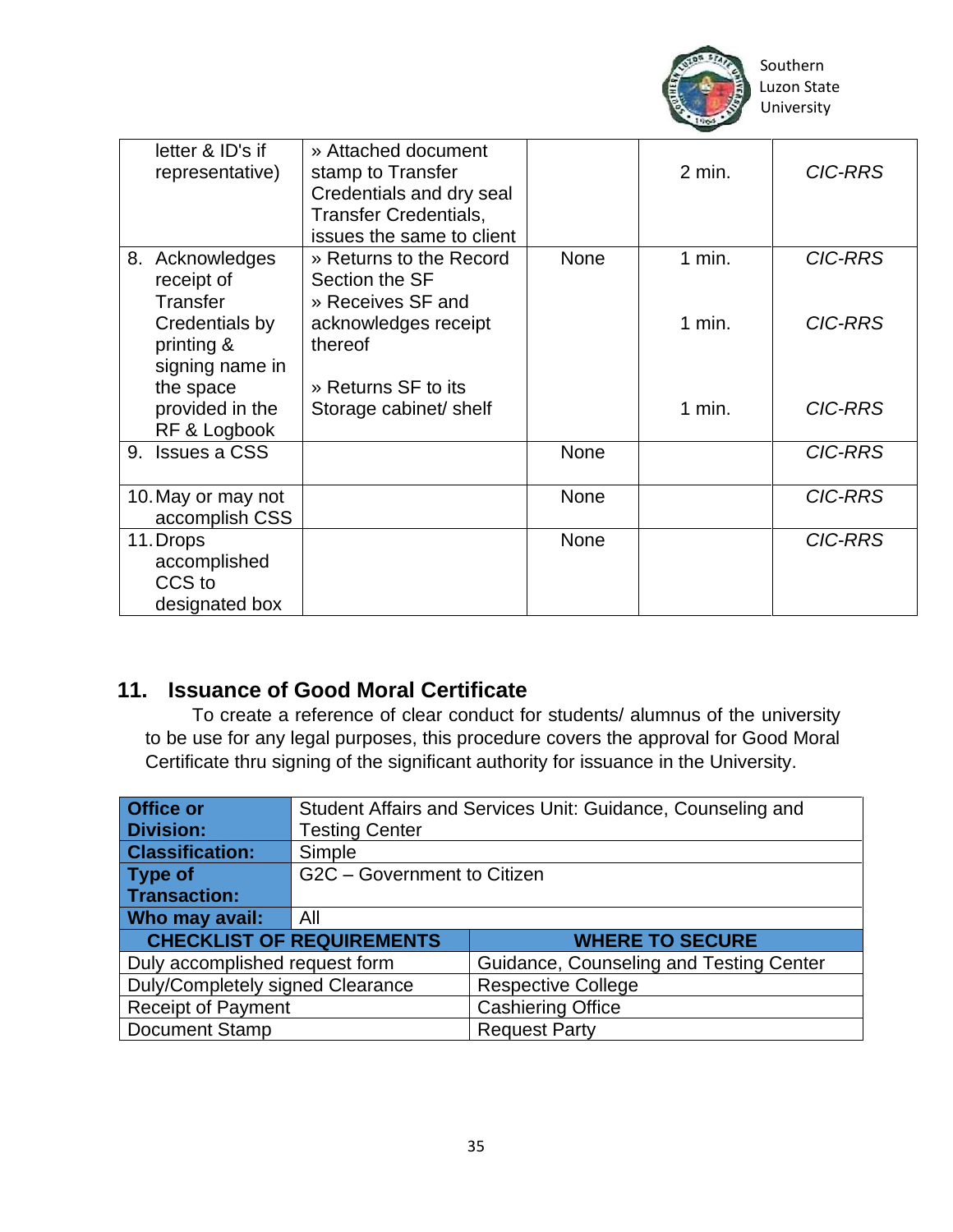

| <b>CLIENT STEPS</b>                                                                                                                                                     | <b>AGENCY ACTIONS</b>                                                                                                                                                                                                                                                                                                                                                                                                                 | <b>FEES TO BE</b><br><b>PAID</b> | <b>PROCESSING</b><br><b>TIME</b> | <b>PERSON</b><br><b>RESPONSIBLE</b>                               |
|-------------------------------------------------------------------------------------------------------------------------------------------------------------------------|---------------------------------------------------------------------------------------------------------------------------------------------------------------------------------------------------------------------------------------------------------------------------------------------------------------------------------------------------------------------------------------------------------------------------------------|----------------------------------|----------------------------------|-------------------------------------------------------------------|
| 1. Fill up<br>clearance slip<br>and have it<br>signed by the<br>respective<br>Guidance<br>Counselor,<br>Program<br>Chairman and<br>Dean of the<br>respective<br>College | Provide clearance<br>slip to be filled up by<br>the person<br>concerned                                                                                                                                                                                                                                                                                                                                                               | None                             | 3 min.                           | <b>Clerk</b><br>Guidance,<br>Counseling<br>and Testing<br>Center  |
| 2. Proceeds to<br>Cashier's<br>office and<br>pays fee                                                                                                                   |                                                                                                                                                                                                                                                                                                                                                                                                                                       | Php 50.00                        | $5$ min.                         | <b>Clerk</b><br>Cashiering<br><b>Office</b>                       |
| 3. Acknowledge<br>receipt of<br>requested<br>documents                                                                                                                  | Preparation<br>involves:<br>>>Clearance slip<br>with complete<br>signature<br>>>Official receipt;<br><b>Documentary Stamp</b><br>>>Photocopy of<br>clearance slip and<br>Official receipt of<br>payment in a short<br>bond paper;<br>>>Authorization<br>letter attached with<br>valid ID of the<br>respective and<br>requesting party<br>(required if the<br>requesting party<br>cannot personally<br>appear to the<br>certification) | None                             | 5 min                            | Head of<br>Office/ Clerk<br>Guidance<br>Counseling<br>and Testing |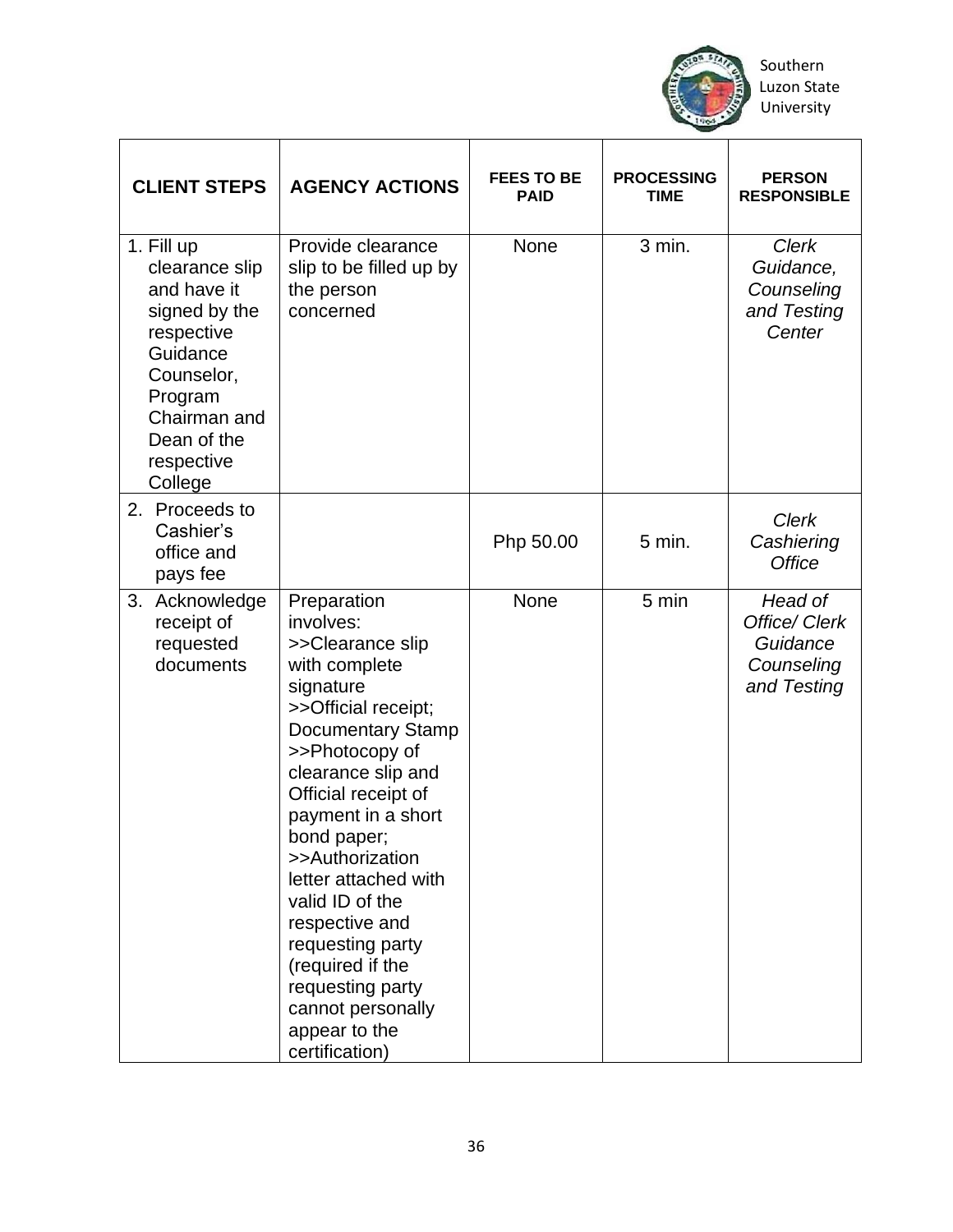

# Southern

# **ADMINSITRATIVE AND FINANCIAL AFFAIRS Internal/ External Services**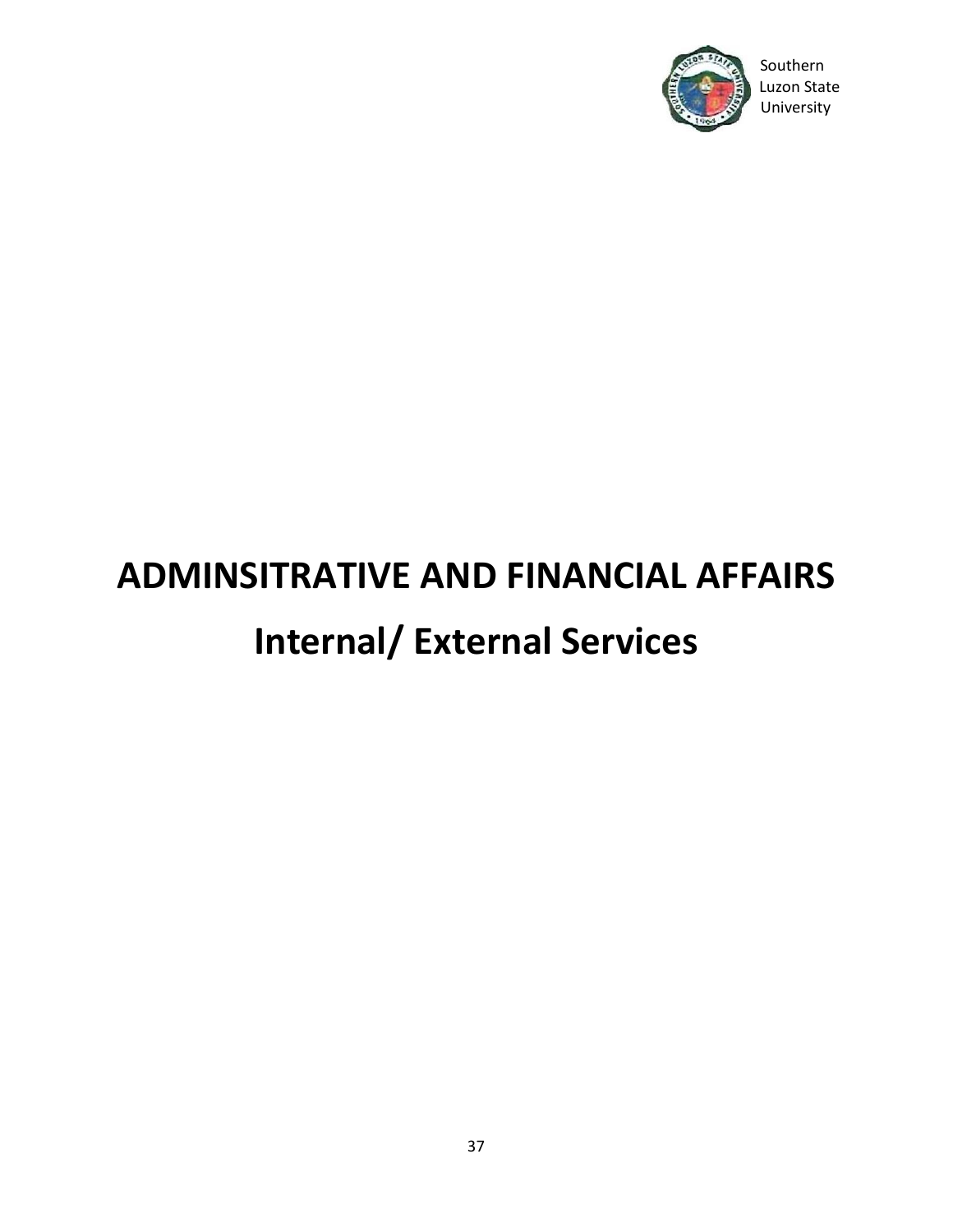

#### **1. Signing of Student Clearance and Issuance of Examination Permit**

To ensure that students' organizations and liabilities are settled before giving clearance. This procedure covers the verification of financial liabilities and signing of clearance for students before semestral break, graduation, or transferring.

| <b>Office or</b><br><b>Division:</b>                                                                                                                                                       | <b>Accounting Office</b>                                                                                |                                  |                                  |                                                                   |
|--------------------------------------------------------------------------------------------------------------------------------------------------------------------------------------------|---------------------------------------------------------------------------------------------------------|----------------------------------|----------------------------------|-------------------------------------------------------------------|
| <b>Classification:</b>                                                                                                                                                                     | Simple                                                                                                  |                                  |                                  |                                                                   |
| <b>Type of</b>                                                                                                                                                                             | G2C - Government to Citizen                                                                             |                                  |                                  |                                                                   |
| <b>Transaction:</b>                                                                                                                                                                        |                                                                                                         |                                  |                                  |                                                                   |
| Who may avail:                                                                                                                                                                             | All                                                                                                     |                                  |                                  |                                                                   |
|                                                                                                                                                                                            | <b>CHECKLIST OF REQUIREMENTS</b>                                                                        |                                  | <b>WHERE TO SECURE</b>           |                                                                   |
| <b>Student Clearance</b>                                                                                                                                                                   |                                                                                                         | <b>Respective College</b>        |                                  |                                                                   |
| <b>Identification Card</b>                                                                                                                                                                 |                                                                                                         | <b>Requesting Party</b>          |                                  |                                                                   |
| <b>Official Receipt</b>                                                                                                                                                                    |                                                                                                         | Cashiering office                |                                  |                                                                   |
| <b>CLIENT STEPS</b>                                                                                                                                                                        | <b>AGENCY</b><br><b>ACTIONS</b>                                                                         | <b>FEES TO BE</b><br><b>PAID</b> | <b>PROCESSING</b><br><b>TIME</b> | <b>PERSON</b><br><b>RESPONSIBLE</b>                               |
| 1.Present<br>Clearance signed<br>by the College<br><b>OSA</b><br>Dean,<br>Dean, Librarian<br>University<br>and<br>Accountant,<br>Registration<br>Form or ID and<br><b>Official Receipt</b> | The Accounting<br>Staff will check if<br>the student has<br>arrears in tuition<br>fees.                 | None                             | 30 secs.                         | Accounting<br><b>Support Staff</b><br>Accounting<br><b>Office</b> |
| 2. Signing of<br>Clearance                                                                                                                                                                 | After verification<br>conducted, the<br>accounting Staff<br>will sign/<br>countersign the<br>clearance, | <b>None</b>                      | $1$ min.                         | Accounting<br><b>Support Staff</b><br>Accounting<br><b>Office</b> |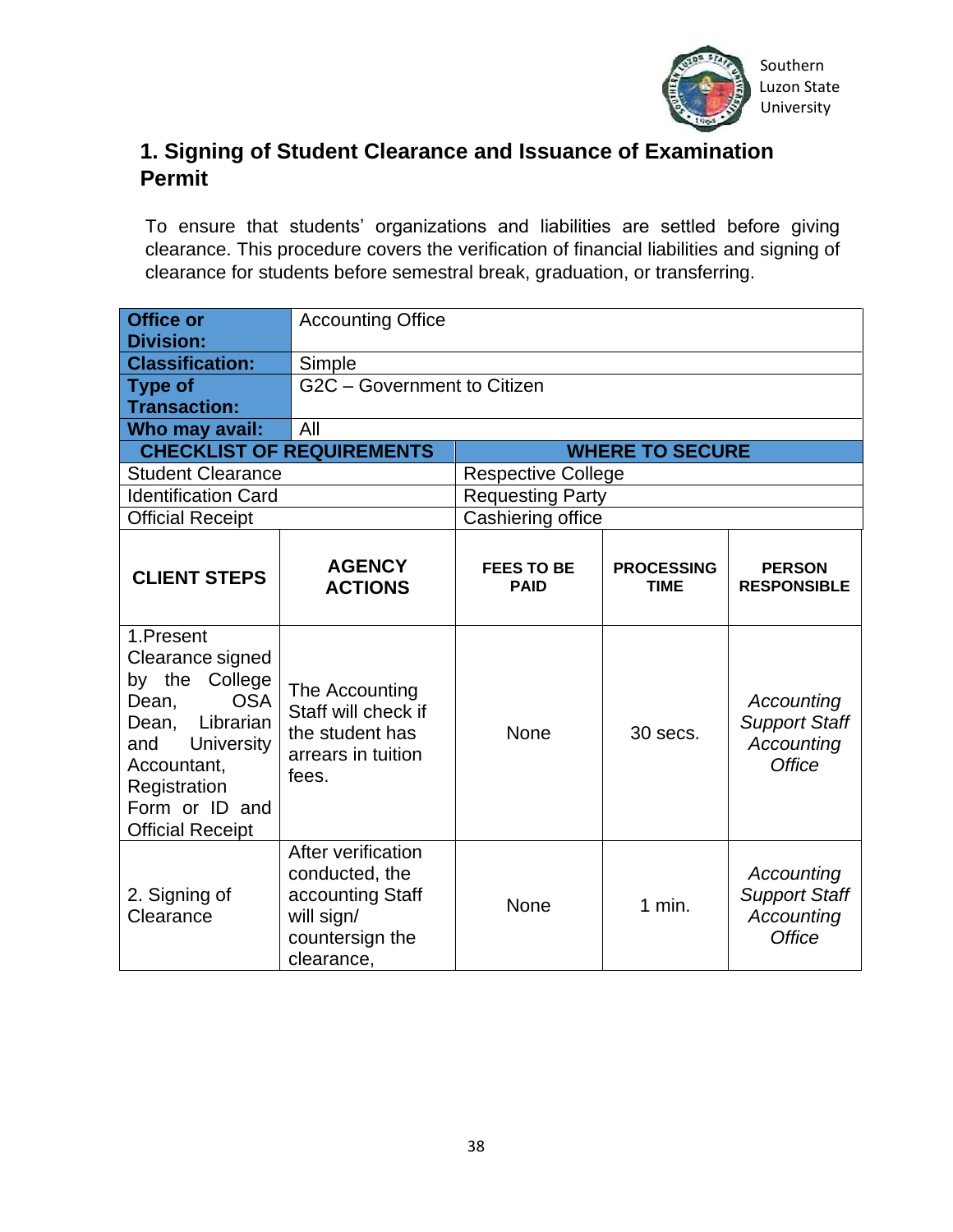

#### **2. Collecting Fees**

To ensure efficient collection of different funds through the applications of government rules, regulations and laws mandated and promulgated by the national government. This covers the different steps regarding collection of fees.

| <b>Office or</b><br><b>Division:</b>                                          | <b>Cashiering Office</b>                                           |                                                                                                               |                                                |                              |  |
|-------------------------------------------------------------------------------|--------------------------------------------------------------------|---------------------------------------------------------------------------------------------------------------|------------------------------------------------|------------------------------|--|
| <b>Classification:</b>                                                        | Simple                                                             |                                                                                                               |                                                |                              |  |
| <b>Type of</b>                                                                | G2C - Government to Citizen                                        |                                                                                                               |                                                |                              |  |
| <b>Transaction:</b>                                                           |                                                                    |                                                                                                               |                                                |                              |  |
| Who may avail:                                                                | All                                                                |                                                                                                               |                                                |                              |  |
|                                                                               | <b>CHECKLIST OF REQUIREMENTS</b>                                   |                                                                                                               | <b>WHERE TO SECURE</b>                         |                              |  |
| <b>Identification Card</b>                                                    |                                                                    | <b>Requesting Party</b>                                                                                       |                                                |                              |  |
| <b>Registration Form</b>                                                      |                                                                    | <b>Requesting Party</b>                                                                                       |                                                |                              |  |
| <b>Billing Statement</b>                                                      |                                                                    | Unit Responsible for the Request                                                                              |                                                |                              |  |
| <b>CLIENT STEPS</b>                                                           | <b>AGENCY ACTIONS</b>                                              | <b>CLAIMS TO BE</b><br><b>PROCESSING</b><br><b>PERSON</b><br><b>PAID</b><br><b>TIME</b><br><b>RESPONSIBLE</b> |                                                |                              |  |
| 1. Present the<br>Registration<br>Form or ID (for<br>student)                 | Ask the<br>registration form or<br>ID.                             | a. Enrollment<br>b. Remaining<br><b>Balance</b><br>c. Other Fees                                              | 12 secs. $/$<br>receipts                       | Collecting<br><b>Officer</b> |  |
| Present the<br><b>Billing Statement</b><br>(for tenants and<br>other clients) | Ask for the billing<br>statement                                   | a. Transcript of<br>Record<br>b. Rental<br>c. Other fees                                                      |                                                |                              |  |
| 2. Wait for the<br>Verification of<br>Fees then Pay                           | Confirm to client<br>the amount to be<br>collected                 |                                                                                                               | 8 secs./<br>receipt                            | Collecting<br><b>Officer</b> |  |
| 3. Pay the<br>confirmed<br>amount                                             | Accept payment<br>Check, print and<br>sign the official<br>receipt |                                                                                                               | 33 secs./<br>receipt<br>$15$ secs./<br>receipt | Collecting<br><b>Officer</b> |  |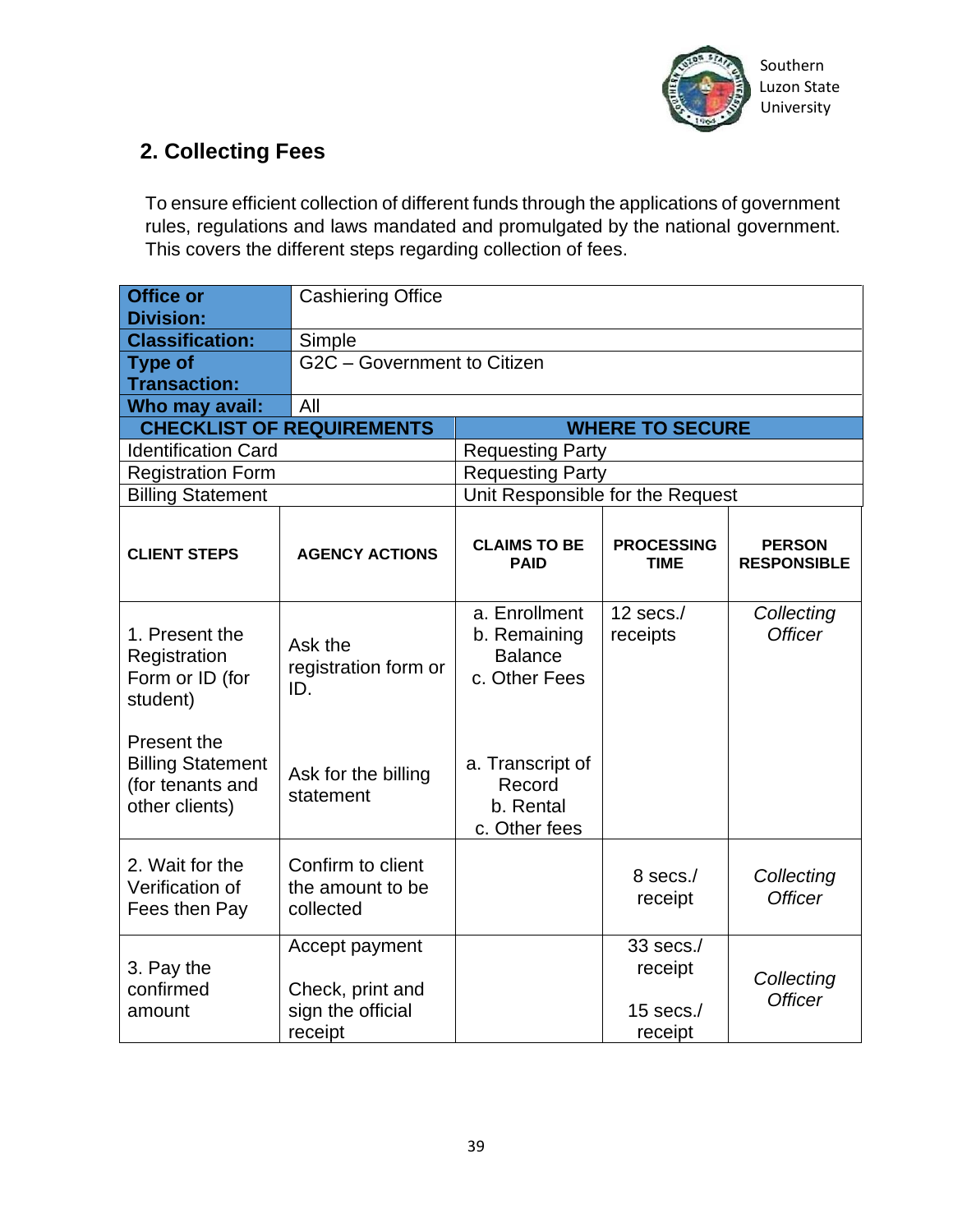

*\*Total amount of fees to be paid depends from the Assessment of Accounting Office. \*Other fees including BRC's fees is based from what is written in the billing statement.*

#### **3. Disbursement to Suppliers/ Creditors**

To ensure efficient disbursement of funds through the application of government rules, regulations and laws mandated and promulgated by the national government. This document covers office procedures such as payment to the suppliers and other creditors through check and through expanded modified direct payment scheme or the checkless payment.

#### **a. Payment through Check**

| <b>Office or</b><br><b>Division:</b>                                                                           | <b>Cashiering Office</b>                                             |                                    |                                  |                                     |
|----------------------------------------------------------------------------------------------------------------|----------------------------------------------------------------------|------------------------------------|----------------------------------|-------------------------------------|
| <b>Classification:</b>                                                                                         | Simple                                                               |                                    |                                  |                                     |
| <b>Type of</b>                                                                                                 |                                                                      | G2C - Government to Citizen        |                                  |                                     |
| <b>Transaction:</b>                                                                                            |                                                                      |                                    |                                  |                                     |
| Who may avail:                                                                                                 | All                                                                  |                                    |                                  |                                     |
| <b>CHECKLIST OF REQUIREMENTS</b>                                                                               |                                                                      |                                    | <b>WHERE TO SECURE</b>           |                                     |
| Identification Card (and/or<br>Certification to claim payment)                                                 |                                                                      | <b>Requesting Party</b>            |                                  |                                     |
| <b>CLIENT STEPS</b>                                                                                            | <b>AGENCY</b><br><b>ACTIONS</b>                                      | <b>CLAIMS TO BE</b><br><b>PAID</b> | <b>PROCESSING</b><br><b>TIME</b> | <b>PERSON</b><br><b>RESPONSIBLE</b> |
|                                                                                                                | Communicate<br>payee the<br>availability of<br>checks for<br>payment | a. Supplies<br>b. Others           |                                  | <b>Disbursing</b><br><b>Officer</b> |
| 1. Present valid<br>identification<br>card (ID) or any<br>other valid<br>certification as<br>representative to | Verify the ID of<br>the person<br>claiming<br>payment<br>Examine the |                                    | $1$ min.                         | <b>Disbursing</b><br><b>Officer</b> |
| claim payment                                                                                                  | amount of check<br>to the<br>SDV/OBR/PR                              |                                    | $1$ min.                         |                                     |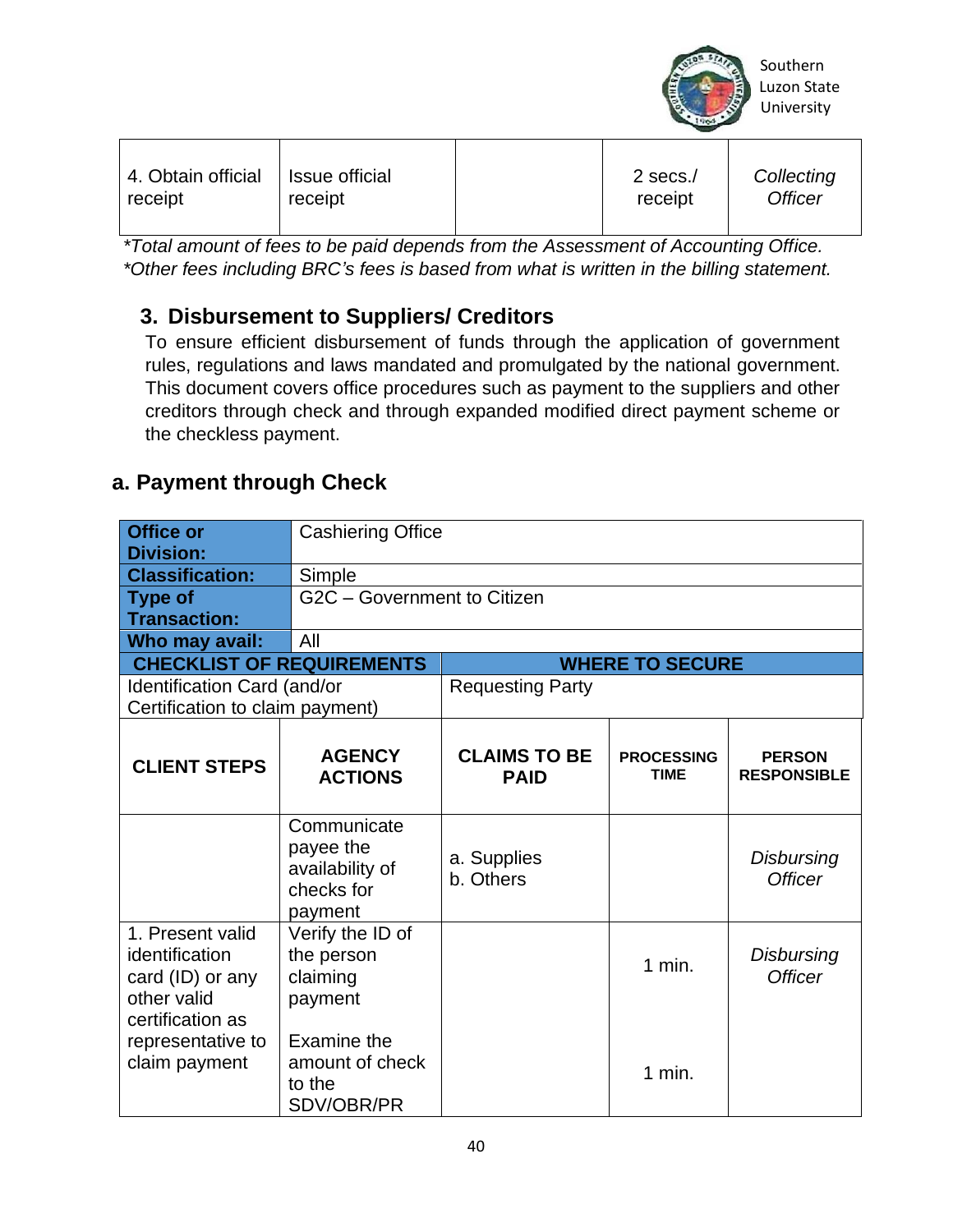

| 2. Payee will<br>sign in the<br>receipt of<br>payment portion<br>in the<br><b>Disbursement</b><br>Voucher | Check the<br>portion of the<br>receipt of<br>payment of the<br>DV/ Payroll<br>including the<br>signature, date<br>and printed<br>name |                                                                                                                                                                                                                                                                                                                                                                                                                                                                                                                                 | $2$ min. | <b>Disbursing</b><br><b>Officer</b> |
|-----------------------------------------------------------------------------------------------------------|---------------------------------------------------------------------------------------------------------------------------------------|---------------------------------------------------------------------------------------------------------------------------------------------------------------------------------------------------------------------------------------------------------------------------------------------------------------------------------------------------------------------------------------------------------------------------------------------------------------------------------------------------------------------------------|----------|-------------------------------------|
| 3. Receive<br>payment                                                                                     | <b>Issuance of</b><br>check                                                                                                           | For Suppliers:<br>>>Sales invoice<br>or Official receipt<br>shall be issued as<br>evidence for the<br>sale of goods<br>and/or properties.<br>>>Commercial<br>receipts/ invoicing<br>such as delivery<br>receipts, order<br>slips, purchase<br>order, provisional<br>receipts and other<br>document is<br>considered<br>supplementary<br>evidence only.<br>>>Copy of tax<br>certificate of tax<br>withheld is given<br>to the supplier.<br>>>If the payee<br>authorized to<br>claim check, SPO<br>or authorization is<br>needed. | 3 min.   | <b>Disbursing</b><br><b>Officer</b> |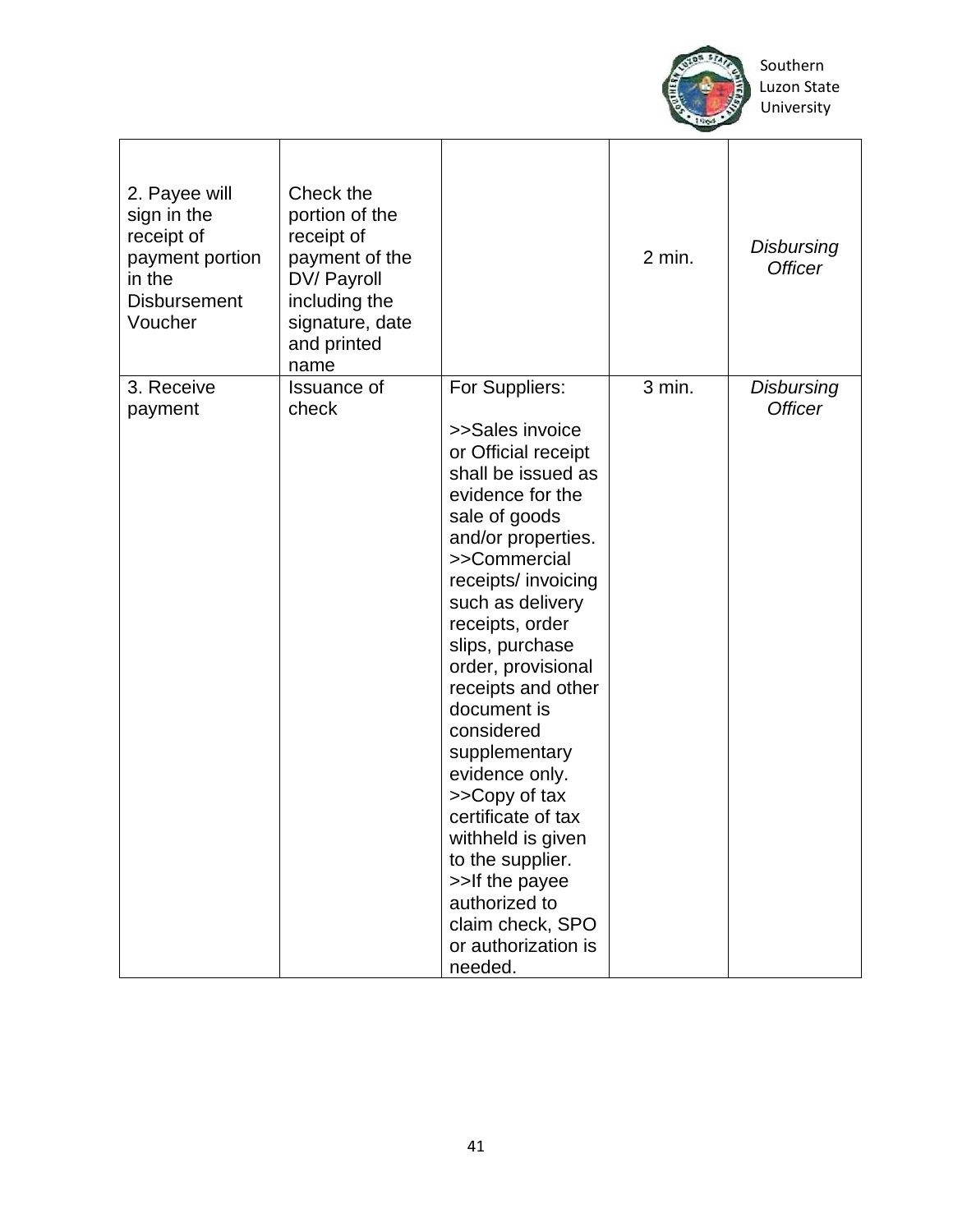

#### **b. Expanded Modified Direct Payment Scheme (Checkless Payment)**

| <b>Office or</b><br><b>Division:</b>                                                                                                    |                                                                                                                                                          | <b>Cashiering Office</b>           |                                   |                                         |  |
|-----------------------------------------------------------------------------------------------------------------------------------------|----------------------------------------------------------------------------------------------------------------------------------------------------------|------------------------------------|-----------------------------------|-----------------------------------------|--|
| <b>Classification:</b>                                                                                                                  | Simple                                                                                                                                                   |                                    |                                   |                                         |  |
| <b>Type of</b>                                                                                                                          |                                                                                                                                                          | G2C - Government to Citizen        |                                   |                                         |  |
| <b>Transaction:</b>                                                                                                                     |                                                                                                                                                          |                                    |                                   |                                         |  |
| Who may avail:                                                                                                                          | All                                                                                                                                                      |                                    |                                   |                                         |  |
| <b>CHECKLIST OF REQUIREMENTS</b>                                                                                                        |                                                                                                                                                          |                                    | <b>WHERE TO SECURE</b>            |                                         |  |
| Identification Card (and/or                                                                                                             |                                                                                                                                                          | <b>Requesting Party</b>            |                                   |                                         |  |
| Certification to claim payment)                                                                                                         |                                                                                                                                                          |                                    |                                   |                                         |  |
| <b>CLIENT STEPS</b>                                                                                                                     | <b>AGENCY</b><br><b>ACTIONS</b>                                                                                                                          | <b>CLAIMS TO BE</b><br><b>PAID</b> | <b>PROCESSI</b><br><b>NG TIME</b> | <b>PERSON</b><br><b>RESPONSIB</b><br>LE |  |
|                                                                                                                                         | Communicate<br>payee the<br>availability of<br><b>Disbursement</b><br>Voucher for the<br>issuance of ADA<br>through<br>telephone call or<br>mobile phone | a. Supplies<br>b. Others           |                                   | <b>Disbursing</b><br><b>Officer</b>     |  |
| 1. Present valid<br>identification<br>card (ID) or any<br>other valid<br>certification as<br>representative to<br>claim payment         | Verify the ID of<br>the person<br>claiming<br>payment                                                                                                    | None                               | $1$ min.                          | <b>Disbursing</b><br><b>Officer</b>     |  |
| 2. Payee should<br>accomplish the<br>receipt of<br>payment portion<br>of DV which<br>includes<br>signature, date<br>and printed<br>name | Assess the<br>portion of the<br>receipt of<br>payment of the<br>DV/ Payroll<br>including the<br>signature,<br>printed name<br>and date                   | None                               | $4$ min.                          | <b>Disbursing</b><br><b>Officer</b>     |  |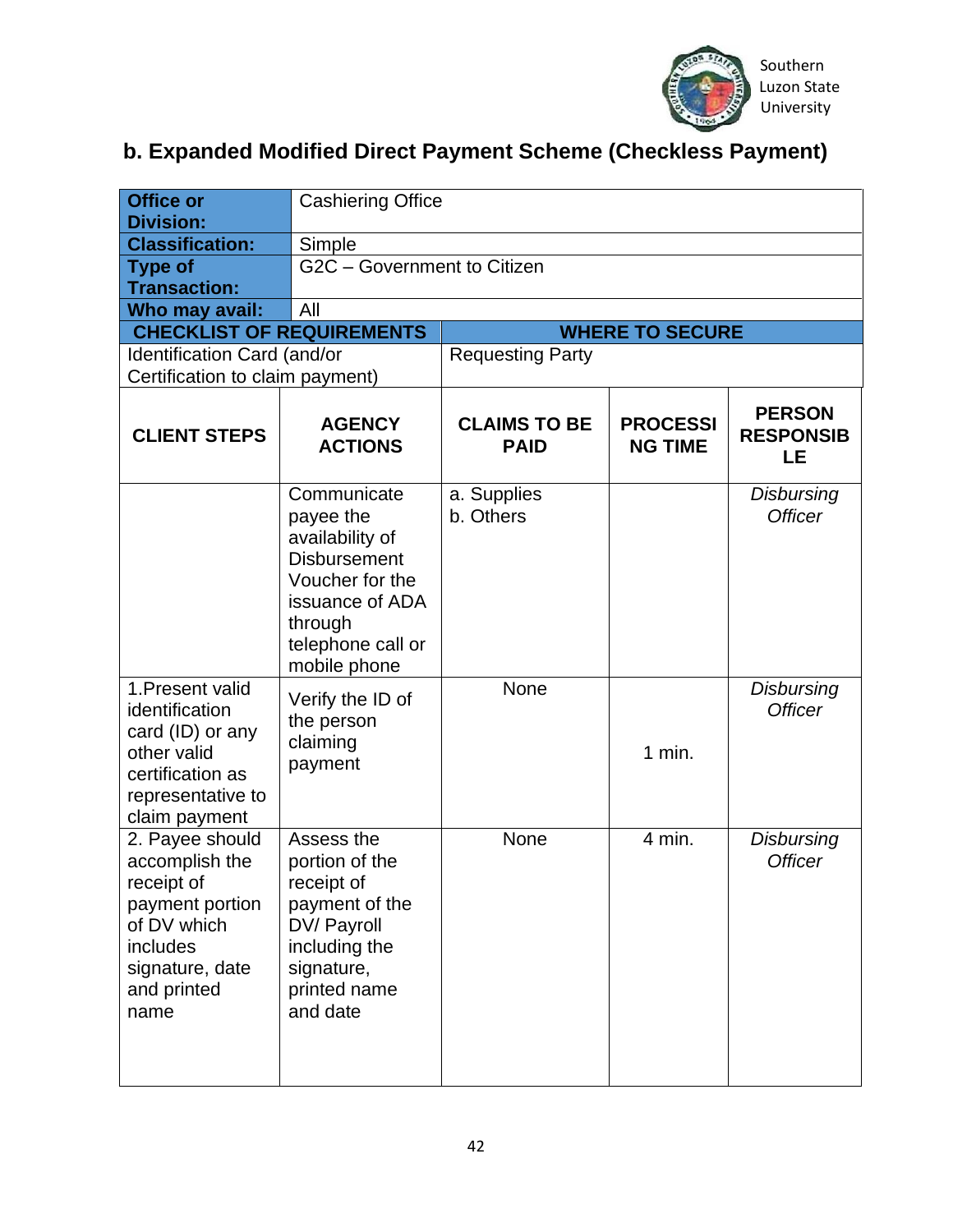

|                                                                                                          | Check the<br>completeness of<br>the attached<br>documents<br>The office<br>required the<br>payee to furnish<br>their bank<br>account number<br>and bank branch<br>to which the<br>amount number<br>and bank branch<br>to which the<br>amount for<br>release shall be<br>credited. We<br>suggest to open<br>a landbank |      |      |         |
|----------------------------------------------------------------------------------------------------------|-----------------------------------------------------------------------------------------------------------------------------------------------------------------------------------------------------------------------------------------------------------------------------------------------------------------------|------|------|---------|
| 3. Payee will<br>have to wait for<br>the payment of<br>claim to be<br>credited to their<br>bank account. | account<br>-Prepare the<br>needed<br>documents such<br>as ADA, LDDAP,<br>SLIIE etc. for<br>submission to<br>Landbank<br>-Length of<br>process varies in<br>the accordance<br>to the availability<br>of signatories                                                                                                    | None | None | Encoder |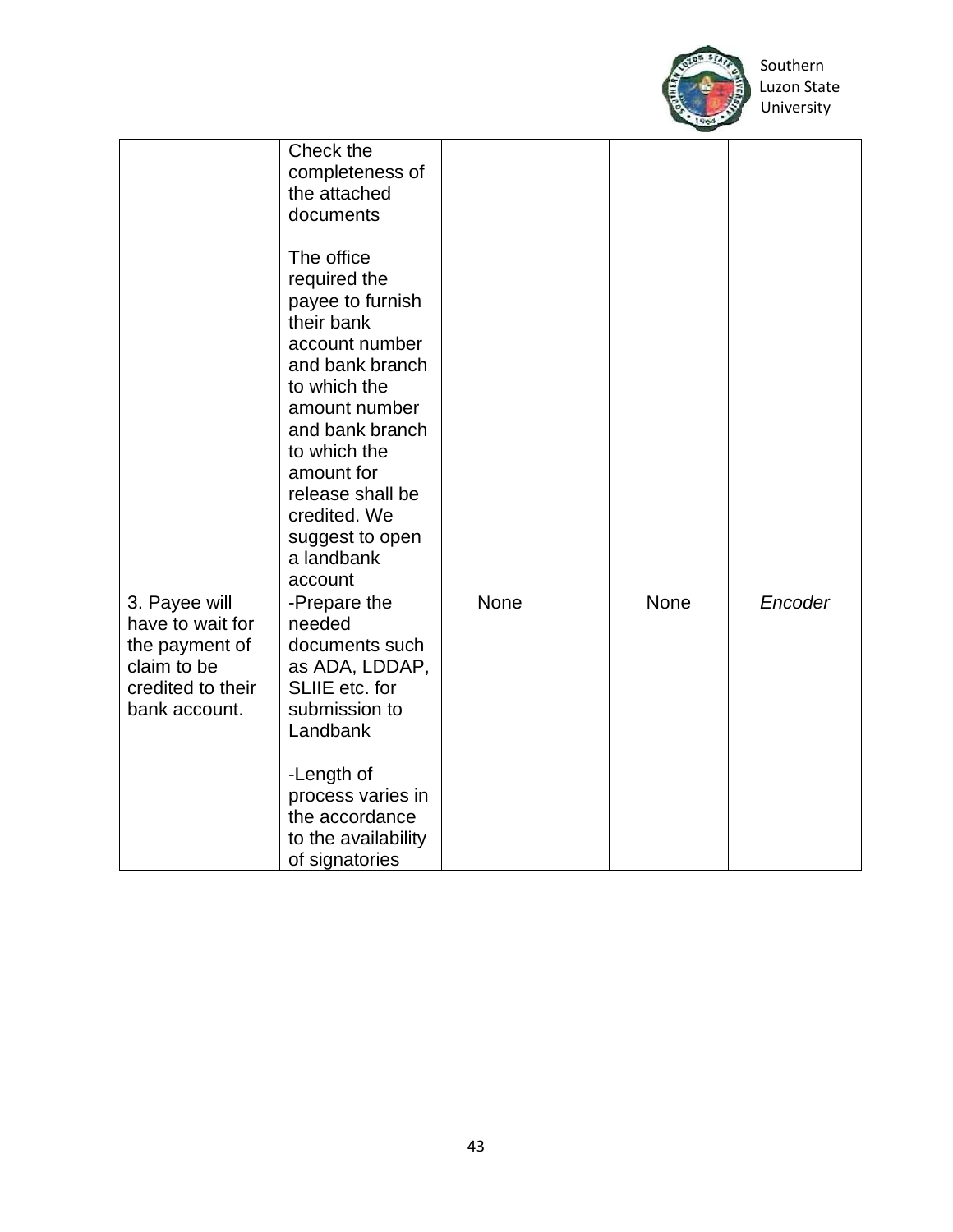

#### **4. Outpatient Medical and Dental Consultation**

To provide SLSU students and employees outpatient medical assistance in case of illness and ensure the health of students and employees. This procedure covers outpatient physical assessment, diagnosis, and treatment for acute and chronic illnesses within the capability of the Health Services Unit.

#### **UHS Clinic in Covid-19 environment**

#### **General Rules**

- 1. All patients by appointment (as much as possible), no more than 6 patients in clinic at any one time (total of 12 people), except for emergencies.
- 2. No mask, no entry policy**. Everybody should wear masks at all times with no exceptions**.
- 3. Patient and companion must wear mask.
- 4. No temperature check, no entry.
- 5. Only one (1) companion per patient in waiting room, the rest will wait outside the clinic with social distancing policy.
- 6. Patients/ companions must be seated two (2) meters apart.
- 7. Patients waiting time must be 30 minutes only and patient medical consultations approximately 5 – 10 minutes.
- 8. High risk, disabled and elderly patients should be given priority and seen early to lessen risk of exposure.
- 9. For pre-clinic visit.
	- a. Nurses to confirm appointment by call or text then once confirm thru appointment, patients must be informed, to wit:
		- i. Patient must be at the clinic at the appointed time, not before and not more than 15 minutes late.
		- ii. No mask, no clinic visit.
		- iii. Only one (1) companion in waiting area.
		- iv. Nurse will ask the following questions:
			- a. Do you have fever, cough, body malaise, LBM in past two (2) weeks? b. Does your companion have fever, cough, body malaise, LBM in past two (2) weeks?

c. Have you or your companion been tested for covid-19? If YES, what is the result.

d. Do you have any person with covid-19 or who is a covid-19 suspect at home?

b.. If patient or companion tested positive for covid-19 or with exposure to any person who is covid-19 positive/ suspect, refer to Local Rural Health Unit for evaluation and management.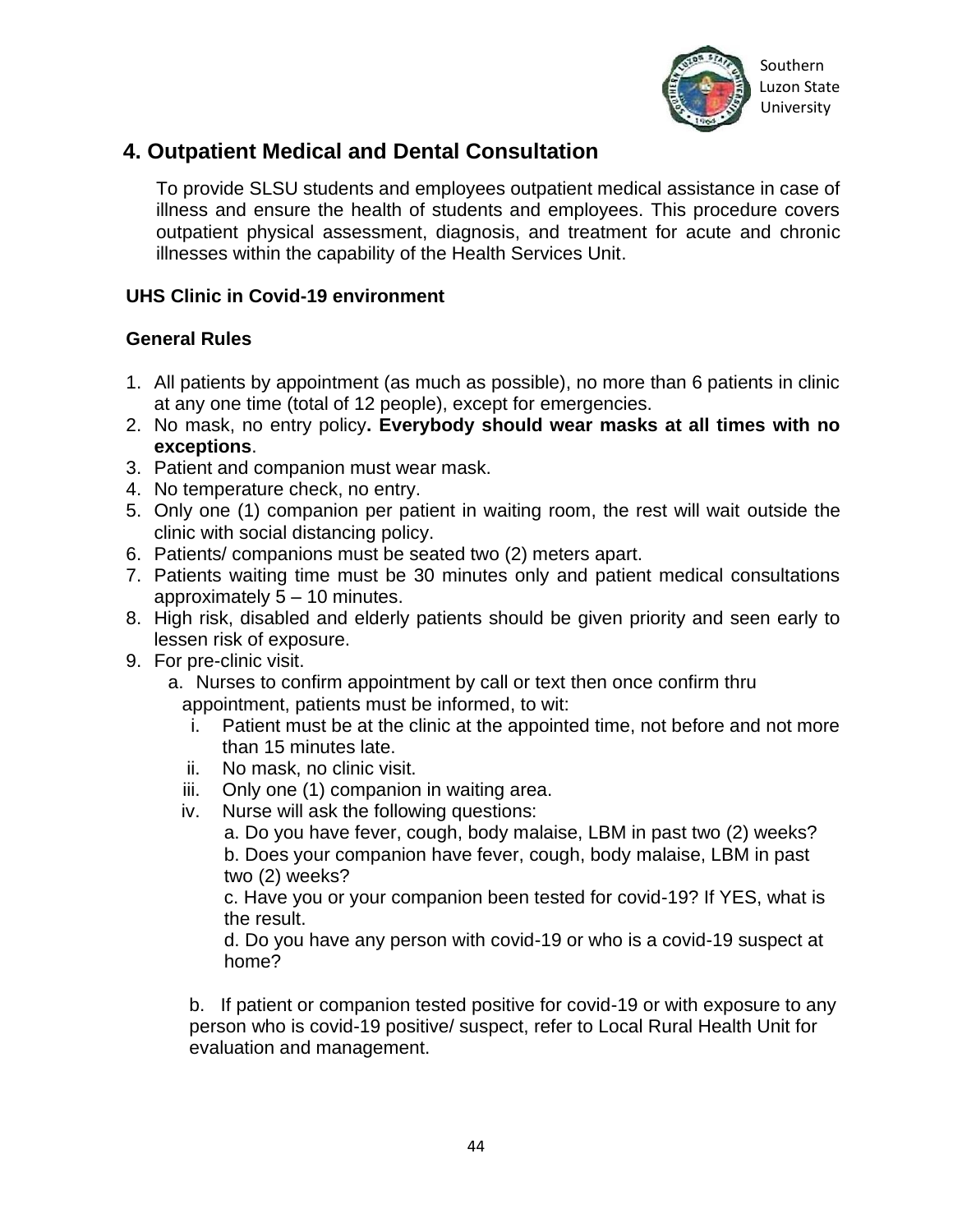

| <b>Office or Division:</b>                                                                                    | <b>University Health Services</b>                                                                                                                                                                                                                                     |                         |                                  |                                                                           |
|---------------------------------------------------------------------------------------------------------------|-----------------------------------------------------------------------------------------------------------------------------------------------------------------------------------------------------------------------------------------------------------------------|-------------------------|----------------------------------|---------------------------------------------------------------------------|
| <b>Classification:</b>                                                                                        | Simple                                                                                                                                                                                                                                                                |                         |                                  |                                                                           |
| <b>Type of</b>                                                                                                | G2C - Government to Citizen                                                                                                                                                                                                                                           |                         |                                  |                                                                           |
| <b>Transaction:</b>                                                                                           |                                                                                                                                                                                                                                                                       |                         |                                  |                                                                           |
| Who may avail:                                                                                                | All                                                                                                                                                                                                                                                                   |                         |                                  |                                                                           |
| <b>CHECKLIST OF REQUIREMENTS</b>                                                                              |                                                                                                                                                                                                                                                                       |                         | <b>WHERE TO SECURE</b>           |                                                                           |
| <b>Identification Card</b>                                                                                    |                                                                                                                                                                                                                                                                       | <b>Requesting Party</b> |                                  |                                                                           |
| <b>CLINIC PROCESS</b>                                                                                         | <b>AGENCY ACTIONS</b>                                                                                                                                                                                                                                                 |                         | <b>PROCESSING</b><br><b>TIME</b> | <b>PERSON</b><br><b>RESPONSIBLE</b>                                       |
| 1. Proceed to the<br><b>University Health</b><br>Services Unit for<br>medical assistance<br>(on day of visit) | »Perform disinfection<br>procedures before entry.                                                                                                                                                                                                                     |                         | 1 minute                         | Nurse (in full PPE)<br><b>University Health</b><br><b>Services</b>        |
|                                                                                                               | » Determines purpose of visit<br>and asks the client for valid ID                                                                                                                                                                                                     |                         | 2 minutes                        |                                                                           |
|                                                                                                               | » Interviews & checks vital<br>signs then instructs the client to<br>go to the Physician/ Dentist                                                                                                                                                                     |                         | 3 minutes                        |                                                                           |
|                                                                                                               | »Retrieve records for old<br>students/employees                                                                                                                                                                                                                       |                         | 1 minute                         |                                                                           |
|                                                                                                               | »Create new records for new<br>students/employees                                                                                                                                                                                                                     |                         | 2 minutes                        |                                                                           |
| 2.Medical<br>Consultation                                                                                     | » Reviews medical record<br>» Conducts physical<br>examination and evaluation.<br>Provides treatment and<br>prescription of medicines<br>»If needed, refer client for<br>further evaluation and<br>management to physician of<br>choice/ hospitalization as<br>needed |                         | 10 minutes                       | Physician<br>(in full PPE)<br><b>University Health</b><br><b>Services</b> |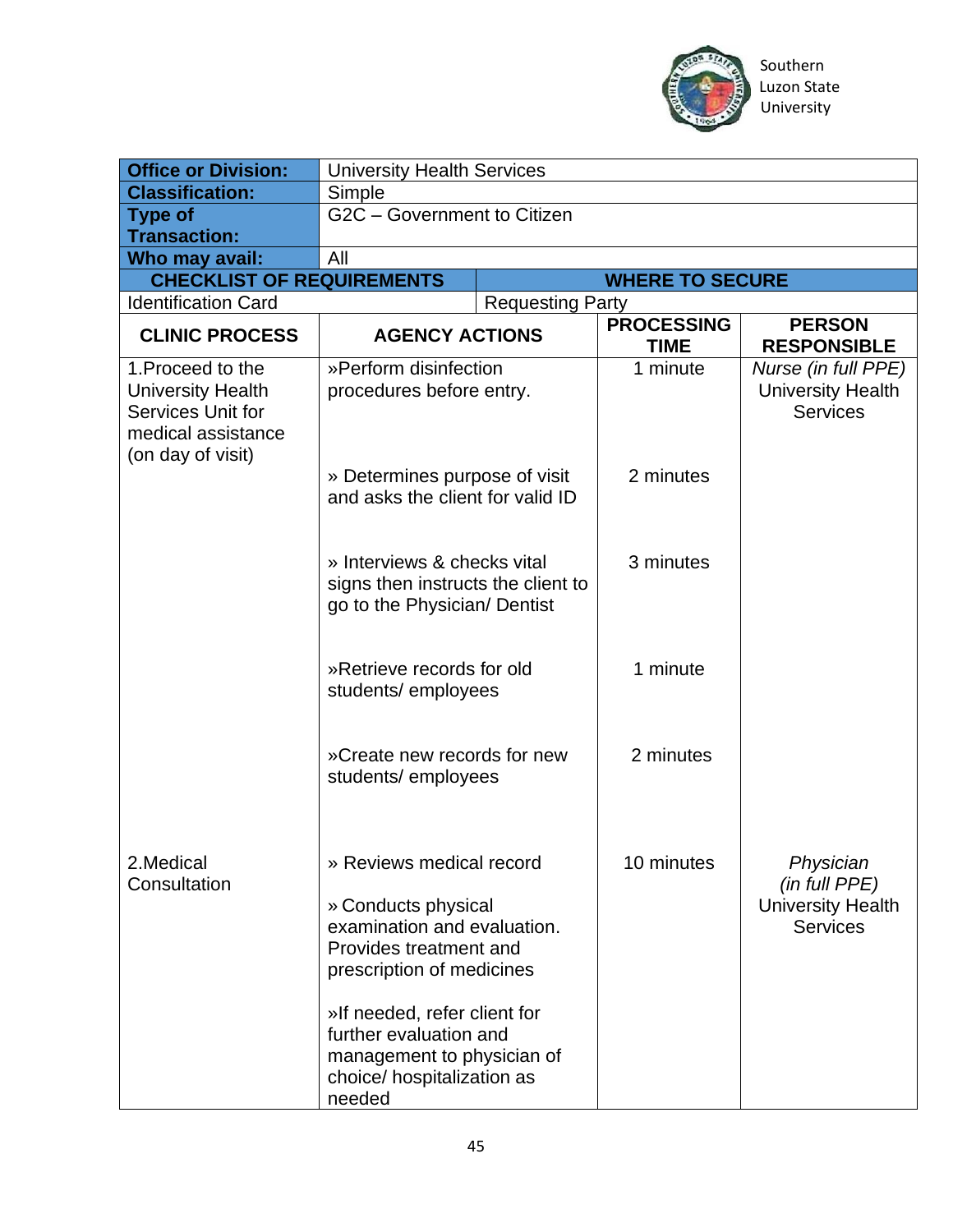

| <b>Dental Consultation</b>           | » For oral examination                                                              | 2 minutes<br>2 minutes  | <b>Dentist</b><br>(in full PPE)<br><b>University Health</b><br><b>Services</b> |
|--------------------------------------|-------------------------------------------------------------------------------------|-------------------------|--------------------------------------------------------------------------------|
|                                      | » Set appointment/ schedule<br>for tooth extraction (between<br>dentist and client) |                         |                                                                                |
|                                      | » For tooth extraction<br>procedure                                                 | 30 minutes to<br>1 hour |                                                                                |
| Post Medical/ Dental<br>Consultation | » Dispenses prescribed<br>medicine                                                  | 1 minute                | Nurse (in full PPE)<br><b>University Health</b><br><b>Services</b>             |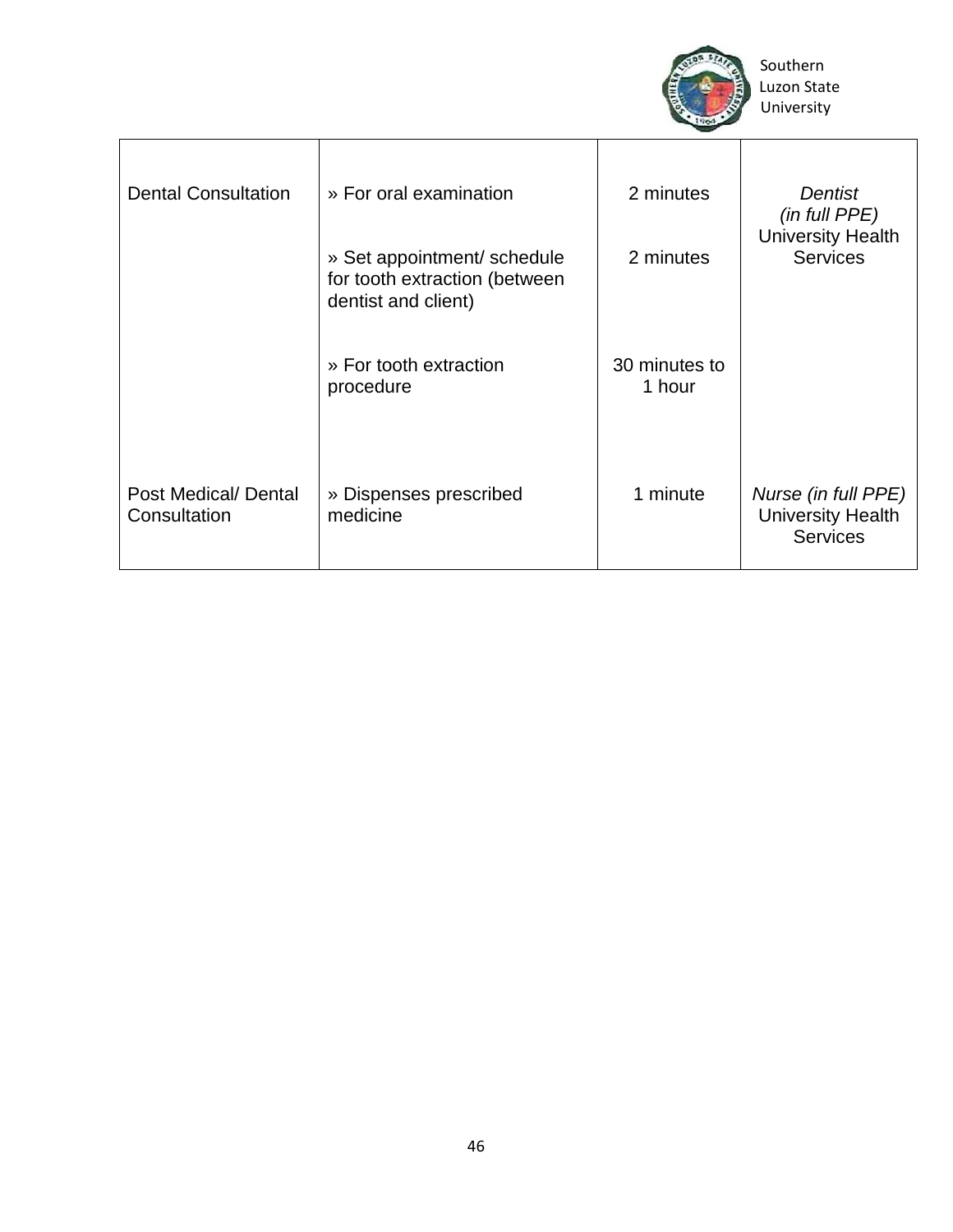

#### **5. Issuance of Human Resource-Related Records and Certifications**

This office provides assistance to its former and present employees through the issuance of human resource-related records and certifications, which covers the following procedures:

| <b>Office or</b><br><b>Division:</b>                                                           |                                                        | Human Resource Management Office   |                                  |                                                                  |  |
|------------------------------------------------------------------------------------------------|--------------------------------------------------------|------------------------------------|----------------------------------|------------------------------------------------------------------|--|
| <b>Classification:</b>                                                                         | Simple                                                 |                                    |                                  |                                                                  |  |
| <b>Type of</b>                                                                                 | G2C - Government to Citizen                            |                                    |                                  |                                                                  |  |
| <b>Transaction:</b>                                                                            |                                                        |                                    |                                  |                                                                  |  |
| Who may avail:                                                                                 | All                                                    |                                    |                                  |                                                                  |  |
| <b>CHECKLIST OF REQUIREMENTS</b>                                                               |                                                        |                                    | <b>WHERE TO SECURE</b>           |                                                                  |  |
| Identification Card ()                                                                         |                                                        | <b>Requesting Party</b>            |                                  |                                                                  |  |
| <b>CLIENT STEPS</b>                                                                            | <b>AGENCY</b><br><b>ACTIONS</b>                        | <b>CLAIMS TO BE</b><br><b>PAID</b> | <b>PROCESSING</b><br><b>TIME</b> | <b>PERSON</b><br><b>RESPONSIBLE</b>                              |  |
| 1. Fill-up the<br>request form                                                                 | Check the form if<br>properly filled up.               | None                               | 1 <sub>min</sub>                 | <b>Staff</b><br>Human<br>Resource<br>Management<br><b>Office</b> |  |
|                                                                                                | Prepare the<br>certification/s<br>requested.           | None                               | 5min                             | <b>Staff</b><br>Human<br>Resource<br>Management<br><b>Office</b> |  |
|                                                                                                | Sign the<br>certification/s<br>requested               | None                               | 1 <sub>min</sub>                 | Head<br>Human<br>Resource<br>Management<br><b>Office</b>         |  |
| 2. Submit duly<br>filled-up form<br>personally or<br>thru email at<br>slsuhrmo@slsu.<br>edu.ph | Release of<br>requested<br>records/<br>certifications. | None                               | 1 <sub>min</sub>                 | <b>Staff</b><br>Human<br>Resource<br>Management<br><b>Office</b> |  |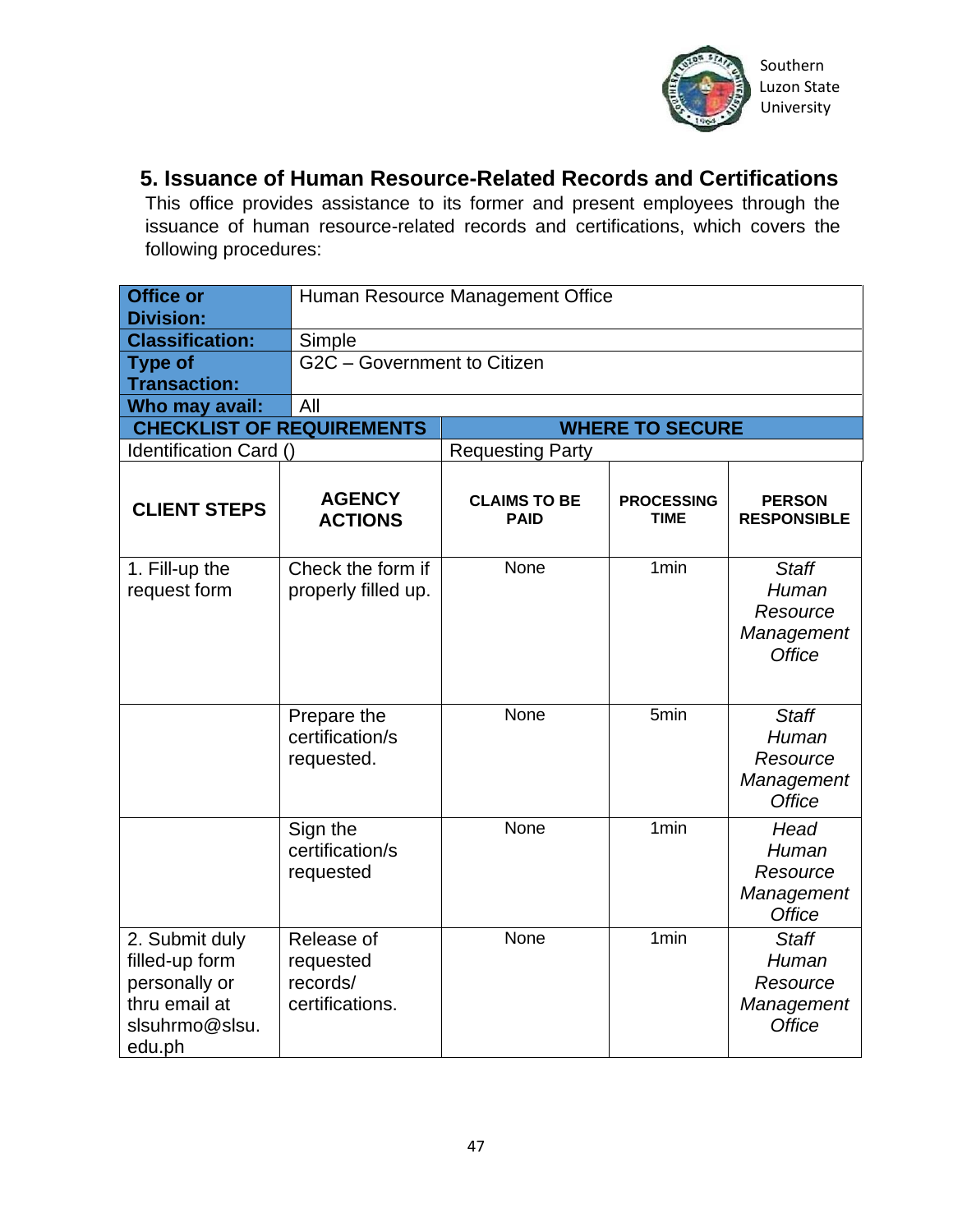

### **VI. Feedback and Complaints**

| <b>FEEDBACK AND COMPLAINTS MECHANISM</b> |                                                                                                                                                                                                                                                                                                                                                                                                                          |  |  |
|------------------------------------------|--------------------------------------------------------------------------------------------------------------------------------------------------------------------------------------------------------------------------------------------------------------------------------------------------------------------------------------------------------------------------------------------------------------------------|--|--|
| How to send feedback                     | Form: Accomplish Feedback Form<br>$\bullet$<br>available at the front desk and<br>drop in the Feedback/ Suggestion<br>Box at the office where you<br>transact business.<br>Phone: Call our hotline number<br>(042) 540-6608/ 0960-851-6718<br>Email: slsuhrmo@slsu.edu.ph<br><b>Public Assistance/ Complaint</b><br>Desk: Make representation at the<br>Information Desk located on the<br>CSSU Office near SLSU Gate 1. |  |  |
| How feedbacks are processed              | Whenever the is Feedback, the<br><b>Public Assistance/ Complaint Desk</b><br>forwards<br>the<br>representative<br>concern to the responsible unit for<br>compilation and recording.<br><b>The</b><br>response of the office is<br>then<br>relayed immediately to the citizen.<br>For inquiries and follow-ups, clients<br>may<br>contact<br>the<br>following<br>telephone numbers: (042)<br>540-<br>6608; 0960-851-6718  |  |  |
| How to file a complaint                  | Clients must register and fill up the<br>$\bullet$<br>Complaint Form with the Public<br>Assistance and Complaint Desk<br><b>Staff</b><br>the<br>nature<br>regarding<br>0f<br>The<br><b>PACD</b><br>complaint.<br>shall<br>evaluate the request.                                                                                                                                                                          |  |  |
| How complaints are processed             | The PACD Staff interview and<br>provide general information<br>orientation about the complaint<br>procedure and shall endorse the<br>complaint to the concerned officer<br>for appropriate action.<br>The PACD Staff provides feedback<br>$\bullet$<br>to the client                                                                                                                                                     |  |  |
| Contact Information of CCB, PCC, ARTA    | ARTA: complaints@arta.gov.ph<br>$\bullet$<br>1-ARTA(2782)<br>PCC: 8888<br>CCB: 0908-881-6565 (SMS)                                                                                                                                                                                                                                                                                                                       |  |  |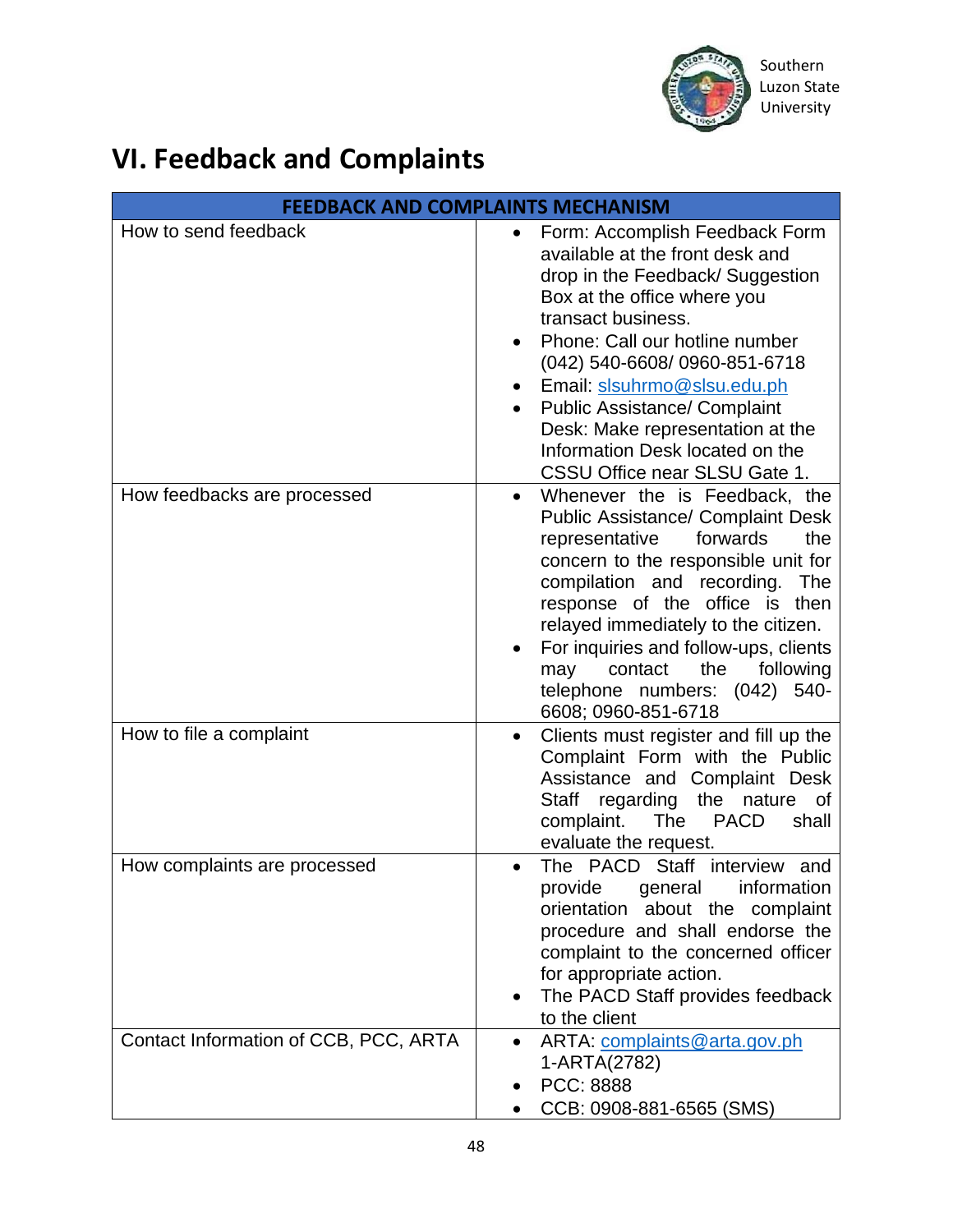

### **VII. List of Offices**

| Office of the President                                               | 3rd Flr. Left Wing Admin.<br>Bldg., SLSU-Lucban              | (042) 540-6635/156                |
|-----------------------------------------------------------------------|--------------------------------------------------------------|-----------------------------------|
| <b>University Board Secretary</b>                                     | 3rd Flr. Left Wing Admin.<br>Bldg., SLSU-Lucban              | (042) 540-4816/103                |
| <b>Internal Audit Services</b>                                        | 2 <sup>nd</sup> Flr. Right Wing Admin.<br>Bldg., SLSU-Lucban | (042) 540-4087 loc.147            |
| Office of International and<br>Alumni Affairs                         | 2 <sup>nd</sup> Flr. Left Wing Admin.<br>Bldg., SLSU-Lucban  | (042) 540-4087 loc.118            |
| Planning and Development<br><b>Office</b>                             | 1st Flr. Emilio Aguinaldo<br>Bldg, SLSU Lucban               | (042) 540-4087 loc.131            |
| <b>Civil Safety and Security</b><br>Unit                              | 1 <sup>st</sup> Gate, SLSU Lucban                            | (042) 540-4787                    |
| <b>Alabat Campus</b>                                                  | Francia St. Brgy. 5<br>Poblacion, Alabat Quezon              | (042) 302-8286                    |
| Catanauan Campus                                                      | Brgy.2, Catanauan<br>Quezon                                  | $(042)$ 315-8145                  |
| <b>Gumaca Campus</b>                                                  | Brgy. Tabing Dagat,<br><b>Gumaca Quezon</b>                  | (042) 317-7813                    |
| Infanta Campus                                                        | Brgy. Tongohin, Infanta<br>Quezon                            | $(042)$ 535-4355                  |
| Lucena Campus                                                         | Purok Baybayin, Ibabang<br>Dupay, Lucena City                | (042) 797-1822                    |
| Polillo Campus                                                        | Brgy. Sibulan, Polillo<br>Quezon                             | (042) 314-8143                    |
| <b>Tagkawayan Campus</b>                                              | Brgy. Rizal, Tagkawayan<br>Quezon                            | (042) 304-8219                    |
| <b>Tiaong Campus</b>                                                  | Brgy. Lagalag, Tiaong,<br>Quezon                             | (042) 545-6423                    |
| <b>Academic Affairs</b>                                               | 3rd Flr. Right Wing,<br>Admin. Bldg.<br>SLSU-Lucban          | (042) 540-4087 loc.<br>122 or 108 |
| College of Agriculture                                                | 2nd Flr. Agriculture Bldg.,<br>Brgy. Ayuti, SLSU-<br>Lucban  | $(042)$ 540-4653                  |
| <b>College of Allied Medicine</b>                                     | G/F Left Wing, Melchora<br>Aquino Bldg.<br>SLSU-Lucban       | (042) 540-6638                    |
| College of Arts and<br><b>Sciences</b>                                | G/F Left Wing, Jose Rizal<br>Bldg., SLSU-Lucban              | (042) 540-5125                    |
| College of Administration,<br>Business, Hospitality and<br>Management | 2nd Fir. Right Wing,<br>New CBA Bldg.,<br>SLSU-Lucban        | (042) 540-4291                    |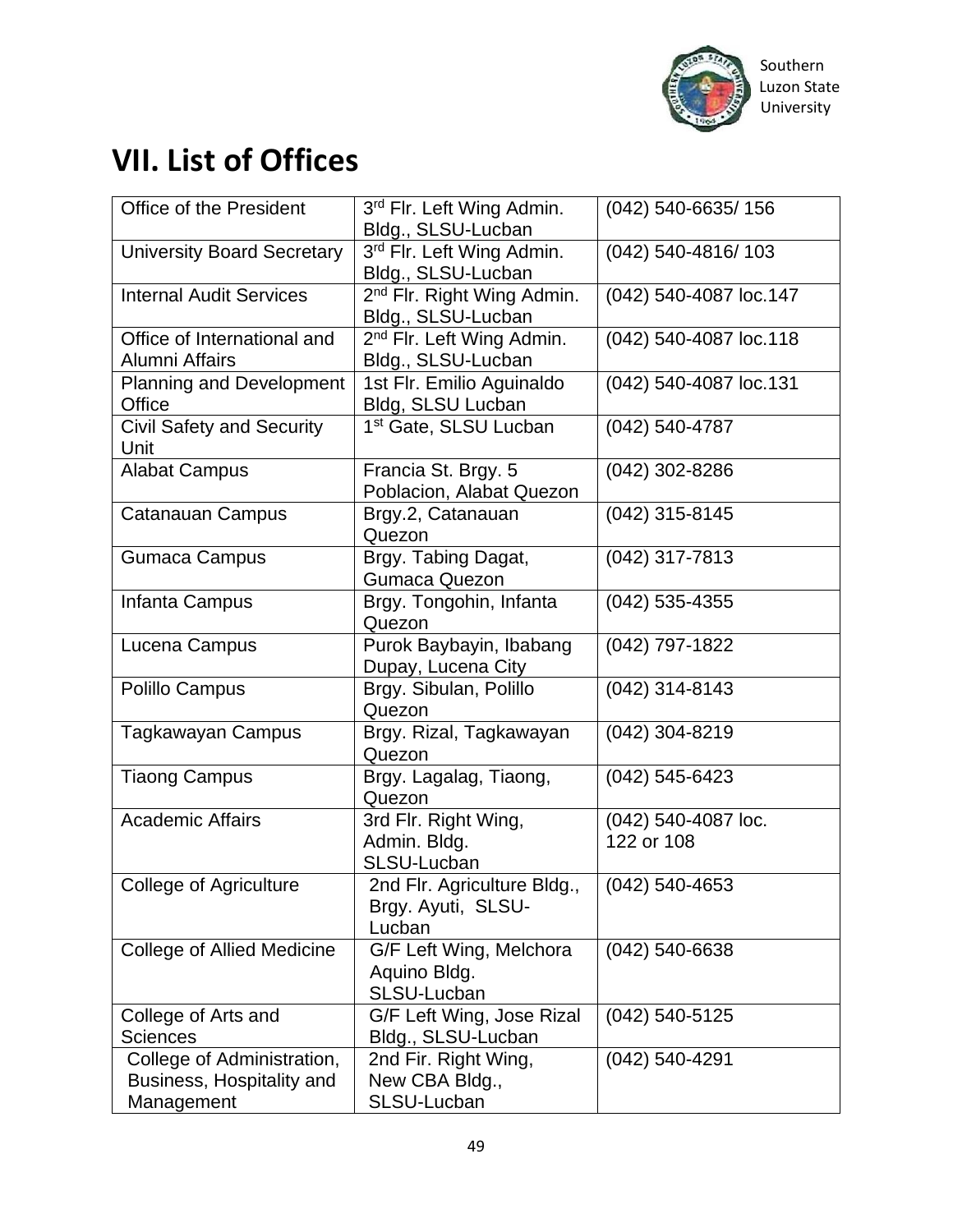

 Southern University

| <b>College of Engineering</b>      | 3rd Flr., M.H. Del Pilar               | (042) 540-4271 loc.     |
|------------------------------------|----------------------------------------|-------------------------|
|                                    | Bldg., SLSU-Lucban                     | 154                     |
| College of Industrial              | 2nd Flr. Left Wing, GAB                | (042) 540-4229          |
| Technology                         | Bldg., SLSU-Lucban                     |                         |
| College of Teacher                 | 2nd Flr. Right Wing, GAB               | (042) 540-4087 loc.     |
| Education                          | Bldg., SLSU-Lucban                     | 137                     |
| <b>Institute of Human Kinetics</b> | <b>G/F University</b>                  | (042) 549-5098          |
|                                    | Gymnasium,                             |                         |
| <b>Student Affairs and</b>         | SLSU-Lucban<br>2nd Fir. Left Wing, New | (042) 540-7645          |
| <b>Services Unit</b>               | CBA Bldg., SLSU-Lucban                 |                         |
| <b>Laboratory High School</b>      | 1st Flr., Science and                  | (042) 540-7576          |
|                                    | Technology Bldg.,                      |                         |
|                                    | <b>SLSU Lucban</b>                     |                         |
| <b>Instruction and Quality</b>     | 2 <sup>nd</sup> Flr. Right Wing Admin. | 042) 540-4087 loc. 155  |
| Assurance                          | Bldg., SLSU-Lucban                     |                         |
| <b>University Library</b>          | G/F University Library,                | (042) 540-4087 loc.     |
|                                    | <b>SLSU Lucban</b>                     | 117                     |
| <b>University Registrar</b>        | G/F Gomburza Bldg.                     | (042) 540-4763          |
|                                    | SLSU-Lucban                            |                         |
| Administrative and                 | 3rd Flr. Right Wing,                   | (042) 540-4087 loc.112  |
| <b>Financial Affairs</b>           | Admin. Bldg. SLSU-                     |                         |
|                                    | Lucban                                 |                         |
| <b>Accounting Office</b>           | G/F Left Wing, Admin.                  | (042) 540-1728          |
|                                    | Bldg., SLSU-Lucban                     |                         |
| <b>Budget Office</b>               | G/F Right Wing, Admin.                 | $(042)$ 540-7523        |
|                                    | Bldg., SLSIJ-Lucban                    |                         |
| <b>Cashiering Office</b>           | G/F Right Wing, Admin.                 | (042) 540-4087 loc.     |
|                                    | Bldg., SLSIJ-Lucban                    | 123/125                 |
| <b>University Health Services</b>  | G/F New CBA Bldg.,                     | (042) 540-8637          |
|                                    | <b>SLSU Lucban</b>                     |                         |
| Human Resource                     | 2nd Flr. Left Wing, Admin.             | $(042)$ 540-6608        |
| <b>Management Office</b>           | Bldg., SLSU-Lucban                     |                         |
| <b>Supply and Property Office</b>  | Former Nakamura Kiddie                 | $(042)$ 540-7650        |
|                                    | Center                                 |                         |
| <b>Business Affairs Office</b>     | 2nd Flr. New CBA Bldg.,                | (042) 540-2597/         |
|                                    | <b>SLSU Lucban</b>                     | (042) 540-6195          |
| <b>Physical Plant and</b>          | 1st Flr. Andres Bonifacio              | (042) 540-4087 loc 129  |
| <b>Facilities</b>                  | Bldg., SLSU Lucban                     |                         |
| <b>Planning and Development</b>    | 1st Flr. Emilio Aguinaldo              | (042) 540-4087 loc. 150 |
| Office / Management                | <b>Bldg</b>                            |                         |
| <b>Information Systems</b>         |                                        |                         |
| <b>Procurement Office</b>          | 1st Flr. Hermano Pule                  | $(042)$ 540-6519        |
|                                    | Bldg., SLSU Lucban                     |                         |